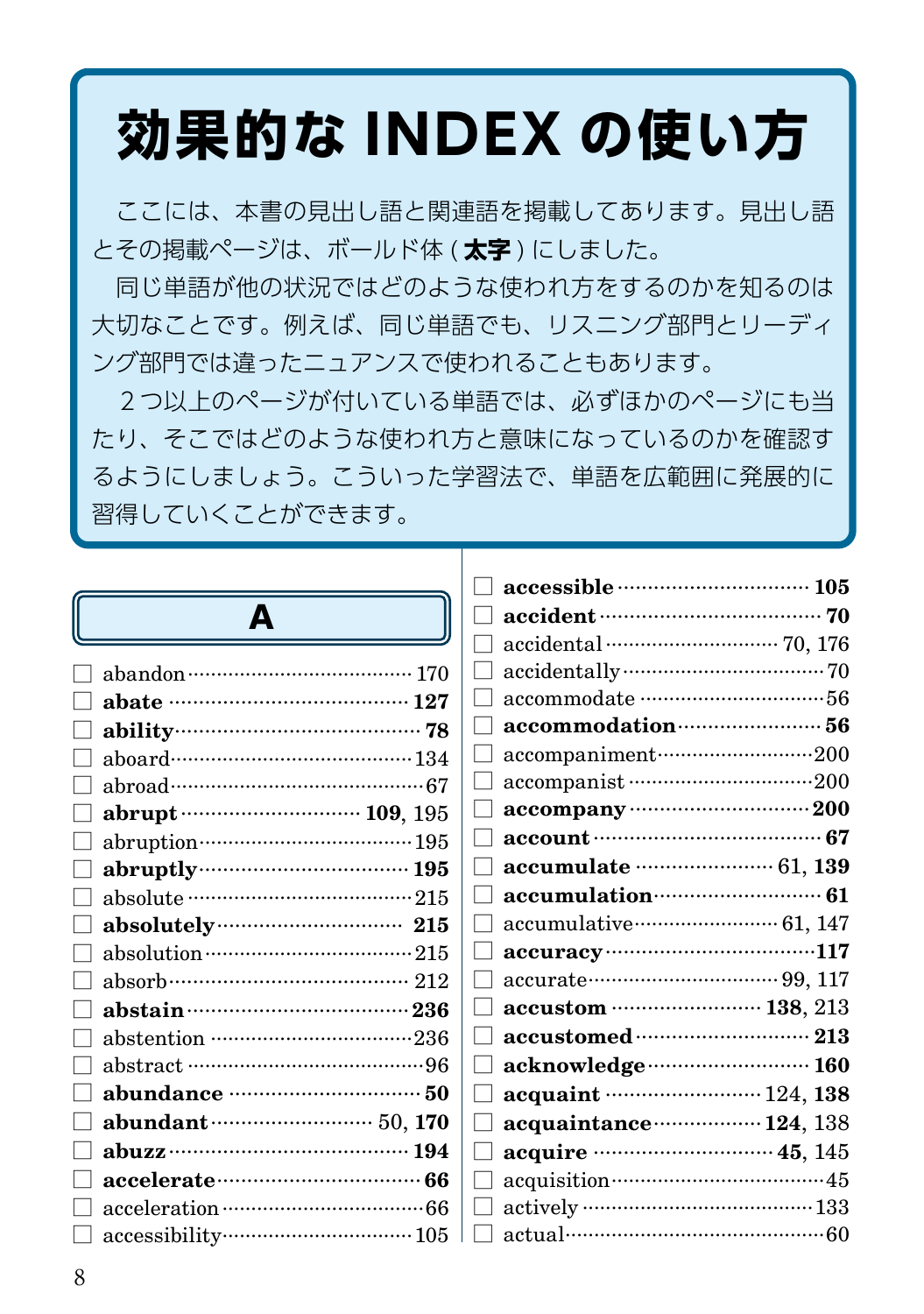| actually (60)                       |
|-------------------------------------|
| acute …………………………………… 109            |
|                                     |
|                                     |
|                                     |
| addict ………………………………… 164            |
|                                     |
|                                     |
| additional manual substitutions and |
| adept ………………………………… 236             |
| adequate (170)                      |
|                                     |
|                                     |
| adjacent (170)                      |
|                                     |
|                                     |
| adjustment (1997) 56                |
|                                     |
| administration manufacturers 78     |
|                                     |
| admiration 229                      |
|                                     |
| admissible ……………………………… 159         |
| admission manual 69                 |
| admit (29, 124, 159)                |
| admittable……………………………… 159          |
|                                     |
|                                     |
| admonition manual and 227           |
| adolescent manufactured 88          |
|                                     |
|                                     |
|                                     |
|                                     |
|                                     |
|                                     |
| advancement …………………… 197            |
|                                     |
|                                     |
|                                     |

|   | adverse ……………………………… 77       |  |
|---|-------------------------------|--|
|   | advertise ………………………………43      |  |
|   |                               |  |
|   |                               |  |
|   | advocate ………………………… 170       |  |
|   |                               |  |
| Г |                               |  |
|   | aesthetics …………………………………………52 |  |
| п |                               |  |
|   | affectation (258)             |  |
|   |                               |  |
|   |                               |  |
| П |                               |  |
|   | affinitive…………………………………221    |  |
|   |                               |  |
|   |                               |  |
| П | affix $\cdots$ 42             |  |
|   |                               |  |
|   | afflict …………………………………… 151    |  |
|   |                               |  |
|   | affluent……………………………………91      |  |
|   |                               |  |
|   | afford ………………………………………… 91    |  |
|   | agenda ……………………………… 77        |  |
| Г | aggravate ………………………… 138      |  |
|   |                               |  |
| П | aggressive manual and 135     |  |
|   |                               |  |
|   |                               |  |
|   |                               |  |
| П |                               |  |
|   |                               |  |
| Г | ailment (190                  |  |
|   |                               |  |
|   |                               |  |
|   |                               |  |
|   | allege (109)                  |  |
|   | alleviate (131)               |  |
|   |                               |  |
| П | allocate  106, 138            |  |
|   |                               |  |
|   |                               |  |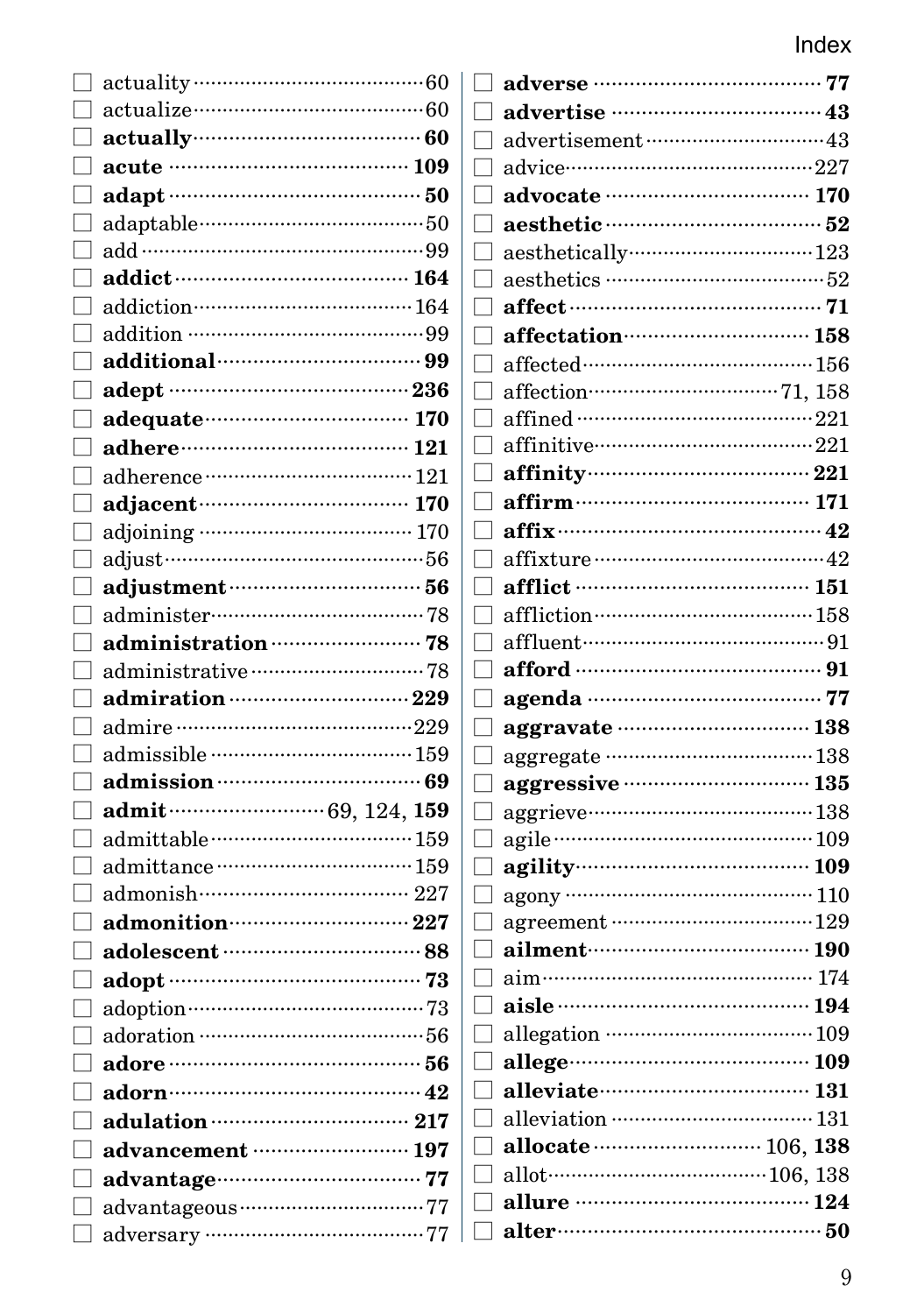#### Index  $\overline{\phantom{0}}$

| alternative manually 50, 201 |  |
|------------------------------|--|
|                              |  |
| altitude …………………………… 142     |  |
| amalgamate manufactured 109  |  |
|                              |  |
|                              |  |
|                              |  |
|                              |  |
| ambivalent ……………………………… 119  |  |
| ameliorate  131, 177         |  |
|                              |  |
| amend ……………………………… 171       |  |
|                              |  |
|                              |  |
|                              |  |
| amiably…………………………………139      |  |
|                              |  |
|                              |  |
|                              |  |
| ample <b>manual</b> 122, 170 |  |
|                              |  |
|                              |  |
|                              |  |
|                              |  |
| ancestor (27)                |  |
| $\arcsin 67$                 |  |
| anecdote (164)               |  |
| $anecdota$ <sup>164</sup>    |  |
|                              |  |
|                              |  |
| $anonymity$ $213$            |  |
| $\text{anonymous}\dots$      |  |
| antagonism 133, 199          |  |
| antagonistic manual 199      |  |
| antagonize ………………………… 199    |  |
| antecedent manufacturers 154 |  |
|                              |  |
|                              |  |
|                              |  |
| anthropology ………………………… 93   |  |
| anticipate manufactured 50   |  |
|                              |  |

| П                 |                                                        |
|-------------------|--------------------------------------------------------|
|                   | antiquary …………………………………204                             |
| П                 |                                                        |
|                   | antiquity 304                                          |
| П                 | anxiety …………………………………223                               |
| П                 |                                                        |
| П                 | apathy …………………………………… 164                              |
| П                 | apologize …………………………… 201                              |
| п                 | apology ………………………………………… 201                           |
| П                 |                                                        |
| П                 | apparently manual 172                                  |
|                   |                                                        |
| ΓТ                | appearance manufactured 104                            |
|                   |                                                        |
| П                 |                                                        |
| П                 |                                                        |
| П                 |                                                        |
|                   |                                                        |
| $\vert \ \ \vert$ | applause ……………………………………… 62                            |
| Г                 | applicant ……………………………… 190                             |
| $\Box$            | apply ………………………………………190                               |
|                   |                                                        |
| П                 |                                                        |
| $\Box$            | appraise………………………………133                                |
| П                 | appreciate ··································· 89, 130 |
| U                 |                                                        |
| П                 | appropriate …………………… 101, 104                          |
|                   | appropriately  101                                     |
| П                 |                                                        |
| П                 | approval………………………………237                                |
| $\mathsf{L}$      |                                                        |
|                   |                                                        |
|                   | approximation……………………………63                             |
|                   | aptitude ………………………………… 142                             |
| Γı                | arbitral …………………………………… 164                            |
|                   | arbitrary ………………………… 164                               |
|                   |                                                        |
| П.                |                                                        |
|                   | architecturally (23)                                   |
|                   |                                                        |
| П.                | arduous 172                                            |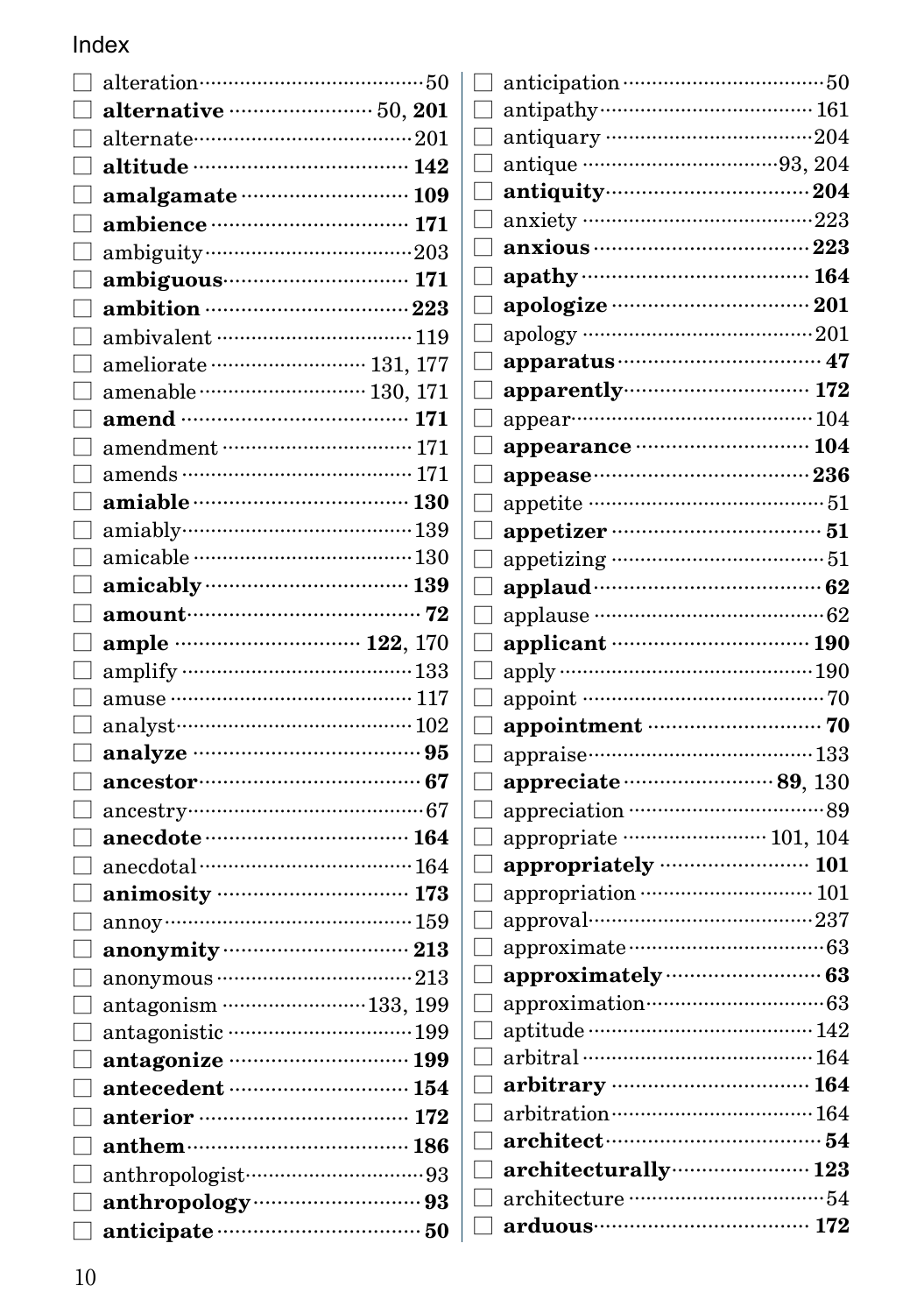| arrest ……………………………… 154                             |
|-----------------------------------------------------|
|                                                     |
| ascent ………………………………… 177                            |
|                                                     |
| ascribe ……………………………… 127                            |
|                                                     |
| aspiration ································119, 223 |
|                                                     |
|                                                     |
| $assault$ $164$                                     |
|                                                     |
|                                                     |
|                                                     |
|                                                     |
|                                                     |
| assignment (106)                                    |
|                                                     |
| assimilation  164                                   |
|                                                     |
|                                                     |
|                                                     |
|                                                     |
|                                                     |
| assuagement 229                                     |
|                                                     |
|                                                     |
| assumption manual manual 97                         |
|                                                     |
|                                                     |
| $\mathbf{a}$ thlete $\cdots$                        |
|                                                     |
| atmosphere ·············· 66, 156, 171              |
|                                                     |
|                                                     |
| attachment……………………………42                             |
| attack……………………………………164                             |
|                                                     |
| attempt 141, 172, 213                               |
|                                                     |
| attendant………………………… 121                             |
| attentive manual contracts and 75                   |

| attenuation manually 208                         |
|--------------------------------------------------|
|                                                  |
|                                                  |
| attire ………………………………… 104                         |
|                                                  |
| attorney (190)                                   |
|                                                  |
| attraction manually 65                           |
|                                                  |
|                                                  |
|                                                  |
|                                                  |
| auditor ································200, 236 |
| auditorium ··································200 |
|                                                  |
| authentic manuscritting 173                      |
| authenticity………………………… 173                       |
|                                                  |
| averse …………………………………188                          |
| avoid ……………………………………77                           |
| award ……………………………… 160                           |
|                                                  |
|                                                  |
|                                                  |
|                                                  |

# $\overline{\mathbf{B}}$

| $\Box$ baggage $\Box$              |
|------------------------------------|
|                                    |
| $\Box$ ballot $\Box$ ballot $\Box$ |
|                                    |
| $\Box$ bankruptcy……………………………87     |
|                                    |
|                                    |
| $\Box$ barren $\cdots$ 173         |
|                                    |
|                                    |
| $\Box$ basement ……………………………… 135   |
|                                    |
|                                    |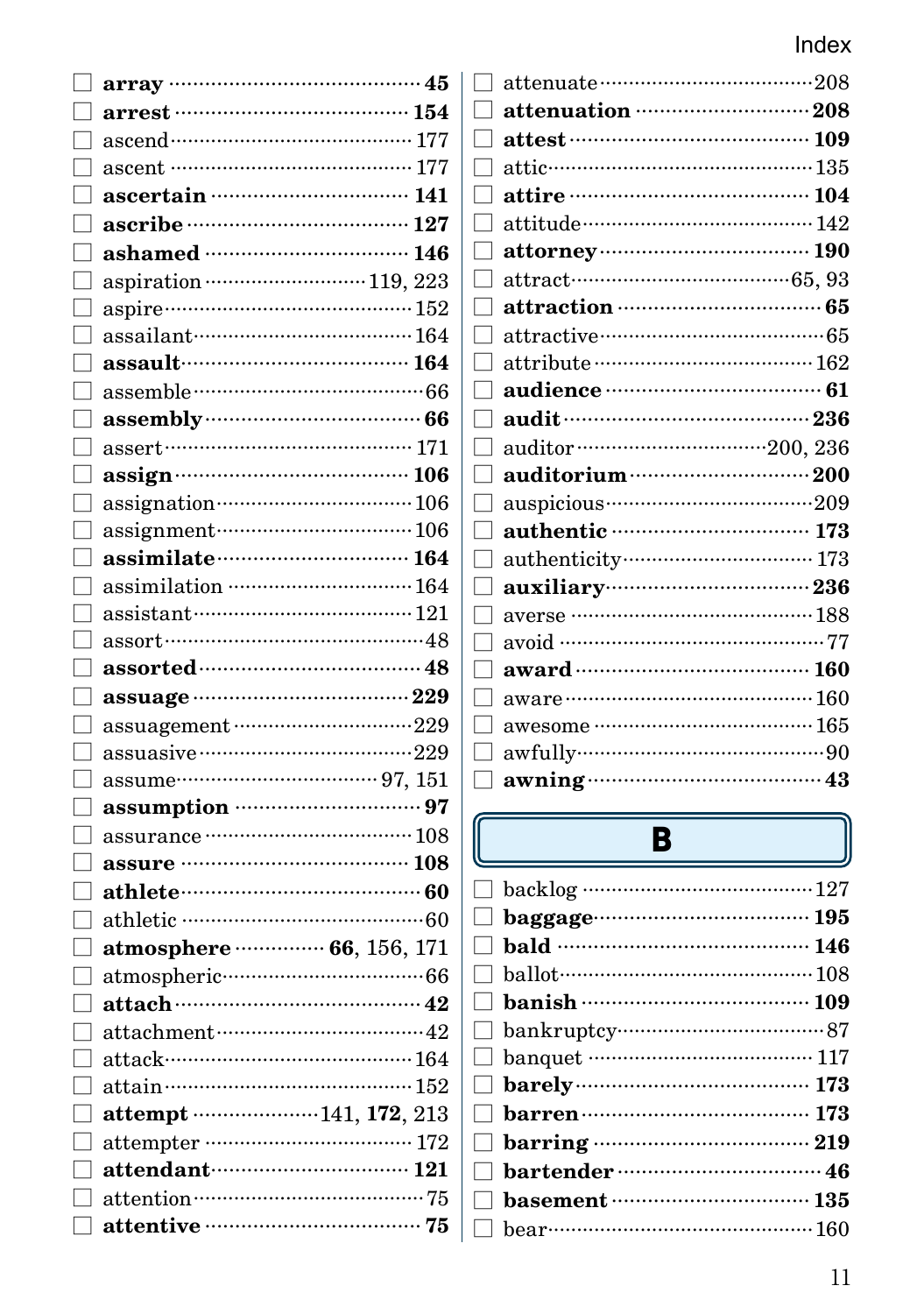|                 | behalf (114                                           |  |
|-----------------|-------------------------------------------------------|--|
|                 | behave  147, 199                                      |  |
|                 |                                                       |  |
|                 |                                                       |  |
| $\Box$          |                                                       |  |
|                 |                                                       |  |
|                 | beset (109)                                           |  |
|                 | beside……………………………………150                               |  |
|                 |                                                       |  |
|                 |                                                       |  |
|                 |                                                       |  |
|                 |                                                       |  |
|                 |                                                       |  |
|                 |                                                       |  |
|                 |                                                       |  |
|                 |                                                       |  |
|                 |                                                       |  |
|                 | bleacher………………………………48                                |  |
|                 |                                                       |  |
|                 |                                                       |  |
|                 | blissful ……………………………… 130                             |  |
| $\vert$ $\vert$ |                                                       |  |
|                 |                                                       |  |
|                 | bold ···································117, 146, 176 |  |
|                 | bond ……………………………………… 87                               |  |
|                 | $\frac{1}{25}$                                        |  |
|                 |                                                       |  |
|                 | bore …………………………………… 122                               |  |
|                 |                                                       |  |
|                 | bother ……………………………… 159                               |  |
|                 |                                                       |  |
|                 | bountiful……………………………… 170                             |  |
|                 | $\frac{132}{132}$                                     |  |
|                 |                                                       |  |
|                 | brainwash ………………………… 233                              |  |
|                 |                                                       |  |
|                 | breach ……………………………… 109                               |  |
|                 | breadwinner……………………… 84                               |  |
|                 |                                                       |  |
| $\mathbf{L}$    |                                                       |  |
|                 |                                                       |  |

| brevity …………………………………… 190 |
|----------------------------|
|                            |
| brisk …………………………………… 109   |
|                            |
|                            |
|                            |
| brochure………………………… 118     |
| browse …………………………………… 159  |
|                            |
|                            |
| burden ………………………………… 104   |
| burdensome  104            |
|                            |
|                            |
|                            |
|                            |
|                            |
|                            |
|                            |
|                            |
|                            |

U

# $\overline{C}$

|              | cajole (2008) 164         |
|--------------|---------------------------|
|              |                           |
|              |                           |
| $\Box$       |                           |
| H            |                           |
|              |                           |
| H            |                           |
|              |                           |
|              | capital …………………………………… 97 |
| $\mathbf{I}$ |                           |
| $\mathbf{I}$ |                           |
|              |                           |
|              |                           |
|              |                           |
|              |                           |
|              | cataclysm……………………………199   |
|              | catastrophe 199           |
|              |                           |
|              | cater …………………………………… 130  |
|              |                           |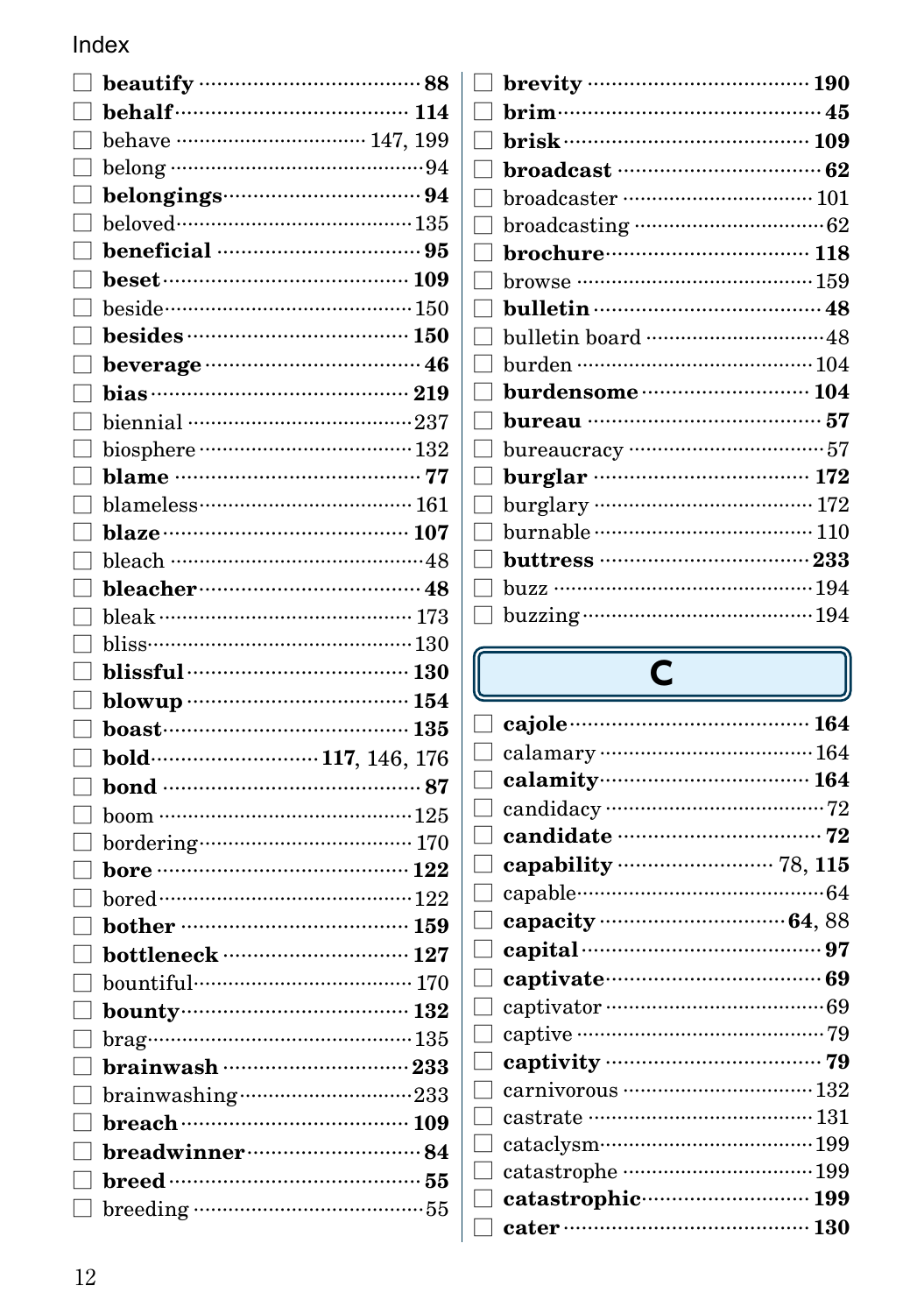|              | caterer …………………………………130                |
|--------------|-----------------------------------------|
|              |                                         |
|              |                                         |
|              |                                         |
|              |                                         |
| П            |                                         |
|              |                                         |
|              |                                         |
|              |                                         |
|              |                                         |
|              |                                         |
|              | certainly (2008) 69                     |
|              |                                         |
| H            | certificate 174                         |
| H            | cessation (215)                         |
|              |                                         |
|              |                                         |
|              |                                         |
|              |                                         |
| П            | characterize  106                       |
|              |                                         |
|              |                                         |
|              |                                         |
| П            | chat………………………………………… 66                 |
| $\Box$       |                                         |
| $\mathbf{L}$ |                                         |
|              |                                         |
| П            |                                         |
|              |                                         |
| П            |                                         |
|              |                                         |
|              |                                         |
|              | circumference  148                      |
|              | circumscription……………………148              |
|              |                                         |
|              | circumstance ················· 148, 221 |
|              | circumstantial 221                      |
|              | circumstantiality221                    |
|              |                                         |
|              |                                         |
|              | civilization manually 207               |
| П            |                                         |

|                          | clean ………………………………………235                            |  |
|--------------------------|-----------------------------------------------------|--|
|                          |                                                     |  |
|                          |                                                     |  |
|                          |                                                     |  |
|                          |                                                     |  |
|                          |                                                     |  |
|                          |                                                     |  |
|                          |                                                     |  |
|                          |                                                     |  |
|                          |                                                     |  |
|                          |                                                     |  |
|                          | coercion (2003) 164, 203                            |  |
|                          |                                                     |  |
|                          |                                                     |  |
|                          |                                                     |  |
|                          | cogent ……………………………… 233                             |  |
| $\overline{\phantom{a}}$ |                                                     |  |
|                          | $\Box$ colleague $\cdots$ and $\cdots$ 124          |  |
|                          |                                                     |  |
|                          |                                                     |  |
| ┒                        |                                                     |  |
| ٦                        |                                                     |  |
| $\overline{\phantom{a}}$ |                                                     |  |
|                          |                                                     |  |
|                          | $\Box$ comfortable $\Box$                           |  |
|                          |                                                     |  |
|                          |                                                     |  |
|                          | $\Box$ commemorate $\Box$                           |  |
|                          | commence ··································183, 200 |  |
|                          | $\sim$ commencement $\cdots$ 200                    |  |
|                          |                                                     |  |
|                          |                                                     |  |
|                          | $\Box$ commercial…………………………………59                    |  |
|                          |                                                     |  |
|                          |                                                     |  |
|                          |                                                     |  |
|                          |                                                     |  |
|                          | $\Box$ commute $\Box$ 115                           |  |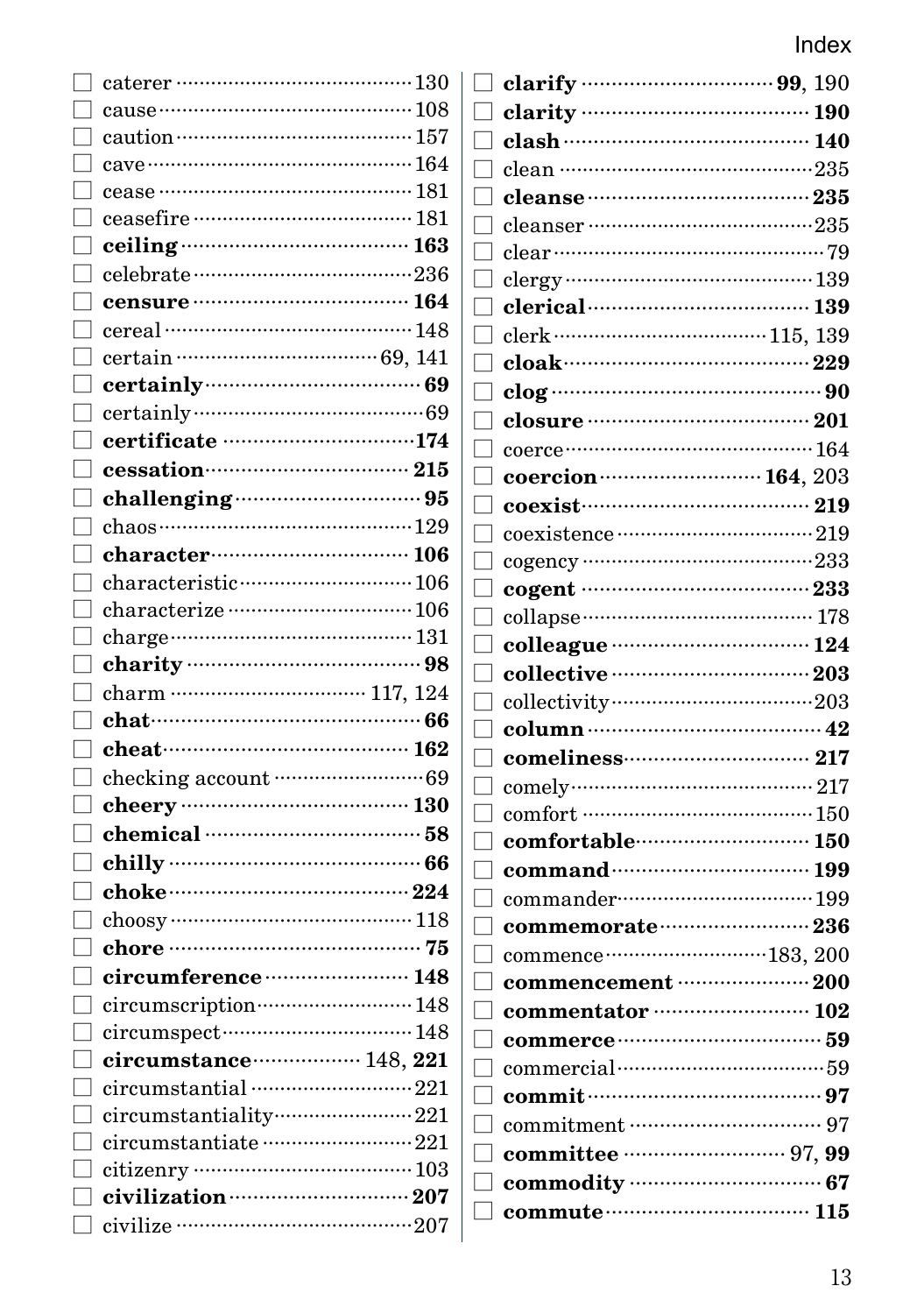| companion $\cdots$ 66, 124                      |
|-------------------------------------------------|
| compartment (195                                |
| compartmentalize…………………… 195                    |
|                                                 |
|                                                 |
|                                                 |
|                                                 |
| competency 213                                  |
|                                                 |
| competitive manual 68                           |
|                                                 |
| compilation…………………………… 109                      |
| compile …………………………… 109                         |
| complement …………………… 140                         |
|                                                 |
|                                                 |
| $complex$ $174$                                 |
|                                                 |
| complicate ························· 142, 174   |
| complicated  174, 178                           |
| compliment 140, 156                             |
|                                                 |
| comport …………………… 150, 199                       |
|                                                 |
|                                                 |
|                                                 |
|                                                 |
| compromise manual 219                           |
|                                                 |
| compulsory ·································174 |
|                                                 |
| conceal…………………… 119, 229                        |
|                                                 |
|                                                 |
| conceive ……………………………… 142                       |
| concentrate (1990)                              |
|                                                 |
|                                                 |
| concept………………………………… 135                        |
| concern ………………………………… 145                       |
| concession manual and 91                        |
|                                                 |

| concierge manual and 130                     |
|----------------------------------------------|
|                                              |
|                                              |
|                                              |
|                                              |
|                                              |
|                                              |
|                                              |
| concurrently 219                             |
|                                              |
|                                              |
|                                              |
|                                              |
|                                              |
|                                              |
|                                              |
|                                              |
|                                              |
| confide ……………………………… 175                     |
| confidence ························ 129, 175 |
| confident……………………………… 175                    |
| confidential manufactured 175                |
| conflict ……………………… 133, 151                  |
|                                              |
|                                              |
|                                              |
| confront ····················· 127, 149, 236 |
|                                              |
|                                              |
|                                              |
|                                              |
|                                              |
| congenital manufactured 152                  |
|                                              |
| congestion manual 64                         |
| conglomerate (2001) 109                      |
|                                              |
| conscience 140                               |
|                                              |
| consecutive manufacture 175                  |
| consensus (29, 140)                          |
| consequence manuscritting 97                 |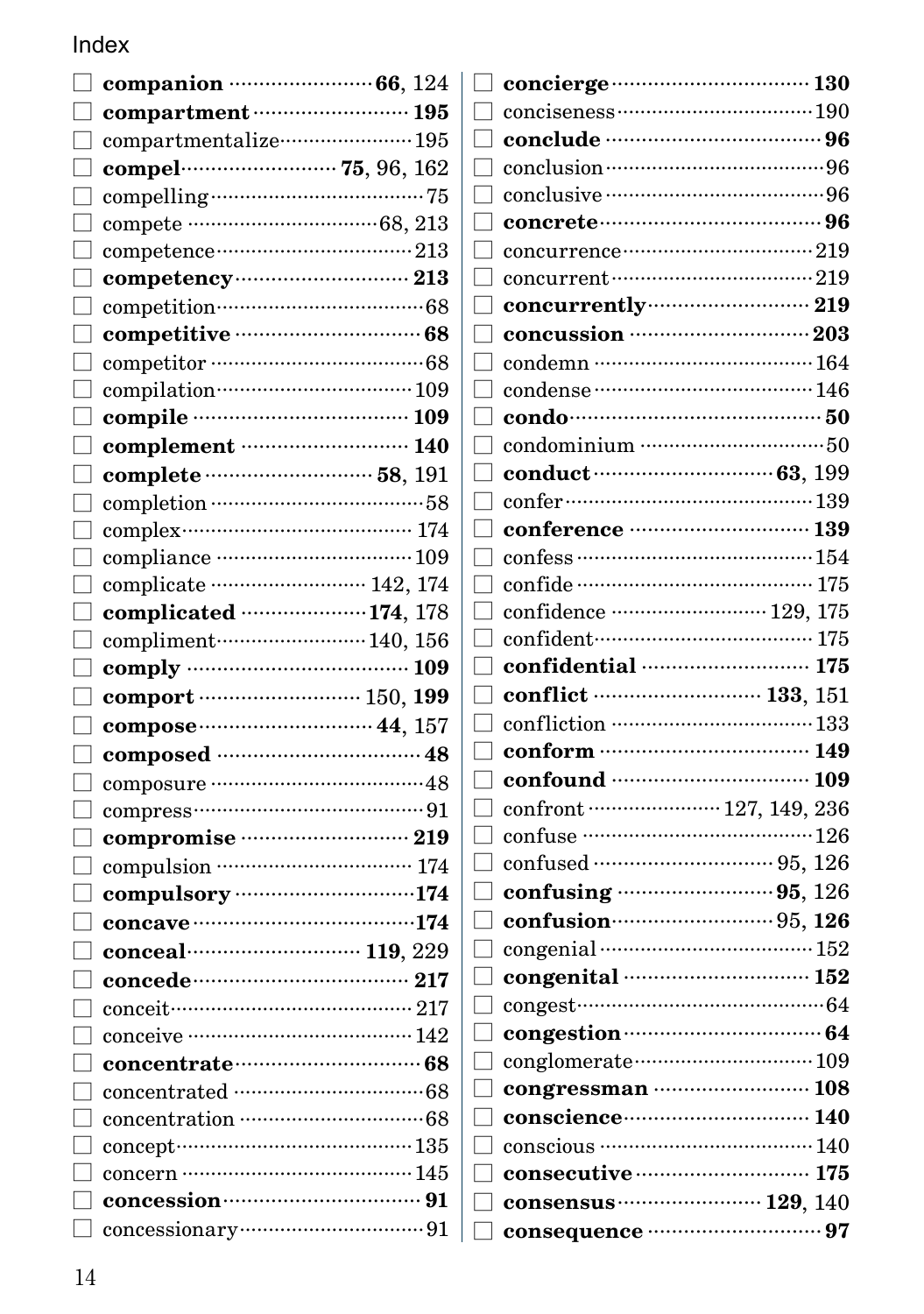| ⊔            |                                                                                                |                                                                              |
|--------------|------------------------------------------------------------------------------------------------|------------------------------------------------------------------------------|
|              |                                                                                                | $\text{contrast}\, \cdots\!\cdots\!\cdots$                                   |
|              | $\Box$ conservatism………………………… 163                                                              | $\textbf{contribute}\cdots$                                                  |
|              | $\Box$ conservative ………………………… 163                                                             | $\Box$ controversy $\cdots$                                                  |
|              | $\Box$ conserve 147, 163                                                                       | $\Box$ convection                                                            |
|              |                                                                                                | $convene$                                                                    |
|              |                                                                                                | $\Box$ conversation $\cdots$                                                 |
|              |                                                                                                | converse ……                                                                  |
| 니            | $\mathbf{consist} \cdots \cdots \cdots \cdots \cdots \cdots \cdots \cdots \cdots \mathbf{146}$ | conversion                                                                   |
| П            | $\cos$ olation $\cdots$ $\cdots$ $\cdots$ $\cdots$ $\cdots$ $\cdots$ $\cdots$ 107              | convert                                                                      |
| 니            |                                                                                                | $convex$                                                                     |
| $\mathbf{L}$ | $\frac{107}{107}$                                                                              | convey<br>ப                                                                  |
|              | $\text{consort}\dots\text{consur}\dots\text{consur}\dots\text{r}$                              | conveyance                                                                   |
|              |                                                                                                | convict<br>П                                                                 |
|              | $\Box$ conspire ………………………………………… 152                                                           | $\Box$ convince                                                              |
|              | $\Box$ constantly $\cdots$                                                                     | cooperation ·····                                                            |
| ⊔            | $\mathbf{constitute}\cdots\cdots\cdots\cdots\cdots\cdots\cdots\cdots\cdots\mathbf{207}$        | coordinate                                                                   |
| П            | constitution ·································207                                              | $\hfill\Box$<br>$\hfill\Box$<br>$\hfill\Box$<br>$\hfill\Box$<br>$\hfill\Box$ |
| ⊔            | $\text{constitutional}\dots\dots\dots\dots\dots\dots\dots\dots\207$                            | coordination                                                                 |
|              |                                                                                                | $\Box$ cope ……………                                                            |
|              |                                                                                                | $\Box$ cordial ………                                                           |
|              |                                                                                                | $\Box$ corporal ………                                                          |
| □            | $\text{cosume}\dots \text{cos} 85$                                                             |                                                                              |
|              |                                                                                                |                                                                              |
|              | $\Box$ contain $\cdots$ 58, 152                                                                | $\Box$ corporate<br>$\Box$ corporation $\cdots$                              |
| П            | container ……………………………………58                                                                     |                                                                              |
| $\mathbf{L}$ | contemplate (23, 141)                                                                          | $\Box$ corporative ……<br>$\Box$ correspond $\cdots$                          |
| $\Box$       |                                                                                                | $\Box$ corresponder                                                          |
|              | $\hfill\Box$ contemporaneous $\hfill\cdots\hfill\cdots\hfill\ldots\hfill\Box$                  | $\Box$ correspondir                                                          |
|              | $\Box$ contemporary  53, 128, 153                                                              | corridor………<br>П                                                             |
|              |                                                                                                | cosmic<br>П                                                                  |
|              |                                                                                                | $\Box$ council …………                                                          |
|              |                                                                                                | $\Box$ counsel                                                               |
|              |                                                                                                | $\mathrel{\sqcup}$ counterfeit $\mathrel{\cdots}$                            |
| □            |                                                                                                | $\Box$ counterpart                                                           |
| LΤ           | contest …………………………………… 110                                                                     | $\Box$ counterplan                                                           |
|              |                                                                                                | courage                                                                      |
|              |                                                                                                | $\Box$ courteous ……                                                          |
|              | $\Box$ continual ……………………………………… 165                                                           | covered ……….                                                                 |
|              | $\Box$ continue $\Box$                                                                         | cover t<br>П                                                                 |
|              |                                                                                                | $\text{crash}\,\cdots\!\cdots\!\cdots\!\cdots\!\cdots$<br>$\Box$             |
| $\Box$       |                                                                                                |                                                                              |
|              | contradiction  161                                                                             | creditor………                                                                  |

| contrast ……………………………… 163                                                                  |  |
|--------------------------------------------------------------------------------------------|--|
| contribute manufactured 162                                                                |  |
|                                                                                            |  |
| convection……………………………… 150                                                                 |  |
|                                                                                            |  |
|                                                                                            |  |
|                                                                                            |  |
| conversion (28)                                                                            |  |
| convert (150)                                                                              |  |
| $convex$ $174$                                                                             |  |
|                                                                                            |  |
|                                                                                            |  |
|                                                                                            |  |
| convince……………………………… 150                                                                   |  |
|                                                                                            |  |
|                                                                                            |  |
|                                                                                            |  |
|                                                                                            |  |
|                                                                                            |  |
| cordial ……………………………… 121                                                                   |  |
|                                                                                            |  |
|                                                                                            |  |
|                                                                                            |  |
|                                                                                            |  |
|                                                                                            |  |
|                                                                                            |  |
|                                                                                            |  |
| correspondence manuscritte 223                                                             |  |
| corresponding ················ 179, 209                                                    |  |
|                                                                                            |  |
| corridor<br>cosmic (207)<br>207                                                            |  |
| council …………………………………………99                                                                 |  |
|                                                                                            |  |
|                                                                                            |  |
| counterpart manuscrimes 231                                                                |  |
| ${\tt counterplan}\dots{\tt\dots\dots{\dots}\dots{\dots}\dots{\dots}\dots{\dots}\dots 231$ |  |
|                                                                                            |  |
| course 121                                                                                 |  |
| covered ……………………………… 176                                                                   |  |
| covert ……………………………………… 176                                                                 |  |
|                                                                                            |  |
| crave……………………………… 164                                                                      |  |
|                                                                                            |  |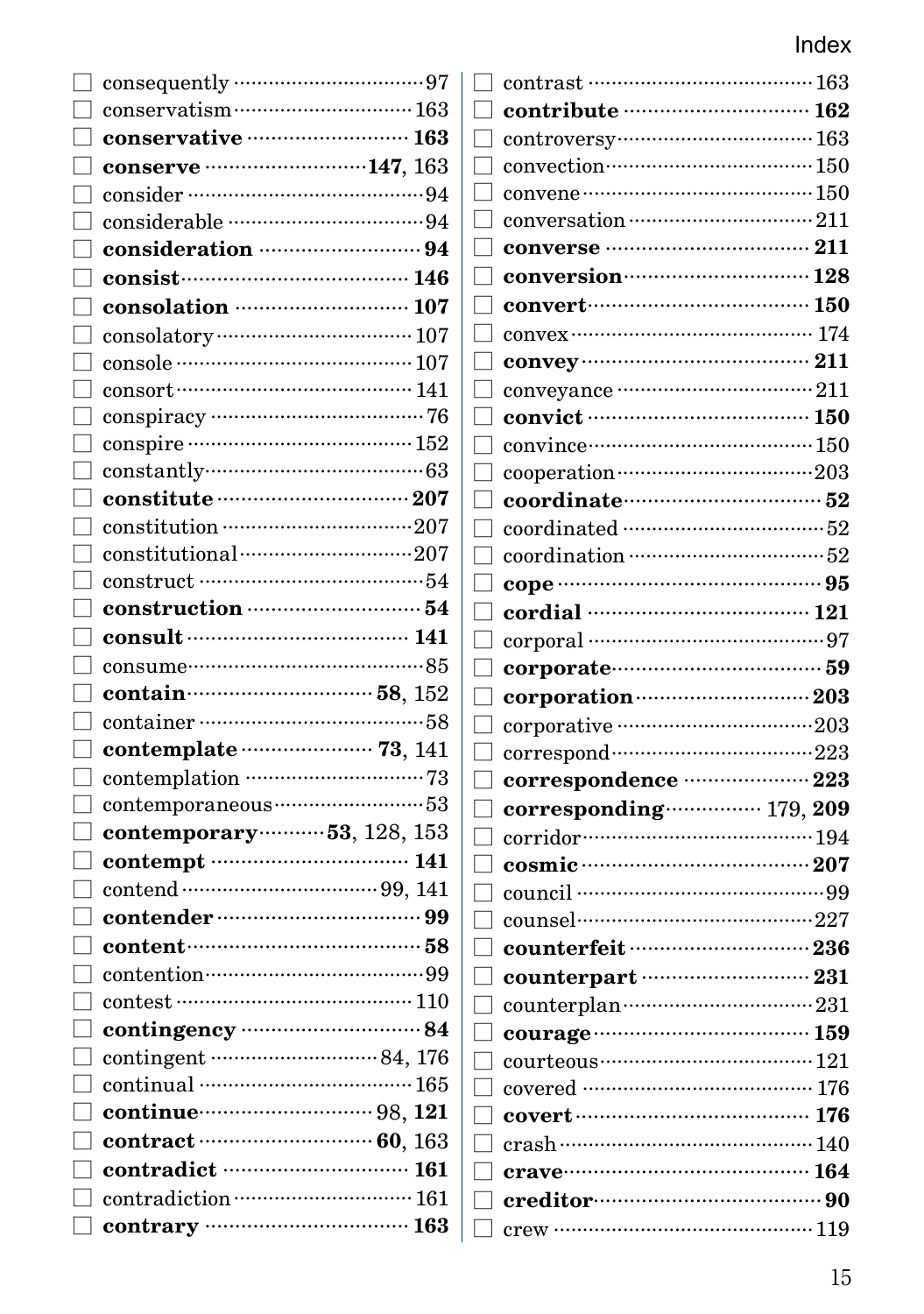| critically (26) 26                                |  |
|---------------------------------------------------|--|
|                                                   |  |
|                                                   |  |
|                                                   |  |
|                                                   |  |
|                                                   |  |
|                                                   |  |
|                                                   |  |
| culmination ··································223 |  |
| cultivate manufactured 205                        |  |
|                                                   |  |
|                                                   |  |
| cumulative manufactured 147                       |  |
|                                                   |  |
|                                                   |  |
| curable………………………… 178                             |  |
| curative  150, 178                                |  |
|                                                   |  |
|                                                   |  |
| current…………………………………150                           |  |
| custom ………………………………… 138                          |  |
|                                                   |  |

# $\overline{\mathbf{D}}$

| $\Box$       |                                                                                    |  |
|--------------|------------------------------------------------------------------------------------|--|
|              |                                                                                    |  |
|              |                                                                                    |  |
|              |                                                                                    |  |
|              |                                                                                    |  |
|              |                                                                                    |  |
|              | $\Box$ debtor $\cdots$ $\cdots$ $\cdots$ $\cdots$ $\cdots$ $\cdots$ $\cdots$ 59.90 |  |
|              |                                                                                    |  |
| $\Box$       |                                                                                    |  |
| $\mathbf{L}$ |                                                                                    |  |
| $\Box$       | decide…………………………………… 103                                                           |  |
| $\Box$       |                                                                                    |  |

| decisive manual 103                      |  |
|------------------------------------------|--|
| declaration (108)                        |  |
|                                          |  |
|                                          |  |
| decontaminate  215                       |  |
|                                          |  |
| decoration……………………………45                  |  |
| decorative manufacturers 45              |  |
|                                          |  |
| dedication  123                          |  |
|                                          |  |
|                                          |  |
| $\text{deedy}\dots$ 213                  |  |
| default (187, 148)                       |  |
| defeat <b>communicates</b> 148, 185, 213 |  |
|                                          |  |
|                                          |  |
|                                          |  |
| defiant ……………………………… 190                 |  |
|                                          |  |
| deficit (176)                            |  |
|                                          |  |
|                                          |  |
|                                          |  |
|                                          |  |
| degenerate manual manual 155             |  |
| delay (29, 109)                          |  |
| deliberate manufacture 176               |  |
|                                          |  |
|                                          |  |
|                                          |  |
| delineate (133, 196                      |  |
|                                          |  |
| delineative……………………………… 196              |  |
| delinquency manufacturer 165             |  |
|                                          |  |
|                                          |  |
|                                          |  |
|                                          |  |
| delusion  163, 236                       |  |
| demagnetization 235                      |  |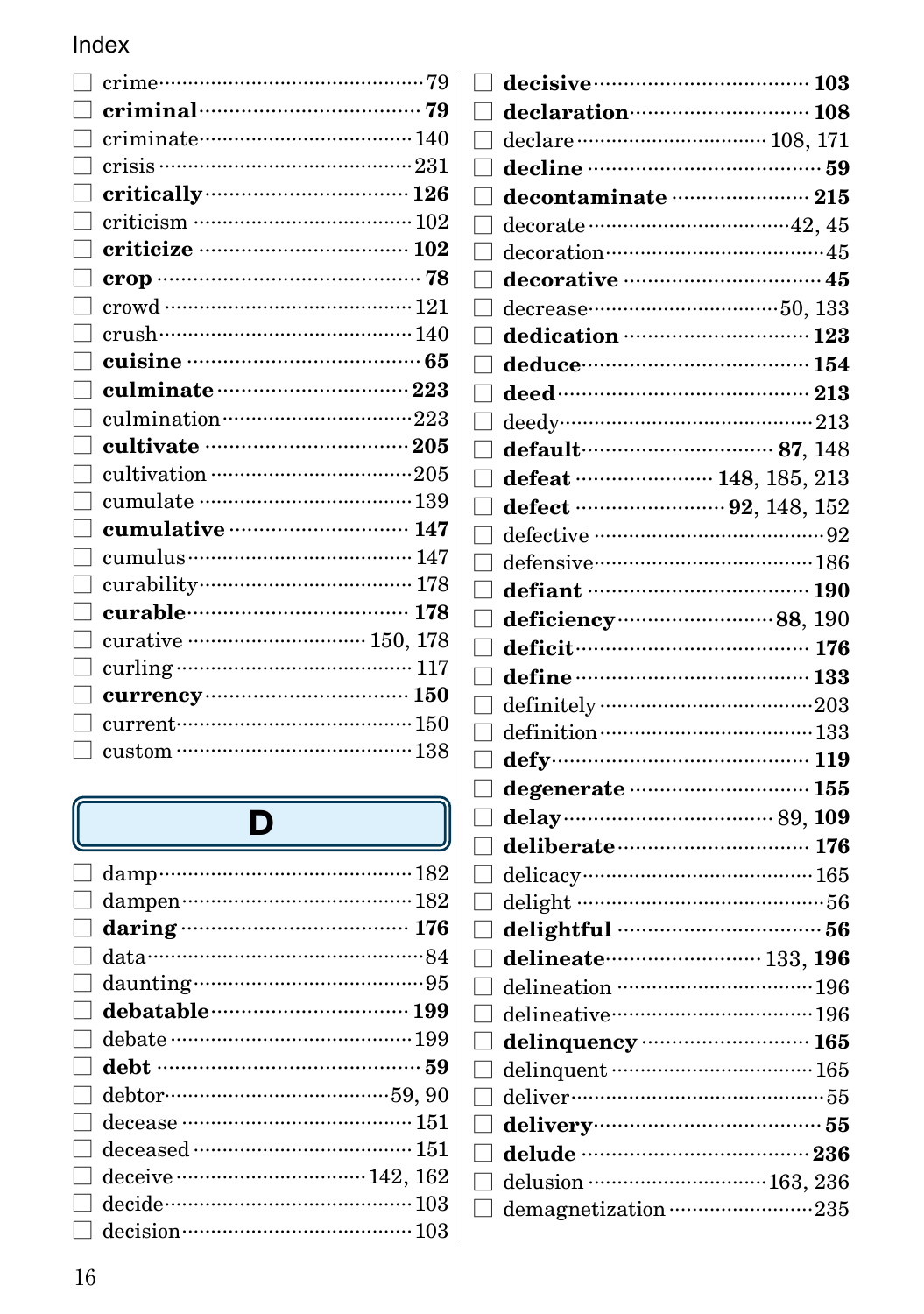| demagnetize ……………………… 235                                                                                                                                                                                                                                                                                            |                                                |
|----------------------------------------------------------------------------------------------------------------------------------------------------------------------------------------------------------------------------------------------------------------------------------------------------------------------|------------------------------------------------|
|                                                                                                                                                                                                                                                                                                                      | detergent manual 74                            |
|                                                                                                                                                                                                                                                                                                                      | deteriorate manufacture 177                    |
| $d$ emolish $\cdots$ $225$                                                                                                                                                                                                                                                                                           | determination ………………………………………92                |
| demolition…………………………………225                                                                                                                                                                                                                                                                                           | determine $\cdots$ 92, 141                     |
| dense ……………………………… 146                                                                                                                                                                                                                                                                                               |                                                |
|                                                                                                                                                                                                                                                                                                                      |                                                |
|                                                                                                                                                                                                                                                                                                                      |                                                |
|                                                                                                                                                                                                                                                                                                                      | detriment ……………………………………207<br>$\Box$          |
| departure …………………………………120                                                                                                                                                                                                                                                                                           |                                                |
|                                                                                                                                                                                                                                                                                                                      | devoid …………………………………… 47                       |
| dependable…………… 55, 135, 199                                                                                                                                                                                                                                                                                         |                                                |
|                                                                                                                                                                                                                                                                                                                      | devote ……………………………… 219                        |
|                                                                                                                                                                                                                                                                                                                      |                                                |
|                                                                                                                                                                                                                                                                                                                      |                                                |
| deplete …………………………… 149                                                                                                                                                                                                                                                                                              |                                                |
|                                                                                                                                                                                                                                                                                                                      |                                                |
| deplore ………………………………… 149                                                                                                                                                                                                                                                                                            | diagrammatic ·····························226  |
|                                                                                                                                                                                                                                                                                                                      | diagrammatize ··························226    |
|                                                                                                                                                                                                                                                                                                                      |                                                |
|                                                                                                                                                                                                                                                                                                                      | dialectal …………………………………… 67                    |
|                                                                                                                                                                                                                                                                                                                      |                                                |
| deprive 37                                                                                                                                                                                                                                                                                                           |                                                |
|                                                                                                                                                                                                                                                                                                                      |                                                |
| descent……………………………… 177                                                                                                                                                                                                                                                                                              | differentiate  133, 161 199                    |
| describe……………………………… 65                                                                                                                                                                                                                                                                                              | difficult……………………………… 172<br>$\vert \ \ \vert$ |
|                                                                                                                                                                                                                                                                                                                      |                                                |
| designate (197, 231)                                                                                                                                                                                                                                                                                                 |                                                |
|                                                                                                                                                                                                                                                                                                                      | diminutive 16                                  |
|                                                                                                                                                                                                                                                                                                                      |                                                |
|                                                                                                                                                                                                                                                                                                                      |                                                |
| desist …………………………………… 116                                                                                                                                                                                                                                                                                            |                                                |
| despair………………………………………212                                                                                                                                                                                                                                                                                            | disciple ………………………………… 147                     |
| desperate 212                                                                                                                                                                                                                                                                                                        |                                                |
| destination (142)                                                                                                                                                                                                                                                                                                    | discipline 147                                 |
| $\qquad \qquad \mathbf{destine}\cdots\mathbf{142}$                                                                                                                                                                                                                                                                   |                                                |
|                                                                                                                                                                                                                                                                                                                      |                                                |
| $distribution \hspace{25pt} \ldots \hspace{25pt} \ldots \hspace{25pt} \ldots \hspace{25pt} \ldots \hspace{25pt} \ldots \hspace{25pt} \ldots \hspace{25pt} \ldots \hspace{25pt} \ldots \hspace{25pt} \ldots \hspace{25pt} \ldots \hspace{25pt} \ldots \hspace{25pt} \ldots \hspace{25pt} \ldots \hspace{25pt} \ldots$ | discomfort ……………………………… 150                    |
|                                                                                                                                                                                                                                                                                                                      |                                                |
| $\det$ ain $\cdots$ 152                                                                                                                                                                                                                                                                                              |                                                |
|                                                                                                                                                                                                                                                                                                                      |                                                |
|                                                                                                                                                                                                                                                                                                                      | discourteous manual 147                        |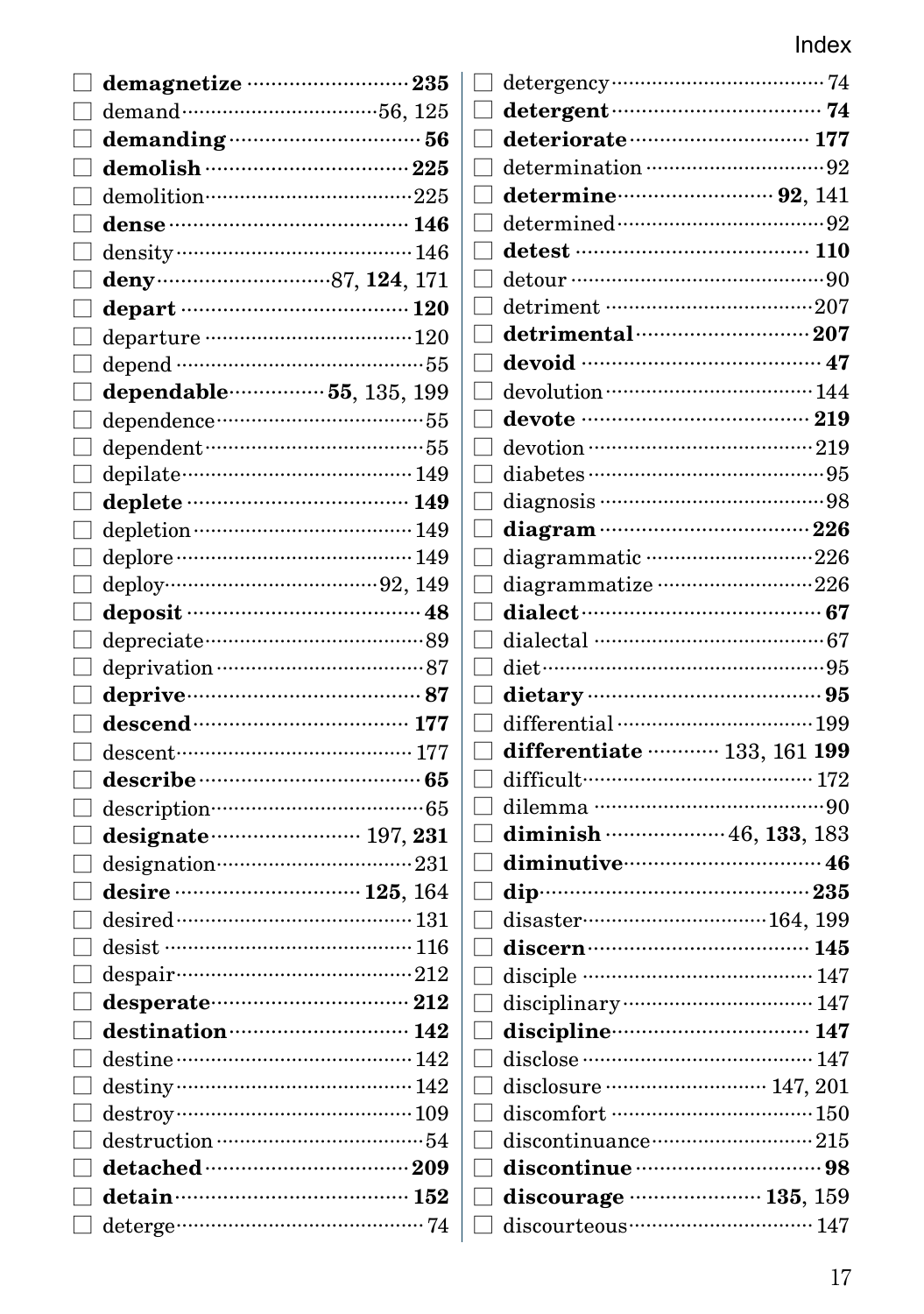| $\Box$ discriminate $\cdots$ 140, 161   |  |
|-----------------------------------------|--|
| $\Box$ discriminating  118              |  |
| $\Box$ discrimination $\cdots$ 140, 161 |  |
| $\Box$ discriminative $\cdots$ 161      |  |
|                                         |  |
| $\Box$ disembark  120, 134              |  |
|                                         |  |
|                                         |  |
|                                         |  |
| $\Box$ dishonor $149$                   |  |
|                                         |  |
|                                         |  |
|                                         |  |
|                                         |  |
|                                         |  |
|                                         |  |
|                                         |  |
| $\Box$ dismiss $\Box$ 162               |  |
|                                         |  |
| $\Box$ disorder ……………………………………… 126     |  |
|                                         |  |
|                                         |  |
|                                         |  |
|                                         |  |
|                                         |  |
|                                         |  |
|                                         |  |
|                                         |  |
|                                         |  |
|                                         |  |
|                                         |  |
|                                         |  |
|                                         |  |
|                                         |  |
|                                         |  |
|                                         |  |
|                                         |  |
|                                         |  |
|                                         |  |

| disturbance  115                                 |  |
|--------------------------------------------------|--|
|                                                  |  |
|                                                  |  |
|                                                  |  |
|                                                  |  |
|                                                  |  |
|                                                  |  |
|                                                  |  |
| divestiture………………………………87                        |  |
|                                                  |  |
|                                                  |  |
|                                                  |  |
|                                                  |  |
|                                                  |  |
| document manual 44                               |  |
| documentary ··································44 |  |
| documentation 225                                |  |
|                                                  |  |
| domesticable………………………………52                       |  |
|                                                  |  |
|                                                  |  |
| donate $\cdots$ 98, 162                          |  |
| donation………………………………………………98                     |  |
|                                                  |  |
|                                                  |  |
|                                                  |  |
|                                                  |  |
|                                                  |  |
|                                                  |  |
| dreadful…………………………… 224                          |  |
|                                                  |  |
|                                                  |  |
|                                                  |  |
|                                                  |  |
|                                                  |  |
|                                                  |  |
|                                                  |  |
|                                                  |  |
|                                                  |  |
| dwell ………………………………………52                          |  |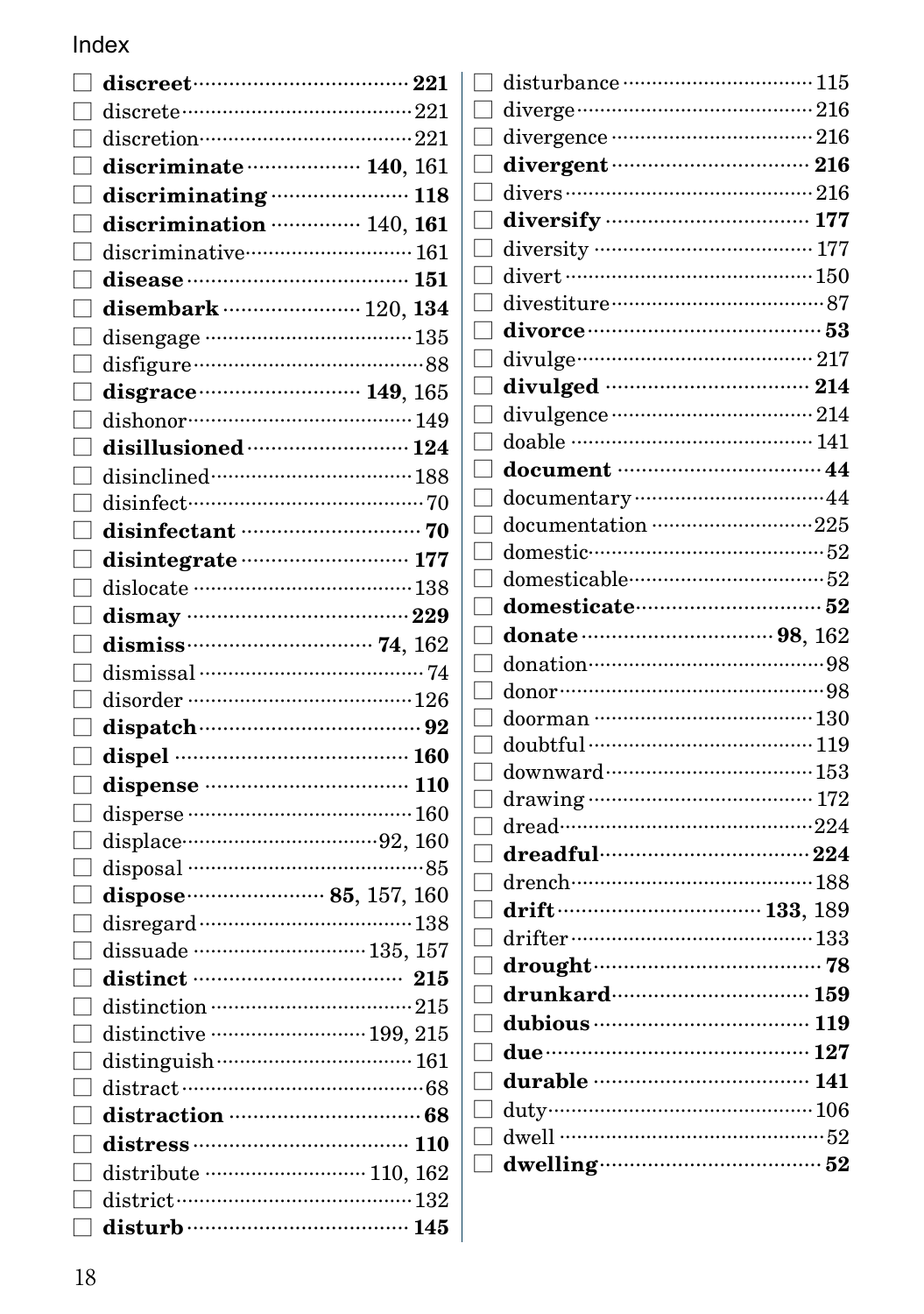| Е                                                     | eminent (278) 178                                                                     |
|-------------------------------------------------------|---------------------------------------------------------------------------------------|
|                                                       |                                                                                       |
|                                                       | $emotional \cdots \cdots \cdots \cdots \cdots \cdots \cdots \cdots \cdots \cdots 221$ |
|                                                       |                                                                                       |
|                                                       | empathize 221                                                                         |
| eastbound (15)                                        |                                                                                       |
| ecosystem  132                                        | empower ………………………………… 116                                                             |
| edge ………………………………………45                                | $\Box$ emulate $\cdots$ and $190$                                                     |
|                                                       | enable ……………………………… 116                                                               |
|                                                       | enchant…………………………117                                                                  |
| effective manual 156, 211                             |                                                                                       |
|                                                       | encourage  159, 164, 204                                                              |
| efficacious ·································156, 211 |                                                                                       |
|                                                       |                                                                                       |
|                                                       | $encroachment \cdots \cdots \cdots \cdots \cdots \cdots \cdots \cdots 100$            |
|                                                       |                                                                                       |
|                                                       | endangered (1999) and Table 1999                                                      |
|                                                       | endeavor ………………………… 123, 160                                                          |
|                                                       | endorse ……………………………… 190                                                              |
| elaborate 103, 178                                    | endorsement (190, 225)                                                                |
| elaboration ………………………………… 103                         | endure 25, 141, 160                                                                   |
|                                                       |                                                                                       |
|                                                       |                                                                                       |
|                                                       |                                                                                       |
|                                                       |                                                                                       |
|                                                       |                                                                                       |
| elective……………………………… 174                              |                                                                                       |
|                                                       |                                                                                       |
|                                                       |                                                                                       |
|                                                       | enlarge…………………………… 142                                                                |
| eliminate 204, 225, 236                               | enmity …………………………………… 173                                                             |
| elimination 204, 225                                  |                                                                                       |
| eliminative···································205     | enough …………………………………… 170                                                             |
| emaciation……………………………208                              |                                                                                       |
| embargo……………………………………83                               | enrollment ………………………… 68, 86                                                          |
| embark 120, 134                                       | ensure …………………………………… 190                                                             |
|                                                       |                                                                                       |
| embody …………………………… 123                                |                                                                                       |
|                                                       |                                                                                       |
|                                                       |                                                                                       |
|                                                       |                                                                                       |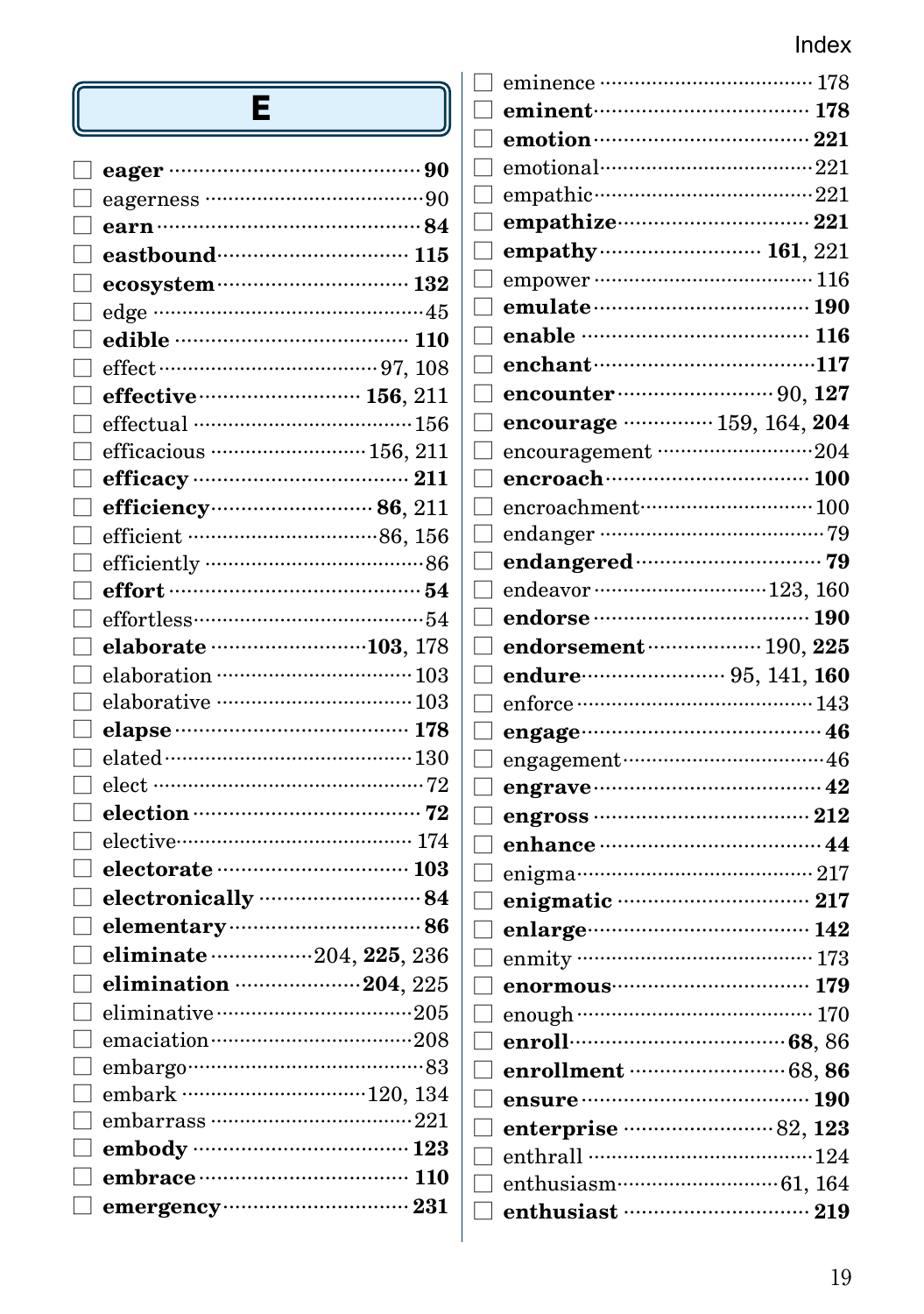| enthusiastic …………… 61, 124, 219 |                   | evolve $\cdots$ and $144$                                |
|---------------------------------|-------------------|----------------------------------------------------------|
|                                 |                   |                                                          |
|                                 |                   |                                                          |
|                                 |                   |                                                          |
| entitle……………………………… 197         | ⊔                 |                                                          |
|                                 |                   |                                                          |
|                                 |                   | $excavation$ 73                                          |
|                                 |                   |                                                          |
|                                 | H                 |                                                          |
|                                 |                   |                                                          |
|                                 | ப                 |                                                          |
| equipment (1996) 66             |                   | exceptional ……………………………………209                            |
| equitable …………………………… 219       |                   |                                                          |
|                                 |                   |                                                          |
| equivalent manually 179         |                   |                                                          |
|                                 |                   | exclusive manufacturer 196                               |
|                                 |                   |                                                          |
| eradicate ………………………… 236        |                   |                                                          |
|                                 |                   | excursion ……………………………… 156                               |
|                                 |                   | execute ……………………………… 97, 99                              |
|                                 |                   |                                                          |
|                                 |                   |                                                          |
|                                 |                   |                                                          |
| eruption …………………………………… 110     |                   | exemplary manufactured 165                               |
|                                 |                   |                                                          |
| especially manufactured 93      |                   | exhibit ………………………………………… 61                              |
|                                 |                   | exhibition (61)                                          |
|                                 | $\vert \ \ \vert$ |                                                          |
|                                 |                   |                                                          |
|                                 |                   | existent…………………………………85                                  |
|                                 |                   | exotic manual 198                                        |
| evaluate  95, 133, 140          | $\vert \ \ \vert$ | exoticism ……………………………… 198<br>expand ………………………………………… 76 |
|                                 |                   |                                                          |
| eventual……………………………………… 62      |                   | expansion (26) 26                                        |
|                                 |                   |                                                          |
| eventually manufactured 62      |                   | expatriate 223                                           |
| eviction manual manual 94       |                   | expect …………………………………… 61                                 |
|                                 |                   | expectation……………………………………… 61                            |
|                                 |                   |                                                          |
|                                 | $\vert \ \ \vert$ |                                                          |
| evoke $\cdots$ 152              |                   | expenditure ··································53, 131    |
| evolution 144                   |                   |                                                          |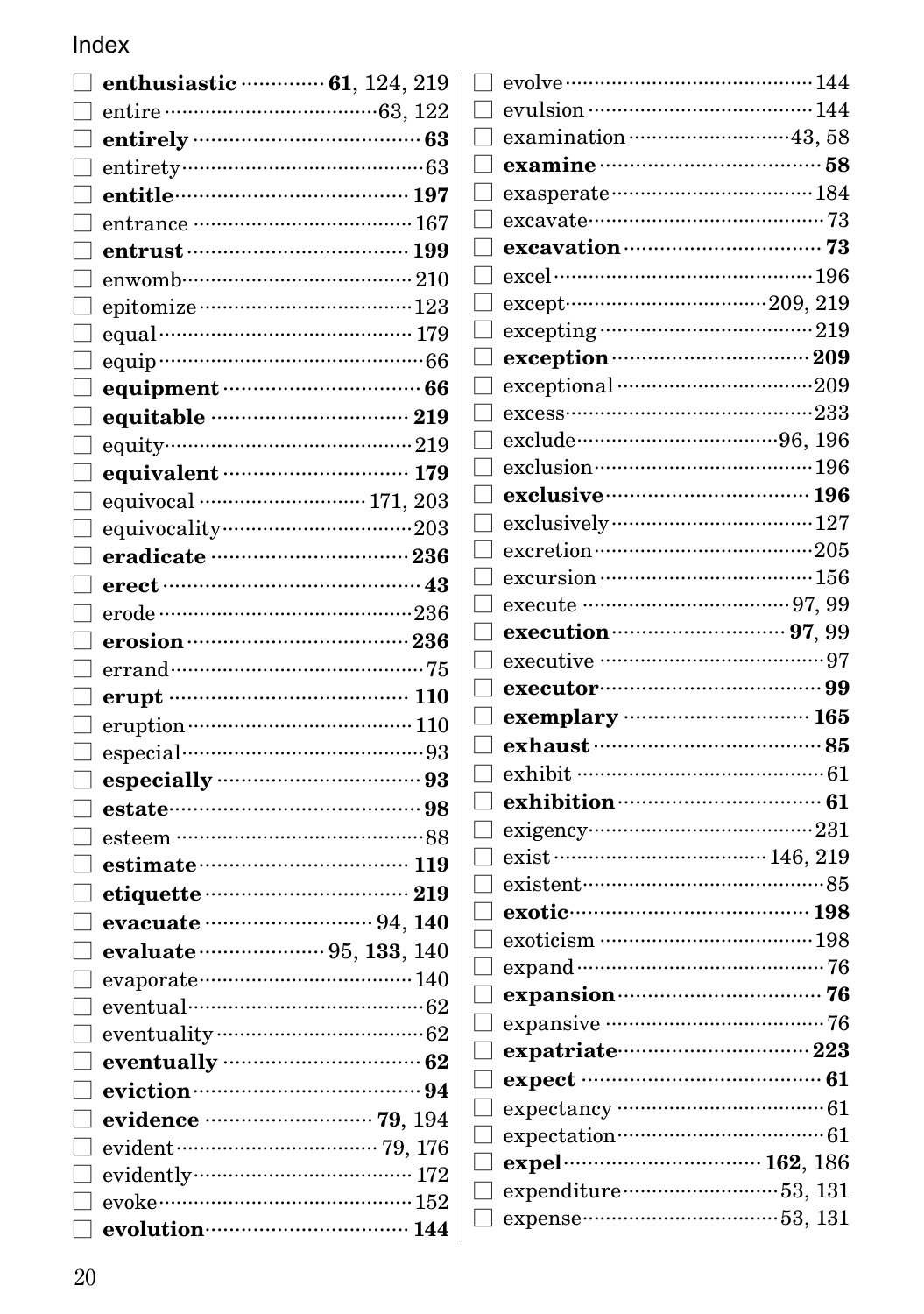| expensive manufacturers 53                      | failure        |
|-------------------------------------------------|----------------|
|                                                 | familiar       |
| expire <b>contract 152</b> , 179                | familiar       |
|                                                 | familiari      |
| explanation (209)                               | fanatic ··     |
|                                                 | fanatical      |
| $explode$ $156$                                 | fancy          |
|                                                 | fare ……        |
|                                                 | fascinat       |
|                                                 | fascinati      |
| explosive manufactured 199                      | fascinatio     |
|                                                 | fatal          |
|                                                 | fatality…      |
| exposure ······························147, 157 | fate           |
|                                                 | fault          |
| exquisite (1990) 236                            | favorable      |
| extend ………………………… 83, 231                       | feasibilit     |
|                                                 | feasible       |
| extensive …………………………… 231                       | feast          |
| $extent$ $231$                                  | feat ········· |
| exterior 244                                    | feature        |
| extinct minimum 100, 179                        | fee            |
| extinction (100, 179)                           | feeble ······· |
| extinguish (2007) 179                           | fertilize ··   |
| extinguishant  179                              | fever          |
| extraordinary  135, 205                         | fierce ····    |
| extravagant………………………… 117                       | filthy         |
|                                                 | firm ……        |
|                                                 | $fix$          |
|                                                 | flame ….       |
|                                                 | flammal        |
|                                                 | flare ……       |
|                                                 | flatten…       |
| F                                               | flatter…       |
|                                                 | flavor         |
| fabric (24)                                     | flaw ········  |
|                                                 | flexibility    |

 $\Box$  facility  $\cdots$  110

| familiar …………………………………… 211                                                                                    |  |
|----------------------------------------------------------------------------------------------------------------|--|
| ٦                                                                                                              |  |
| familiarize ………………………………… 211<br>П                                                                             |  |
| fanatic………………………………… 61                                                                                        |  |
| П                                                                                                              |  |
|                                                                                                                |  |
| fare ……………………………………… 65<br>٦                                                                                   |  |
| fascinate (1993) substitution of the fascinate of the set of the set of the set of the set of the set of the s |  |
|                                                                                                                |  |
| fascination………………………………93<br>┐                                                                                 |  |
| fatal …………………………………… 178<br>- 1                                                                                |  |
| $\Box$                                                                                                         |  |
| fate …………………………………… 119                                                                                        |  |
| fault $\cdots$ 110<br>٦                                                                                        |  |
| favorable…………………………………209<br>$\overline{\phantom{0}}$                                                          |  |
|                                                                                                                |  |
| feasible ……………………………… 110                                                                                      |  |
|                                                                                                                |  |
| ٦                                                                                                              |  |
|                                                                                                                |  |
|                                                                                                                |  |
|                                                                                                                |  |
| ┐                                                                                                              |  |
| fever $\cdots$ 62                                                                                              |  |
| П                                                                                                              |  |
|                                                                                                                |  |
|                                                                                                                |  |
|                                                                                                                |  |
| $\overline{\phantom{a}}$                                                                                       |  |
|                                                                                                                |  |
| П                                                                                                              |  |
| $\blacksquare$                                                                                                 |  |
| ┐                                                                                                              |  |
| flatter………………………… 156, 164<br>┑                                                                                |  |
| ┐                                                                                                              |  |
| $\mathbf{flaw}$ $\cdots$ $\cdots$ $\cdots$ $\cdots$ $\cdots$ $\cdots$ $\cdots$ $\cdots$ $\cdots$ $\cdots$<br>⊣ |  |
|                                                                                                                |  |
|                                                                                                                |  |
|                                                                                                                |  |
| ⊣                                                                                                              |  |
| flock ……………………………………… 132<br>flourish  158, 180                                                                |  |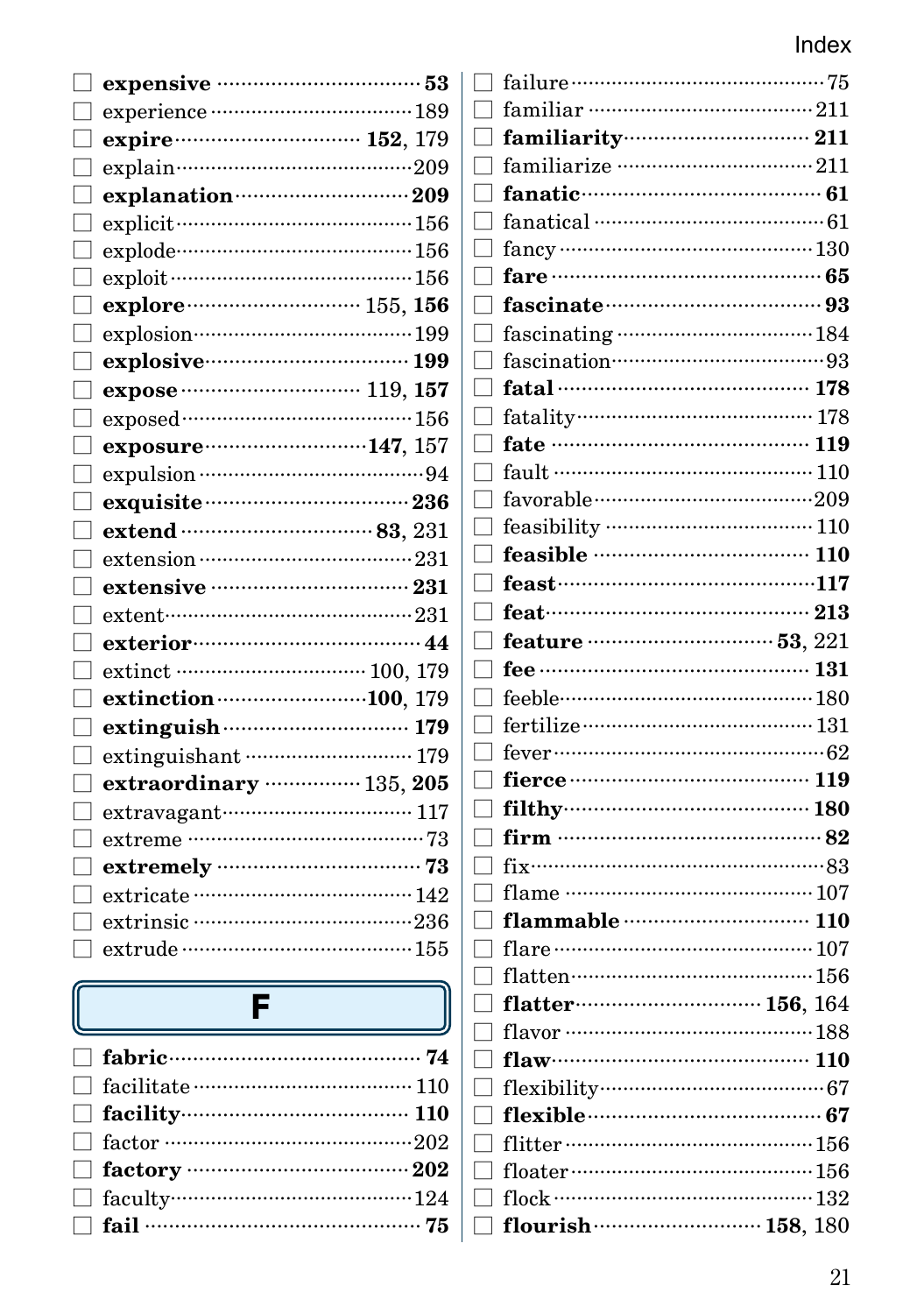| ٦ | fluctuate (13) 63                          |  |
|---|--------------------------------------------|--|
|   | fluctuation………………………………………… 63             |  |
|   |                                            |  |
|   | flush ……………………………………158                    |  |
|   |                                            |  |
|   |                                            |  |
|   |                                            |  |
|   |                                            |  |
|   | forbid ………………………………………57                   |  |
|   |                                            |  |
|   |                                            |  |
|   |                                            |  |
|   |                                            |  |
|   |                                            |  |
|   | foreseeable………………………… 128                  |  |
|   |                                            |  |
|   | formidable………………………… 165                   |  |
|   |                                            |  |
|   |                                            |  |
|   |                                            |  |
|   | fortune…………………………………………63                  |  |
|   |                                            |  |
|   |                                            |  |
|   |                                            |  |
|   | foundation………………………………54                   |  |
|   |                                            |  |
|   | fragrance ······················· 110, 188 |  |
|   | frail $\cdots$ 180                         |  |
|   |                                            |  |
|   |                                            |  |
|   |                                            |  |
|   |                                            |  |
|   |                                            |  |
|   | frightening  100                           |  |
|   | frigid (107) 107                           |  |
|   |                                            |  |
|   | frivolous………………………………… 135                 |  |
|   |                                            |  |
|   | fuel …………………………………… 107                    |  |
|   | function (2, 88, 158)                      |  |
|   | $\Box$ functional $\cdots$ 82              |  |

| $\Box$ futile $\Box$ and $\Box$ futile $\Box$ and $\Box$ and $\Box$ and $\Box$ and $\Box$ and $\Box$ and $\Box$ and $\Box$ and $\Box$ and $\Box$ and $\Box$ and $\Box$ and $\Box$ and $\Box$ and $\Box$ and $\Box$ and $\Box$ and $\Box$ and $\Box$ and $\Box$ and $\Box$ and |  |
|-------------------------------------------------------------------------------------------------------------------------------------------------------------------------------------------------------------------------------------------------------------------------------|--|

# $\overline{\mathsf{G}}$

|              | G                                                                                             |  |
|--------------|-----------------------------------------------------------------------------------------------|--|
|              |                                                                                               |  |
|              | gape ………………………………………180                                                                       |  |
|              | garment ……………………………… 236                                                                      |  |
|              | gaze …………………………………… 180                                                                       |  |
|              | gem ………………………………………158                                                                        |  |
|              | generate…………………………………155                                                                      |  |
|              | generous …………………………………… 155                                                                   |  |
|              |                                                                                               |  |
|              |                                                                                               |  |
|              | $geriatrics \cdots \cdots \cdots \cdots \cdots \cdots \cdots \cdots \cdots \cdots \cdots 231$ |  |
|              |                                                                                               |  |
|              |                                                                                               |  |
|              | gifted………………………………………68                                                                       |  |
|              |                                                                                               |  |
|              | glamorous ………………………… 213                                                                      |  |
|              |                                                                                               |  |
|              | glamorize…………………………………… 213                                                                   |  |
|              |                                                                                               |  |
|              | glare………………………………………… 107                                                                     |  |
| $\mathsf{L}$ |                                                                                               |  |
|              | glimpse …………………………… 181                                                                       |  |
|              |                                                                                               |  |
|              | global …………………………………… 62                                                                      |  |
|              | globe…………………………………………… 62                                                                     |  |
|              |                                                                                               |  |
|              |                                                                                               |  |
|              |                                                                                               |  |
|              |                                                                                               |  |
|              | gradual …………………………………… 109                                                                    |  |
|              |                                                                                               |  |
|              | grant ………………………………………… 231                                                                    |  |
|              |                                                                                               |  |
|              |                                                                                               |  |
|              |                                                                                               |  |
|              | guarantee……………………………83                                                                        |  |
|              | gull…………………………………………233                                                                       |  |
|              | gullibility ………………………………233                                                                   |  |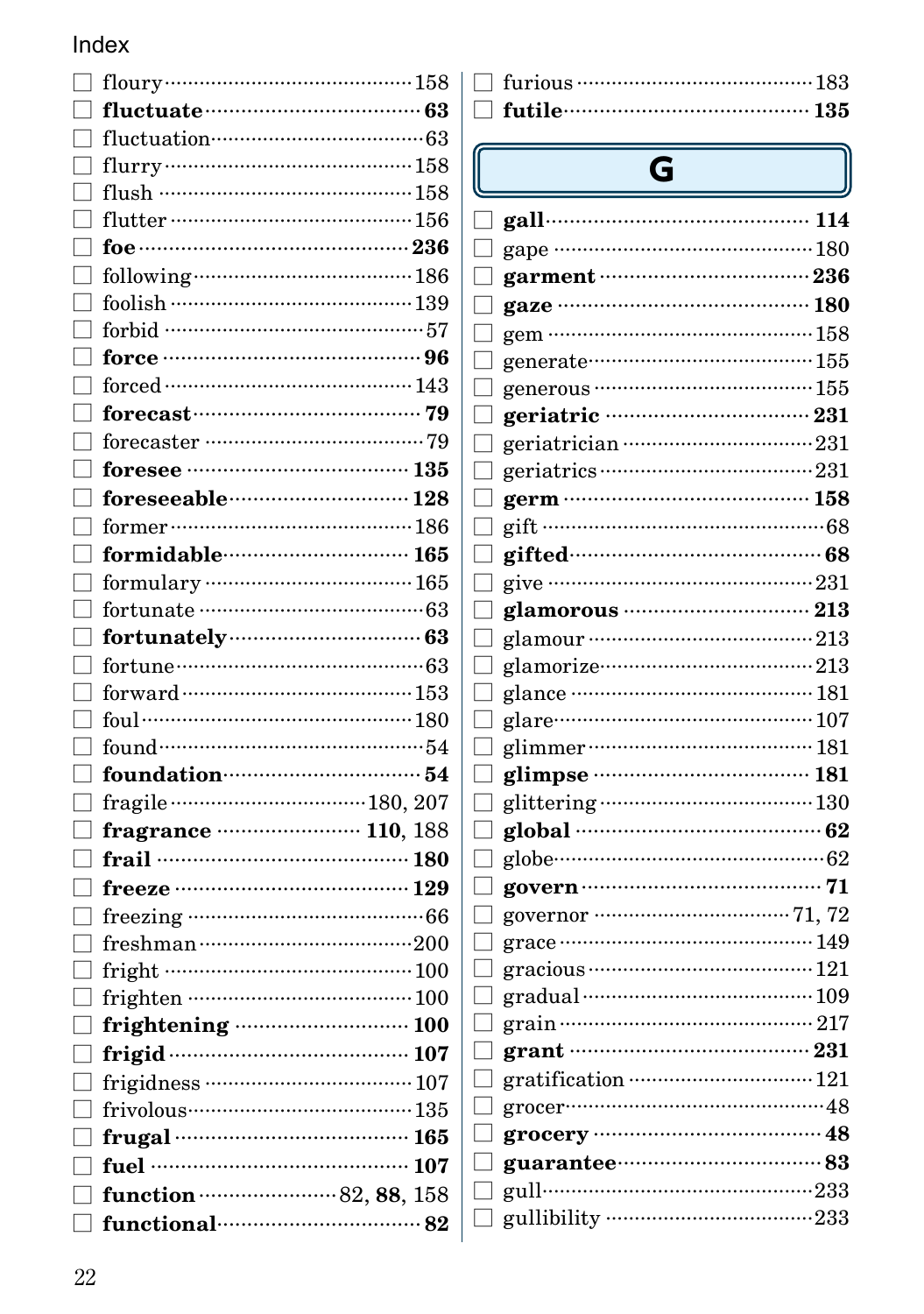|  | $\Box$ gullible $\Box$ |  |
|--|------------------------|--|
|  |                        |  |

# $\overline{H}$

| habit ………………………………………59      |  |
|------------------------------|--|
|                              |  |
|                              |  |
|                              |  |
| hallmark…………………………… 126      |  |
| hallucination 163            |  |
|                              |  |
|                              |  |
|                              |  |
|                              |  |
|                              |  |
|                              |  |
|                              |  |
|                              |  |
|                              |  |
| hasten……………………………………89       |  |
|                              |  |
| havoc $129$                  |  |
| headquarters 128             |  |
|                              |  |
|                              |  |
|                              |  |
|                              |  |
| height………………………………………126     |  |
|                              |  |
| hemisphere manual manual 156 |  |
|                              |  |
|                              |  |
|                              |  |
|                              |  |
| hinder 173, 181              |  |
|                              |  |
|                              |  |
|                              |  |
| $h$ ollow …………………………………… 182 |  |
|                              |  |
|                              |  |
|                              |  |

|              | hospitalization ………………………… 215 |
|--------------|--------------------------------|
|              |                                |
|              |                                |
|              |                                |
|              |                                |
|              |                                |
|              |                                |
| $\mathbf{L}$ | humanity………………………………… 110      |
|              | humid $182$                    |
|              |                                |
|              |                                |
|              | hybrid ……………………………… 182        |
|              | hydroelectric 170              |
|              |                                |
|              |                                |

 $\mathbf{I}$ 

| identification………………………………82 |  |
|------------------------------|--|
|                              |  |
|                              |  |
|                              |  |
| ignore (119, 138)            |  |
|                              |  |
| illusion (163)               |  |
|                              |  |
| ill mannered  147            |  |
| imagination………………………………82    |  |
| imaginative………………………… 82     |  |
|                              |  |
|                              |  |
|                              |  |
|                              |  |
|                              |  |
|                              |  |
|                              |  |
| imminent……………………………… 160     |  |
|                              |  |
| impede …………………………………… 181    |  |
|                              |  |
|                              |  |
| impending 160                |  |

 $\overline{[}$  $\overline{a}$  $\begin{bmatrix} 1 \\ 1 \end{bmatrix}$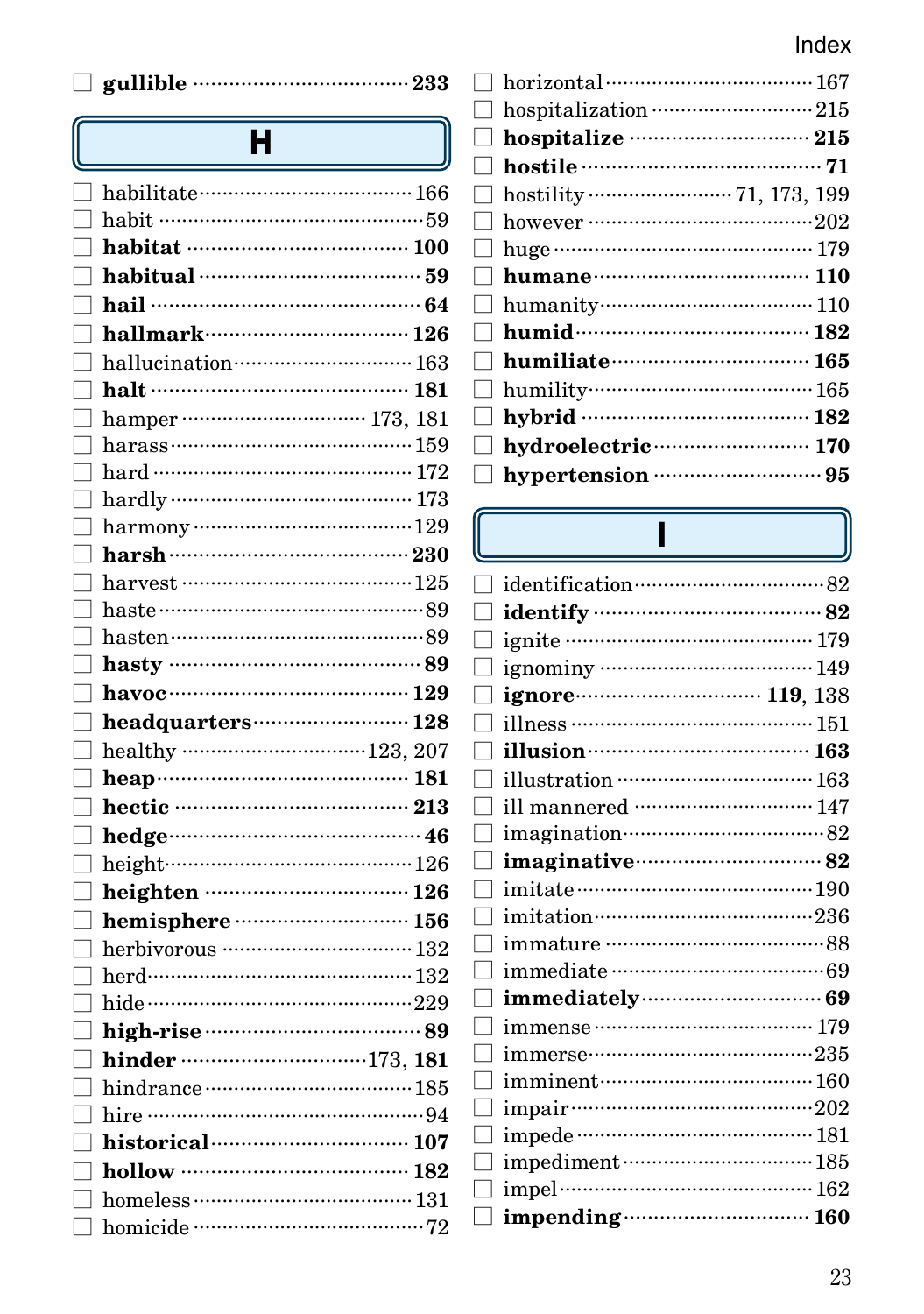#### Index  $\overline{\phantom{a}}$

| implement …………………… 191, 215                         |  |
|-----------------------------------------------------|--|
|                                                     |  |
|                                                     |  |
|                                                     |  |
|                                                     |  |
|                                                     |  |
| imposition………………………………129                           |  |
|                                                     |  |
|                                                     |  |
| impressive continuum 69                             |  |
|                                                     |  |
| imprisonment (102                                   |  |
| impropriety ……………………………237                          |  |
| improve----------------------------------- 171, 177 |  |
|                                                     |  |
|                                                     |  |
|                                                     |  |
| inactive………………………………183                             |  |
|                                                     |  |
| inappropriate manual 104                            |  |
|                                                     |  |
| incentive……………………………… 96                            |  |
|                                                     |  |
|                                                     |  |
|                                                     |  |
|                                                     |  |
|                                                     |  |
|                                                     |  |
|                                                     |  |
|                                                     |  |
| incompetence manufactured 74                        |  |
|                                                     |  |
|                                                     |  |
| inconvenience <b>manual</b> 115                     |  |
| increase manufactured 50, 142                       |  |
| incredible……………………… 182                             |  |
|                                                     |  |
|                                                     |  |
|                                                     |  |
|                                                     |  |
|                                                     |  |

| indication manufactured 194                                                                                    |  |
|----------------------------------------------------------------------------------------------------------------|--|
| indicative………………………………194                                                                                      |  |
|                                                                                                                |  |
| indignant manual 183                                                                                           |  |
| indignation…………………………… 183                                                                                     |  |
| indignity……………………………… 183                                                                                      |  |
|                                                                                                                |  |
| indisposition…………………………… 190                                                                                   |  |
| individual (27) 187                                                                                            |  |
|                                                                                                                |  |
|                                                                                                                |  |
|                                                                                                                |  |
|                                                                                                                |  |
| inert ………………………………… 183                                                                                        |  |
| inevitable……………………………………203                                                                                    |  |
|                                                                                                                |  |
|                                                                                                                |  |
|                                                                                                                |  |
|                                                                                                                |  |
|                                                                                                                |  |
|                                                                                                                |  |
|                                                                                                                |  |
| inference………………………………190                                                                                       |  |
|                                                                                                                |  |
|                                                                                                                |  |
|                                                                                                                |  |
|                                                                                                                |  |
|                                                                                                                |  |
|                                                                                                                |  |
| infringement (190)                                                                                             |  |
|                                                                                                                |  |
|                                                                                                                |  |
|                                                                                                                |  |
| ingredient manual 82                                                                                           |  |
|                                                                                                                |  |
| initial……………………………………………65                                                                                     |  |
| initially (25) and the finitial state of the set of the set of the set of the set of the set of the set of the |  |
| initiate (15, 115, 183                                                                                         |  |
|                                                                                                                |  |
|                                                                                                                |  |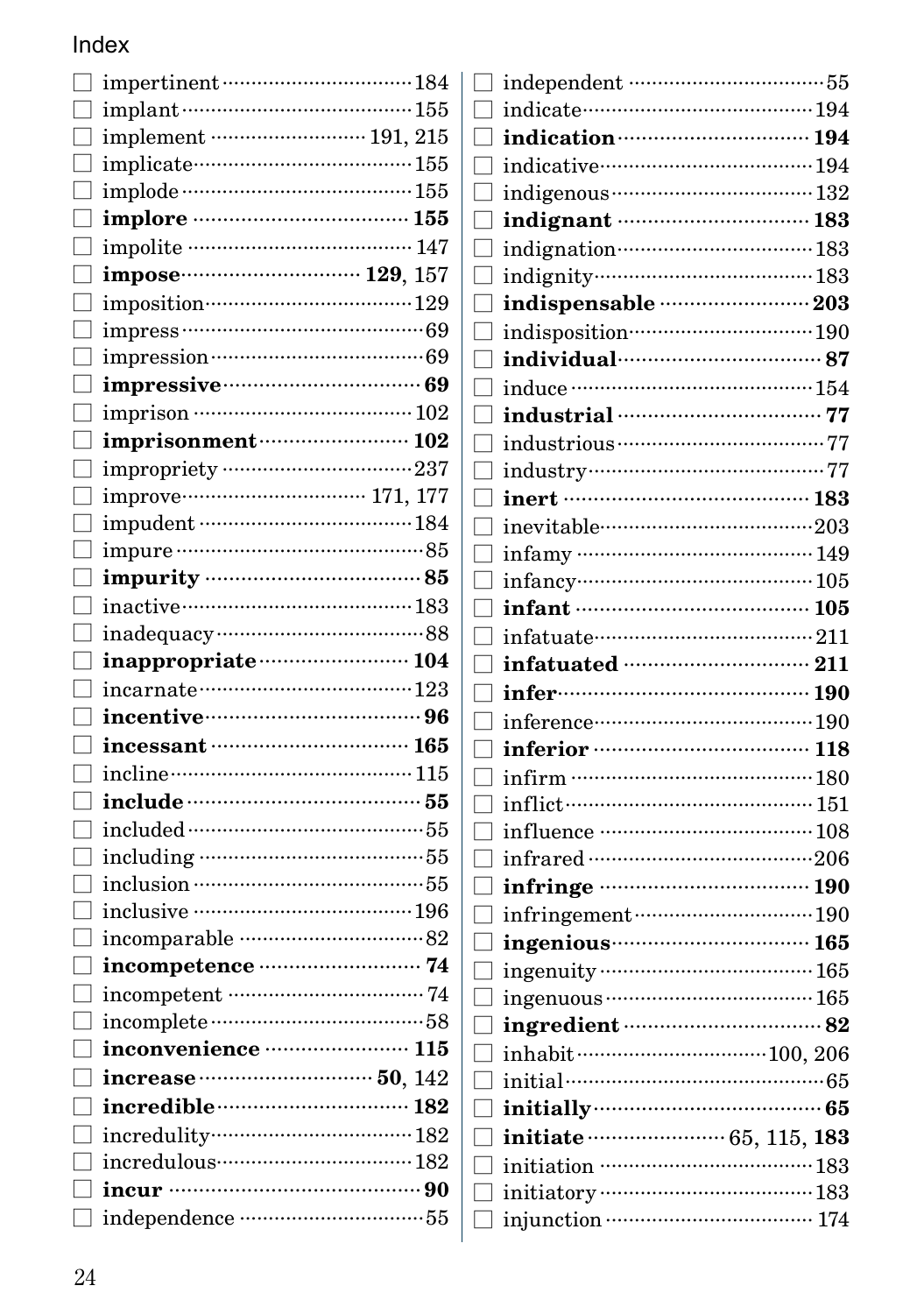|                                                                                                                                                                                                                                      | $\operatorname*{interfere}\cdots\cdots\cdots$                 |
|--------------------------------------------------------------------------------------------------------------------------------------------------------------------------------------------------------------------------------------|---------------------------------------------------------------|
|                                                                                                                                                                                                                                      | $interim$                                                     |
|                                                                                                                                                                                                                                      | $\operatorname*{interior}\cdots\cdots\cdots\cdots$<br>$\Box$  |
| $\Box$ inmate $102$                                                                                                                                                                                                                  | $\!$ interpretation $\cdot$<br>$\Box$                         |
| $\Box$ innate $110$                                                                                                                                                                                                                  | $\operatorname{interrupt} \cdots \cdots \cdots$               |
| innocent ………………………… 161                                                                                                                                                                                                              | $\operatorname*{intersect}\cdots\cdots\cdots\cdots$<br>$\Box$ |
| $\Box$ innumerable ……………… 205, 217                                                                                                                                                                                                   | intersection $\cdot\cdot$<br>$\Box$                           |
| inpatient…………………………… 231                                                                                                                                                                                                             | $\operatorname{intoxicated}\cdots\cdots$<br>$\Box$            |
| inquire <b>matrices</b> 145                                                                                                                                                                                                          | $intractability\cdots$                                        |
|                                                                                                                                                                                                                                      | intractable …                                                 |
| insane ……………………………… 184                                                                                                                                                                                                              | intractableness<br>$\Box$                                     |
|                                                                                                                                                                                                                                      | $\rm{intrepid}\cdots\cdots\cdots\cdots$<br>$\mathbf{L}$       |
| inscribe…………………………………127                                                                                                                                                                                                             | $\mathbf{intricate}\cdots\cdots\cdots$<br>⊔                   |
| $\Box$ insist $\cdots$ insisted in $146$                                                                                                                                                                                             | intrinsic<br>⊔                                                |
| $\frac{184}{150}$                                                                                                                                                                                                                    | $\hfill\Box$ introduce $\cdots\cdots\cdots$                   |
| $\Box$ insomnia $\cdots$                                                                                                                                                                                                             | $\operatorname*{introduction}\cdots$<br>$\mathbf{L}$          |
|                                                                                                                                                                                                                                      | $introductory \cdot$<br>⊔                                     |
|                                                                                                                                                                                                                                      | $intrude$                                                     |
|                                                                                                                                                                                                                                      | $\mathbf{L}$                                                  |
| $\Box$ inspiration…………………………………82                                                                                                                                                                                                    | $\operatorname{invalid}$                                      |
|                                                                                                                                                                                                                                      | invasion<br>$\mathsf{L}$                                      |
|                                                                                                                                                                                                                                      | $\operatorname{invasive}\cdots\cdots\cdots$                   |
|                                                                                                                                                                                                                                      | $\operatorname{inventor}\cdots\cdots\cdots$                   |
| $\quad \  \, \text{installation} \quad \  \  \, \text{} \quad \  \  \, \text{64}$                                                                                                                                                    | $invert \cdots \cdots \cdots \cdots$                          |
| $\Box$ instill $\cdots$                                                                                                                                                                                                              | investigate<br>ப                                              |
|                                                                                                                                                                                                                                      | $\Box$ investigation                                          |
|                                                                                                                                                                                                                                      | investment<br>□                                               |
| $\Box$ institute $115$                                                                                                                                                                                                               | $\hfill\Box$ involve $\hfill\cdots\cdots\cdots\cdots\cdots$   |
|                                                                                                                                                                                                                                      | $inward$                                                      |
| $\Box$ instrumental $\cdots$                                                                                                                                                                                                         | $irrelative\cdots\cdots\cdots$<br>$\Box$                      |
| insufficient <b>contract and the set of the set of the set of the set of the set of the set of the set of the set of the set of the set of the set of the set of the set of the set of the set of the set of the set of the set </b> | $irrelevant\cdots\cdots\cdots$                                |
|                                                                                                                                                                                                                                      | irresistible …<br>$\mathsf{L}$                                |
| insurance manufacturing 197                                                                                                                                                                                                          | irrespective ··<br>L.                                         |
|                                                                                                                                                                                                                                      | irresponsible $\cdots$<br>$\Box$                              |
|                                                                                                                                                                                                                                      | irreverent ·······                                            |
| integrate………………………………… 177                                                                                                                                                                                                           | irrigate<br>$\Box$                                            |
| intelligent…………………………………55                                                                                                                                                                                                           | $\hfill\Box$ irrigation ………                                   |
|                                                                                                                                                                                                                                      | irritate<br>$\Box$                                            |
|                                                                                                                                                                                                                                      | isolate …………<br>$\mathbf{L}$                                  |
| $\Box$ intention $\cdots$                                                                                                                                                                                                            | $isolated \cdots \cdots \cdots$                               |
| $intentional$ 176                                                                                                                                                                                                                    | issue<br>I                                                    |
| intercede…………………………………………97                                                                                                                                                                                                          | itinerary<br>$\mathbf{L}$                                     |

| interpretation 209            |  |
|-------------------------------|--|
|                               |  |
|                               |  |
|                               |  |
|                               |  |
|                               |  |
|                               |  |
| intractableness 230           |  |
| intrepid (2003) 176           |  |
| intricate (142, 174)          |  |
| intrinsic…………………………… 236      |  |
|                               |  |
|                               |  |
|                               |  |
|                               |  |
|                               |  |
|                               |  |
|                               |  |
|                               |  |
|                               |  |
|                               |  |
| investigate manual manual 92  |  |
| investigation (2, 121         |  |
|                               |  |
|                               |  |
|                               |  |
| irrelative ……………………………… 145   |  |
| irrelevant ……………………… 145, 187 |  |
|                               |  |
| irrespective ……………………… 153    |  |
|                               |  |
| irreverent………………………… 145      |  |
|                               |  |
|                               |  |
|                               |  |
| isolate ……………………………… 105      |  |
|                               |  |
| issue ……………………………………… 57      |  |
|                               |  |
|                               |  |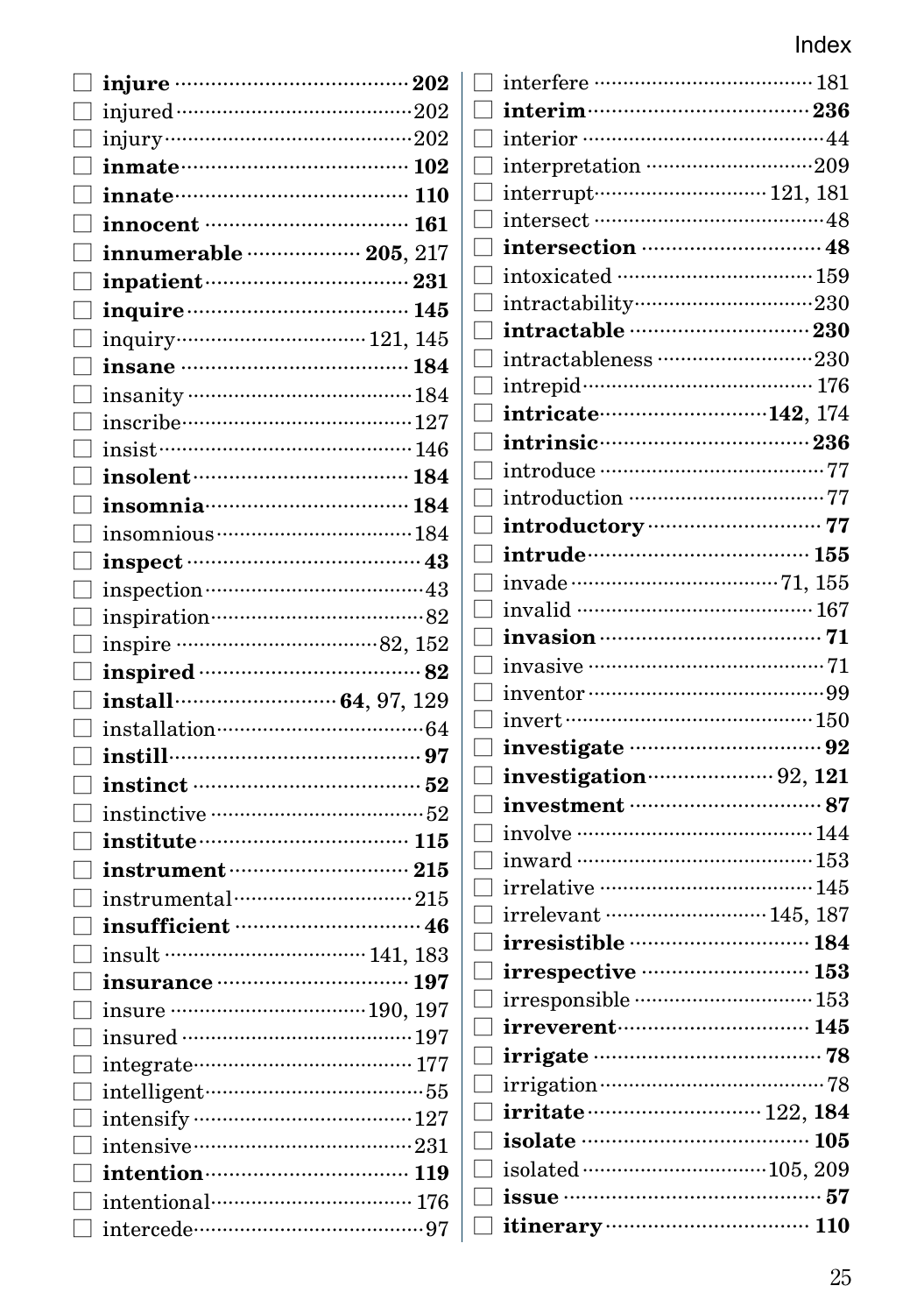|   | janitorial …………………………………48                                                                                                                  |
|---|---------------------------------------------------------------------------------------------------------------------------------------------|
|   |                                                                                                                                             |
|   |                                                                                                                                             |
|   | judgmentally (26) 126                                                                                                                       |
|   |                                                                                                                                             |
|   | jural ………………………………………… 150                                                                                                                  |
|   | jurisprudence ······················· 223                                                                                                   |
|   | jurisprudent ································223                                                                                            |
|   |                                                                                                                                             |
|   | $\Box$ jurist $\cdots$ $\cdots$ $\cdots$ $\cdots$ $\cdots$ $\cdots$ $\cdots$ $\cdots$ $\cdots$ $\cdots$ $\cdots$ $\cdots$ $\cdots$ $\cdots$ |
|   | juror ………………………………………… 150                                                                                                                  |
|   | $\Box$ jury $\cdots$ is a set of $150$                                                                                                      |
|   |                                                                                                                                             |
| ப | justify 78                                                                                                                                  |
|   | $\Box$ juvenile $\cdots$ 38                                                                                                                 |

# $\overline{\mathbf{K}}$

# $\overline{\mathsf{L}}$

| lawyer…………………………………190       |  |
|------------------------------|--|
|                              |  |
|                              |  |
| $leaning$ $48$               |  |
|                              |  |
| lecture …………………………………… 69    |  |
|                              |  |
|                              |  |
| legislation manufactured 108 |  |
|                              |  |
|                              |  |
|                              |  |
|                              |  |
| legitimate manually 84       |  |
| lengthen ……………………… 187, 231  |  |
|                              |  |
| lethal …………………………………… 178    |  |
|                              |  |
|                              |  |
|                              |  |
|                              |  |
|                              |  |
| lichenous ……………………………… 146   |  |
|                              |  |
|                              |  |
|                              |  |
|                              |  |
| livestock …………………………… 132    |  |
|                              |  |
|                              |  |
|                              |  |
|                              |  |
|                              |  |
| $lonelines$ $31$             |  |
|                              |  |
|                              |  |
|                              |  |
|                              |  |
| ludicrous  139               |  |
| luggage  44, 195             |  |
|                              |  |
|                              |  |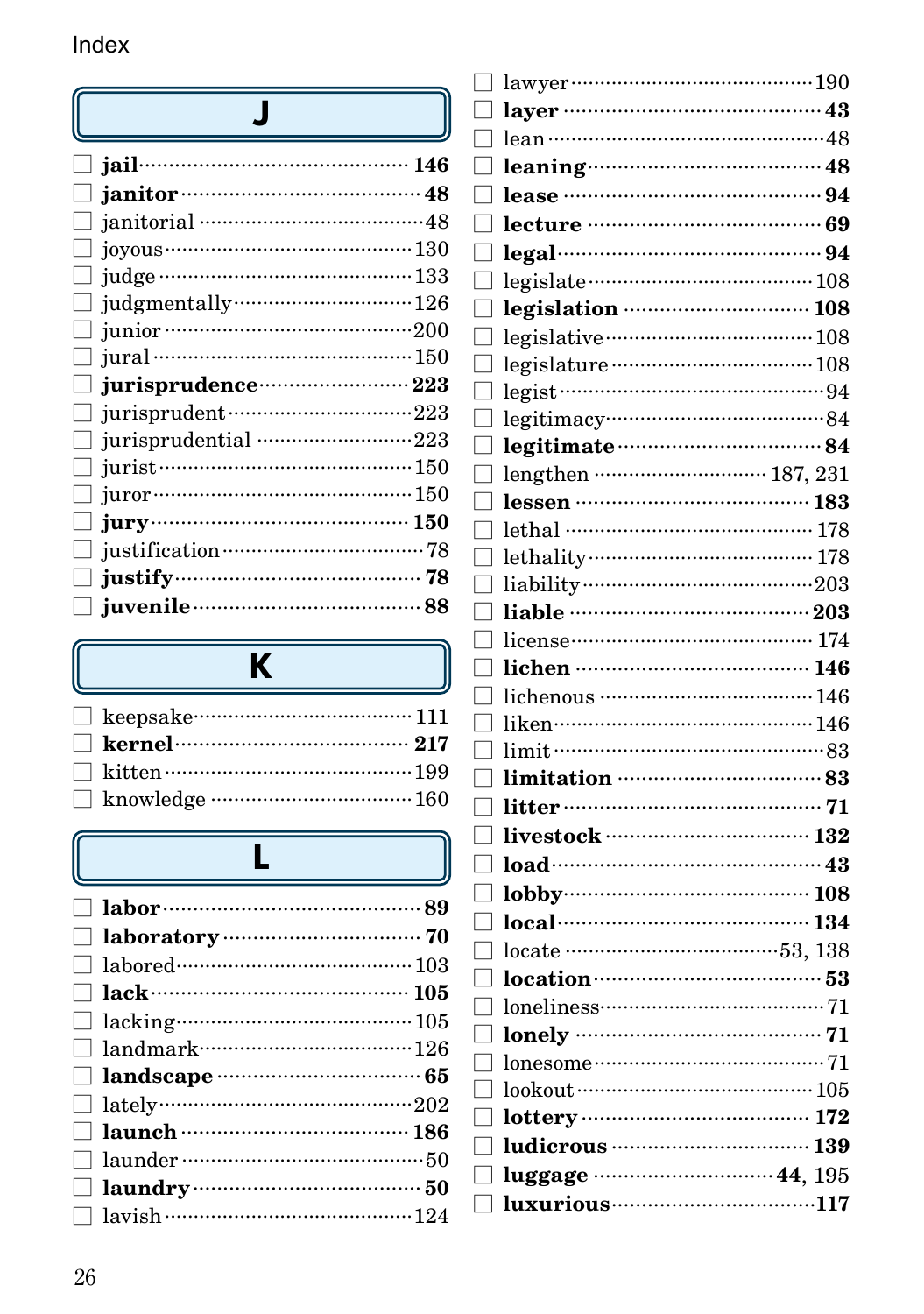|--|--|--|

# $\overline{\mathbf{M}}$

| madden ·····                                     | $\cdot\,157$        |
|--------------------------------------------------|---------------------|
|                                                  | 124                 |
|                                                  |                     |
| maintenance (16, 179)                            |                     |
| malfunction manually 83, 151                     |                     |
|                                                  |                     |
|                                                  |                     |
| malnutrition  151                                |                     |
|                                                  |                     |
| maneuver ·                                       |                     |
| maneuverability  185                             |                     |
| manicure manicure and 46                         |                     |
|                                                  | 215                 |
| manifestation215                                 |                     |
|                                                  |                     |
| manipulation ·································44 |                     |
|                                                  |                     |
| manufacturer $\cdots$ 99, 202                    |                     |
|                                                  |                     |
|                                                  |                     |
| mason                                            |                     |
|                                                  |                     |
|                                                  |                     |
| mature <b>continuum</b> 45                       |                     |
|                                                  |                     |
|                                                  |                     |
| maximize maximizente 86                          |                     |
| maximum 1000                                     |                     |
|                                                  |                     |
| mayor                                            | 72                  |
| meager ……………………… 173, 190                        |                     |
|                                                  |                     |
|                                                  |                     |
|                                                  |                     |
|                                                  |                     |
| merchandise                                      | $^{\rm \tiny{148}}$ |
| merchant                                         | · 48                |
| .<br>$\rm{mercury} \cdot$                        | 139                 |
|                                                  |                     |

| $\Box$ mere $\Box$                |  |
|-----------------------------------|--|
| $\Box$ merely $\cdots$ 101        |  |
| $\Box$ merge $\cdots$ merge $110$ |  |
| ٦                                 |  |
|                                   |  |
|                                   |  |
| ٦                                 |  |
| ٦                                 |  |
| method $\cdots$ 201               |  |
|                                   |  |
| ٦                                 |  |
| midnight…………………………………120          |  |
| midsixties 120                    |  |
| ٦                                 |  |
| ٦                                 |  |
| ٦                                 |  |
| П                                 |  |
| misbehave manual 147<br>٦         |  |
| miscellaneous …………………………………48     |  |
| ٦                                 |  |
|                                   |  |
| miserable………………………………189<br>П     |  |
|                                   |  |
| ٦                                 |  |
| ٦                                 |  |
| ٦                                 |  |
| $momenta$ $165$<br>П              |  |
|                                   |  |
| momentous $\cdots$ 165            |  |
| momentum $\cdots$ 165<br>٦        |  |
| П                                 |  |
| - 1                               |  |
| ٦                                 |  |
| ┐                                 |  |
| П                                 |  |
| $moreale$ $129$                   |  |
|                                   |  |
|                                   |  |
| T                                 |  |
| П                                 |  |
|                                   |  |
| П.                                |  |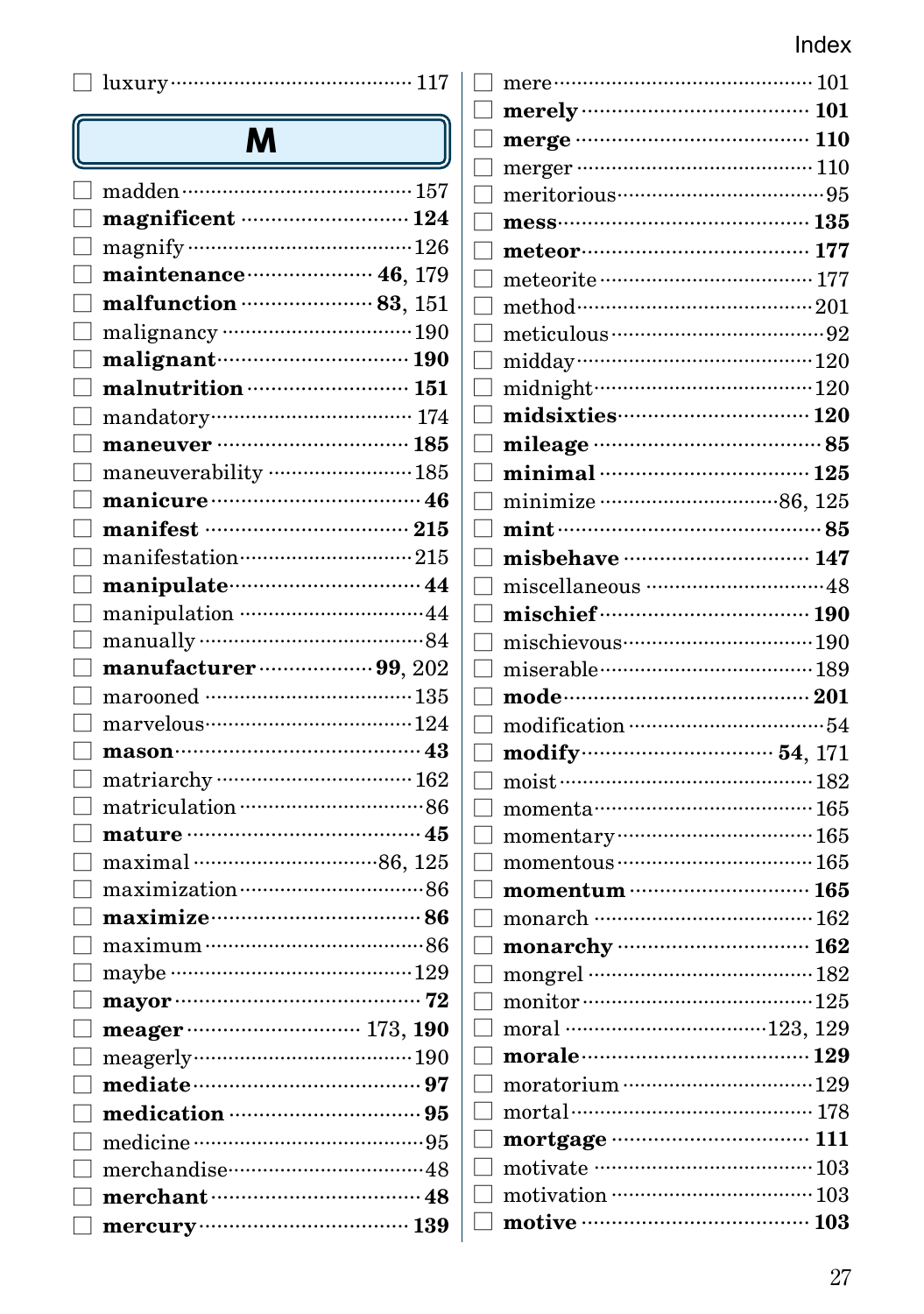|                | $mount \cdots$ 79                |  |
|----------------|----------------------------------|--|
|                | mourn ……………………………… 190           |  |
| $\Box$         |                                  |  |
|                |                                  |  |
| $\Box$         |                                  |  |
|                |                                  |  |
| $\mathbb{R}^n$ |                                  |  |
| $\Box$         |                                  |  |
| $\Box$         |                                  |  |
|                | $\Box$ mutual …………………………………………53 |  |
|                |                                  |  |
| $\Box$         |                                  |  |
| $\Box$         |                                  |  |
| $\Box$         |                                  |  |
| $\Box$         |                                  |  |

# $\overline{\mathsf{N}}$

| necessitate manual 104    |
|---------------------------|
|                           |
|                           |
| negation (100)            |
| negative  100, 105        |
|                           |
|                           |
|                           |
| neuter …………………………………… 131 |
|                           |
|                           |
|                           |
|                           |
| northbound (27            |
|                           |
|                           |
|                           |
|                           |
|                           |
|                           |
|                           |

|         | noxious ………………………………… 159                                        |  |
|---------|------------------------------------------------------------------|--|
|         |                                                                  |  |
|         | $\Box$ nuisance $\cdots$ $\cdots$ $\cdots$ $\cdots$ $\cdots$ 165 |  |
|         |                                                                  |  |
|         |                                                                  |  |
| $\perp$ | numerable ···································205                 |  |
|         |                                                                  |  |
|         |                                                                  |  |
|         |                                                                  |  |
|         |                                                                  |  |

U

# $\overline{\mathbf{O}}$

|                   | obligate manufactured 196                           |
|-------------------|-----------------------------------------------------|
| $\blacksquare$    | obligation……………………………… 196                          |
| $\mathbf{I}$      | obligational manufactured 196                       |
|                   |                                                     |
| H                 | obliterate 235                                      |
|                   | obliteration ···································235 |
|                   | obliterative ··································235  |
|                   |                                                     |
|                   |                                                     |
|                   |                                                     |
|                   |                                                     |
|                   |                                                     |
|                   |                                                     |
|                   |                                                     |
|                   |                                                     |
|                   | obsession manual 59                                 |
|                   |                                                     |
|                   | obsolescence ································236    |
| $\mathsf{L}$      |                                                     |
|                   | obstacle (135, 185                                  |
| $\vert \ \ \vert$ |                                                     |
|                   |                                                     |
|                   |                                                     |
|                   | obstruction  135, 185, 213                          |
| $\Box$            |                                                     |
|                   |                                                     |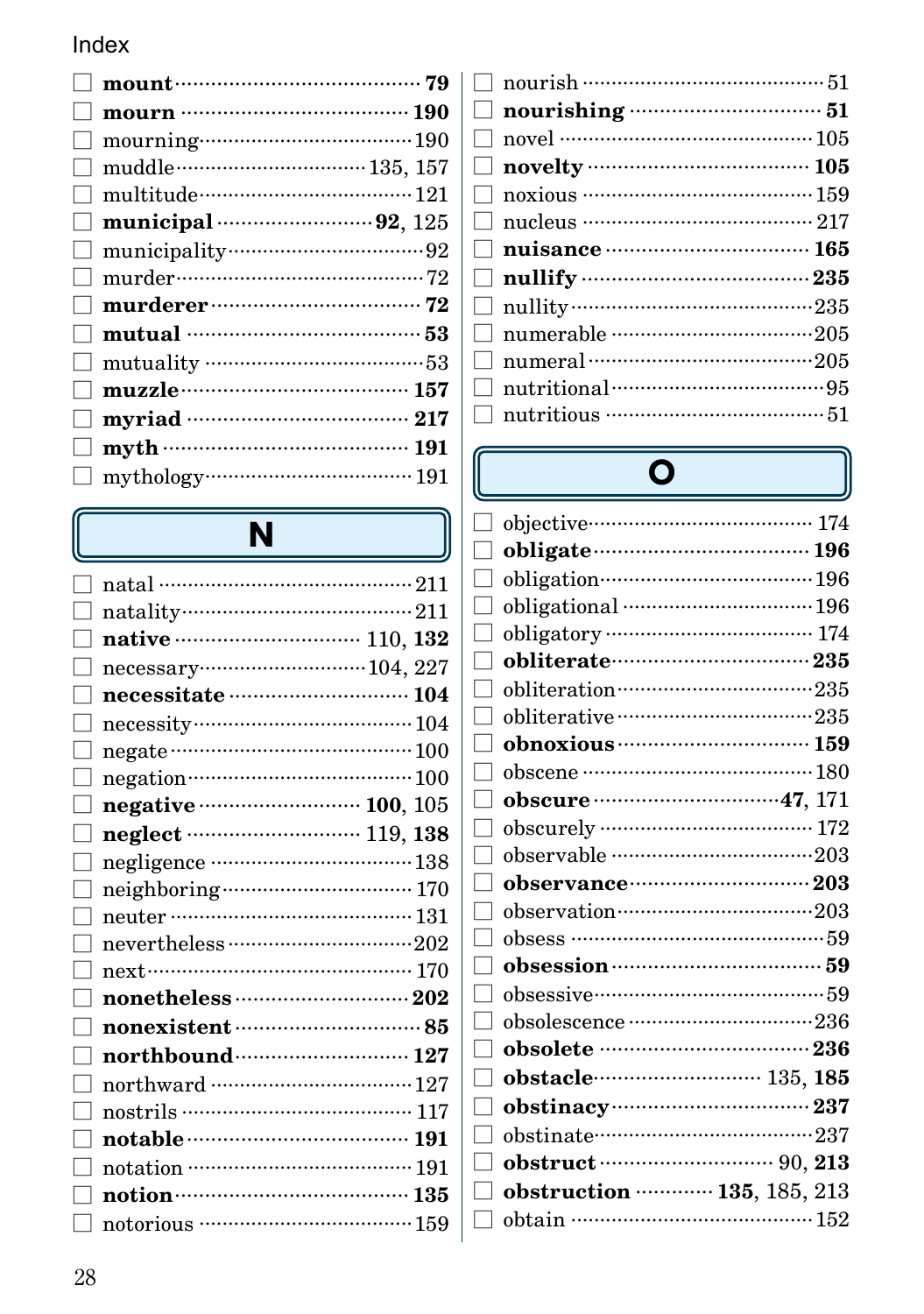|                   | $\begin{minipage}{.4\linewidth} \textbf{obtuse} \end{minipage} \begin{minipage}{.4\linewidth} \textbf{obs} \end{minipage} \begin{minipage}{.4\linewidth} \textbf{obs} \end{minipage} \begin{minipage}{.4\linewidth} \textbf{obs} \end{minipage} \begin{minipage}{.4\linewidth} \textbf{obs} \end{minipage} \begin{minipage}{.4\linewidth} \textbf{obs} \end{minipage} \begin{minipage}{.4\linewidth} \textbf{obs} \end{minipage} \begin{minipage}{.4\linewidth} \textbf{obs} \end{minipage} \begin{minipage}{.4\linewidth} \textbf{obs}$ |
|-------------------|------------------------------------------------------------------------------------------------------------------------------------------------------------------------------------------------------------------------------------------------------------------------------------------------------------------------------------------------------------------------------------------------------------------------------------------------------------------------------------------------------------------------------------------|
|                   | obviously (272)                                                                                                                                                                                                                                                                                                                                                                                                                                                                                                                          |
| $\vert \ \ \vert$ | occasion (185)                                                                                                                                                                                                                                                                                                                                                                                                                                                                                                                           |
| $\Box$            |                                                                                                                                                                                                                                                                                                                                                                                                                                                                                                                                          |
|                   |                                                                                                                                                                                                                                                                                                                                                                                                                                                                                                                                          |
|                   |                                                                                                                                                                                                                                                                                                                                                                                                                                                                                                                                          |
|                   |                                                                                                                                                                                                                                                                                                                                                                                                                                                                                                                                          |
|                   | odd………………………………… 185                                                                                                                                                                                                                                                                                                                                                                                                                                                                                                                     |
|                   |                                                                                                                                                                                                                                                                                                                                                                                                                                                                                                                                          |
|                   | offensive manufactured 186                                                                                                                                                                                                                                                                                                                                                                                                                                                                                                               |
|                   | offer  194, 229                                                                                                                                                                                                                                                                                                                                                                                                                                                                                                                          |
|                   |                                                                                                                                                                                                                                                                                                                                                                                                                                                                                                                                          |
| $\Box$            | onboard ………………………… 134                                                                                                                                                                                                                                                                                                                                                                                                                                                                                                                   |
|                   | $\omega$ ongoing $\cdots$ and $\omega$ and $\omega$ and $\omega$ and $\omega$ and $\omega$ and $\omega$ and $\omega$ and $\omega$ and $\omega$ and $\omega$ and $\omega$ and $\omega$ and $\omega$ and $\omega$ and $\omega$ and $\omega$ and $\omega$ and $\omega$ and $\omega$ and $\omega$ and $\omega$ and $\omega$ and                                                                                                                                                                                                              |
|                   |                                                                                                                                                                                                                                                                                                                                                                                                                                                                                                                                          |
| Г                 |                                                                                                                                                                                                                                                                                                                                                                                                                                                                                                                                          |
|                   |                                                                                                                                                                                                                                                                                                                                                                                                                                                                                                                                          |
|                   |                                                                                                                                                                                                                                                                                                                                                                                                                                                                                                                                          |
| П                 | opportune manual manual 229                                                                                                                                                                                                                                                                                                                                                                                                                                                                                                              |
|                   | opportunity  69, 185                                                                                                                                                                                                                                                                                                                                                                                                                                                                                                                     |
|                   |                                                                                                                                                                                                                                                                                                                                                                                                                                                                                                                                          |
|                   |                                                                                                                                                                                                                                                                                                                                                                                                                                                                                                                                          |
| П                 |                                                                                                                                                                                                                                                                                                                                                                                                                                                                                                                                          |
| П                 | oppress ……………………………… 237                                                                                                                                                                                                                                                                                                                                                                                                                                                                                                                 |
|                   | oppression ……………………………237                                                                                                                                                                                                                                                                                                                                                                                                                                                                                                                |
|                   | optimize manufactured 186                                                                                                                                                                                                                                                                                                                                                                                                                                                                                                                |
|                   |                                                                                                                                                                                                                                                                                                                                                                                                                                                                                                                                          |
|                   |                                                                                                                                                                                                                                                                                                                                                                                                                                                                                                                                          |
|                   |                                                                                                                                                                                                                                                                                                                                                                                                                                                                                                                                          |
|                   | organic 165                                                                                                                                                                                                                                                                                                                                                                                                                                                                                                                              |
|                   |                                                                                                                                                                                                                                                                                                                                                                                                                                                                                                                                          |
|                   |                                                                                                                                                                                                                                                                                                                                                                                                                                                                                                                                          |
|                   | organize manual 96                                                                                                                                                                                                                                                                                                                                                                                                                                                                                                                       |
|                   |                                                                                                                                                                                                                                                                                                                                                                                                                                                                                                                                          |
|                   | ornament………………………… 165                                                                                                                                                                                                                                                                                                                                                                                                                                                                                                                   |
|                   | ornate ……………………………………… 165                                                                                                                                                                                                                                                                                                                                                                                                                                                                                                               |
|                   |                                                                                                                                                                                                                                                                                                                                                                                                                                                                                                                                          |
| $\Box$            |                                                                                                                                                                                                                                                                                                                                                                                                                                                                                                                                          |
|                   | outfit ………………………………… 111                                                                                                                                                                                                                                                                                                                                                                                                                                                                                                                 |
|                   |                                                                                                                                                                                                                                                                                                                                                                                                                                                                                                                                          |
|                   |                                                                                                                                                                                                                                                                                                                                                                                                                                                                                                                                          |
|                   |                                                                                                                                                                                                                                                                                                                                                                                                                                                                                                                                          |

| outlook…………………………… 105         |
|--------------------------------|
| outpatient………………………………………… 231 |
|                                |
|                                |
|                                |
| overcast ……………………………… 79       |
|                                |
| overhear ………………………… 111        |
| overlook ……………………………… 111      |
|                                |
|                                |
|                                |
|                                |
|                                |
| overwhelmingly  76             |
| owe …………………………………… 111         |
|                                |

l

# $\overline{P}$

|        | pack ……………………………………… 132 |  |
|--------|--------------------------|--|
|        | paddle ……………………………… 158  |  |
|        | painstaking  178         |  |
|        |                          |  |
|        |                          |  |
|        | parallel 167, 201        |  |
|        |                          |  |
|        |                          |  |
|        |                          |  |
|        |                          |  |
| $\Box$ |                          |  |
|        |                          |  |
|        |                          |  |
|        |                          |  |
|        |                          |  |
|        |                          |  |
|        |                          |  |
|        |                          |  |
|        |                          |  |
|        |                          |  |
|        |                          |  |
|        |                          |  |
|        |                          |  |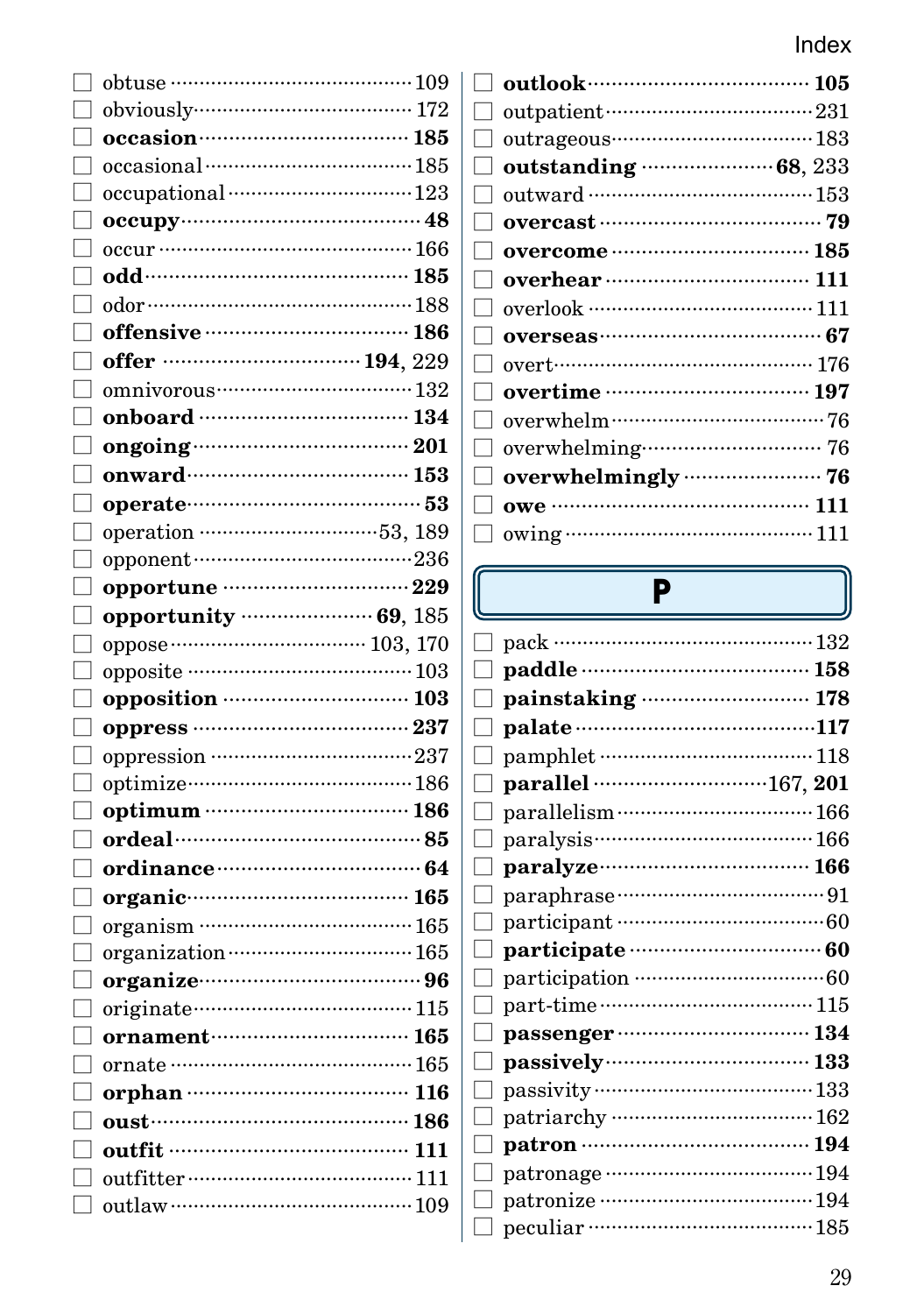#### Index  $\equiv$

|                   | peculiarity……………………………221                        |  |
|-------------------|--------------------------------------------------|--|
| ⊔                 | pedal ………………………………………158                         |  |
| L                 | pedestrian…………………………… 47                         |  |
| L                 |                                                  |  |
| n                 | penthouse <u></u> 177                            |  |
| П                 | perceive …………………………… 142                         |  |
| $\vert \ \ \vert$ | percussion …………………………… 191                       |  |
| L                 | perennial…………………………… 237                         |  |
| П                 | perform ………………………………… 69                         |  |
| LΠ                |                                                  |  |
| $\Box$            | perhaps…………………………… 129                           |  |
| $\Box$            | periodical ………………………………235                       |  |
| П                 |                                                  |  |
| Г                 | permanent……………………………236                          |  |
| $\mathbf{L}$      | permanently128                                   |  |
| П                 |                                                  |  |
| $\mathbf{L}$      |                                                  |  |
| Г                 |                                                  |  |
| П                 |                                                  |  |
| П                 |                                                  |  |
| ⊔                 |                                                  |  |
| $\mathbf{L}$      |                                                  |  |
| П                 |                                                  |  |
| LΠ                | personal………………………………129                          |  |
| $\Box$            | personnel ………………………… 129                         |  |
| $\vert \ \ \vert$ |                                                  |  |
| Г                 |                                                  |  |
| Г                 |                                                  |  |
| П                 | perspire ………………………………… 85                        |  |
| П                 | persuade…………………………… 157                          |  |
| $\Box$            | pertinence ………………………………223                       |  |
| $\mathbf{L}$      | pertinent …………………… 187, 223                      |  |
| Г                 | perturb ………………………………… 145                        |  |
| П                 | peruse ……………………………………… 44                        |  |
| $\Box$            |                                                  |  |
| $\vert \ \ \vert$ | phenomena ···································209 |  |
| Г                 | phenomenal manual control and 209                |  |
| $\Box$            |                                                  |  |
| П                 |                                                  |  |
| П                 |                                                  |  |
|                   | physiologically ······················ 211       |  |
| L                 |                                                  |  |

| I                 |                               |  |
|-------------------|-------------------------------|--|
| П                 |                               |  |
| $\Box$            | pitiable…………………………………189      |  |
| П                 | pitiful…………………………………… 111     |  |
| П                 | pitiless ………………………………………… 111 |  |
| □                 |                               |  |
| $\Box$            |                               |  |
| П                 |                               |  |
| П                 |                               |  |
| П                 |                               |  |
| П                 |                               |  |
| $\Box$            |                               |  |
| П                 |                               |  |
| П                 |                               |  |
| $\Box$            | ponder………………………………… 126       |  |
| $\Box$            | ponderable……………………………126      |  |
| □                 |                               |  |
| Г                 |                               |  |
| $\Box$            | population…………………206, 208     |  |
| $\Box$            |                               |  |
| $\Box$            |                               |  |
| $\vert \ \ \vert$ |                               |  |
| Г                 |                               |  |
| П                 |                               |  |
| $\Box$            | positive ……………………………… 105     |  |
| $\Box$            | possess……………………………… 47        |  |
| $\vert \ \ \vert$ |                               |  |
| П                 |                               |  |
| П                 |                               |  |
|                   |                               |  |
| $\Box$            | possible………………………………… 60      |  |
| $\Box$            |                               |  |
| П                 |                               |  |
| П                 |                               |  |
| П                 |                               |  |
| $\Box$            |                               |  |
| П                 | potable ……………………………………… 110   |  |
| П                 |                               |  |
| n                 |                               |  |
| П                 |                               |  |
| П                 |                               |  |
| П                 |                               |  |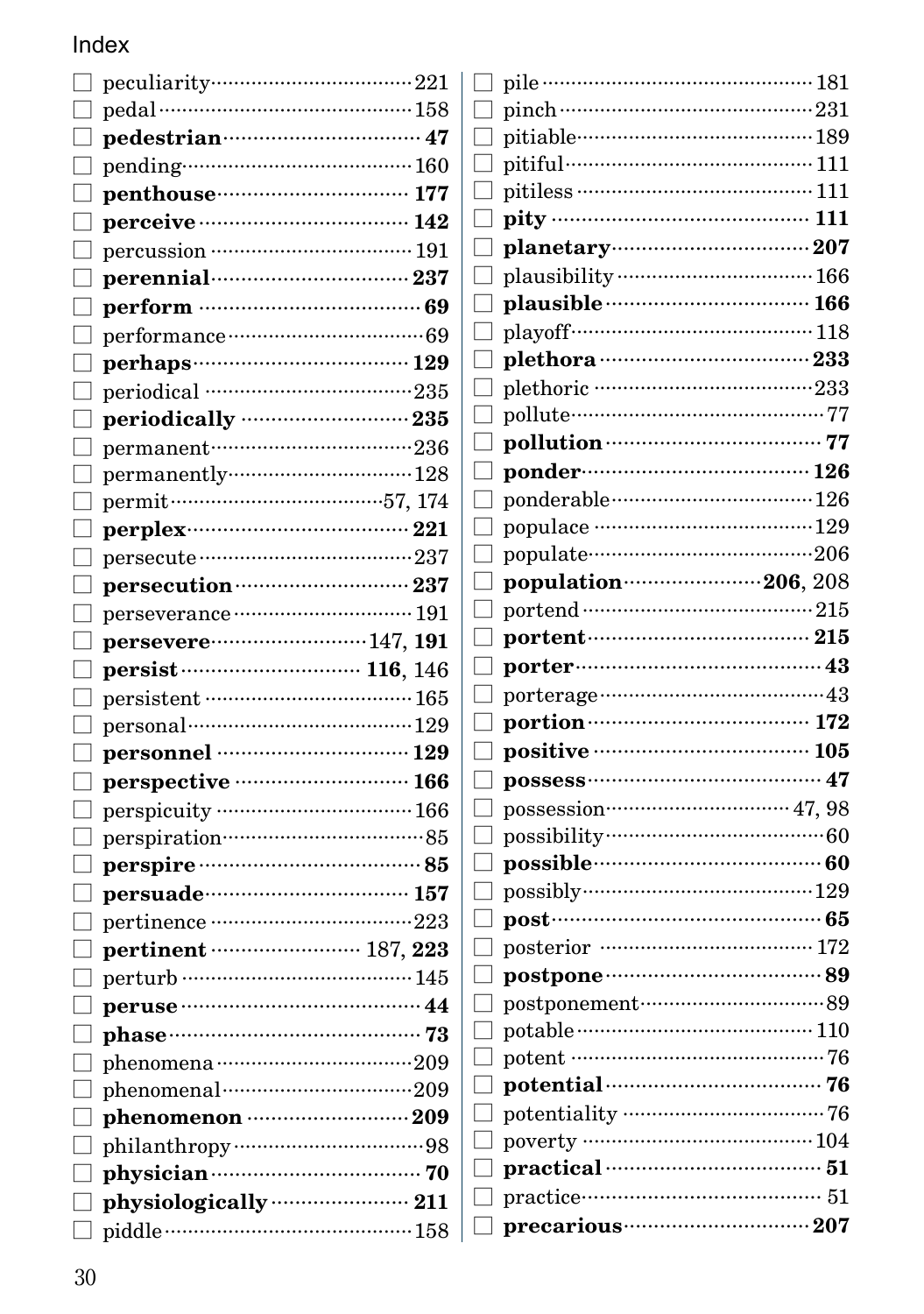| precaution manufactured 157                                                                  | previous                        |
|----------------------------------------------------------------------------------------------|---------------------------------|
| $\Box$ precautious…………………………… 157                                                            | $prey \cdots$                   |
| $\Box$ precede ………………………………… 186                                                             | $\Box$<br>primal                |
|                                                                                              | primary                         |
| $\Box$                                                                                       | $prime \cdots$                  |
|                                                                                              | L<br>principa                   |
|                                                                                              | I<br>principle                  |
|                                                                                              | prior ····<br>$\mathbf{L}$      |
|                                                                                              | priority ·<br>$\vert \ \ \vert$ |
|                                                                                              | $\mathsf{L}$<br>prison          |
|                                                                                              | $\Box$ prisoner                 |
|                                                                                              | $\Box$ privileg                 |
| $\Box$ predecessor ………………………… 237                                                            | privilege                       |
|                                                                                              | proactive                       |
| □ predict …………………………… 135, 161                                                               | procedu                         |
|                                                                                              | $\vert \ \ \vert$<br>proceedi   |
|                                                                                              | processe                        |
|                                                                                              | processic                       |
| $\Box$ pregnant $\cdots$ 111                                                                 | proclivi                        |
| $\Box$ preliminary  187                                                                      | procure ·                       |
| $\Box$ premeditated…………………………… 176                                                           | profess                         |
| $\Box$ premier <b>multiples</b> 118                                                          | professed                       |
|                                                                                              | professio                       |
| $\operatorname{preparatory}\cdots\cdots\cdots\cdots\cdots\cdots\cdots\cdots\cdots\cdots 187$ | proficie<br>$\mathsf{L}$        |
|                                                                                              | proficien                       |
|                                                                                              | $\mathbf{profit} \cdots$        |
| $\Box$ presbyterial………………………………233                                                           | $\Box$ progress                 |
|                                                                                              | progress:                       |
|                                                                                              | L<br>progres                    |
|                                                                                              | prohibit                        |
| $\Box$ prescribe………………………………127                                                              | prohibiti                       |
| prescription manually 95, 98                                                                 | prolong                         |
| □                                                                                            | prominer                        |
|                                                                                              | promine                         |
| $\Box$ preserve ……………………… 147, 149                                                           | promote                         |
|                                                                                              | promotio                        |
|                                                                                              | prone ···                       |
| $\Box$ prestigious <b>contracts</b> 103                                                      | pronenes                        |
|                                                                                              | pronouno                        |
|                                                                                              | pronour<br>pronunci             |
| $\Box$ prevent …………………173, 181, 187                                                          | $\Box$ proof $\cdots$           |
|                                                                                              |                                 |

| I |                                                                                                                                                                                                                                                                                                                                                                                                                                                                                                                                                                              |  |
|---|------------------------------------------------------------------------------------------------------------------------------------------------------------------------------------------------------------------------------------------------------------------------------------------------------------------------------------------------------------------------------------------------------------------------------------------------------------------------------------------------------------------------------------------------------------------------------|--|
| ∃ | primal…………………………………………86                                                                                                                                                                                                                                                                                                                                                                                                                                                                                                                                                     |  |
| J | primary manufactures 86, 121, 236                                                                                                                                                                                                                                                                                                                                                                                                                                                                                                                                            |  |
| ∃ |                                                                                                                                                                                                                                                                                                                                                                                                                                                                                                                                                                              |  |
| I |                                                                                                                                                                                                                                                                                                                                                                                                                                                                                                                                                                              |  |
| I | principal<br>principle<br>and 143                                                                                                                                                                                                                                                                                                                                                                                                                                                                                                                                            |  |
| J |                                                                                                                                                                                                                                                                                                                                                                                                                                                                                                                                                                              |  |
| I |                                                                                                                                                                                                                                                                                                                                                                                                                                                                                                                                                                              |  |
| 1 |                                                                                                                                                                                                                                                                                                                                                                                                                                                                                                                                                                              |  |
| 1 |                                                                                                                                                                                                                                                                                                                                                                                                                                                                                                                                                                              |  |
| J | privilege …………………………… 166                                                                                                                                                                                                                                                                                                                                                                                                                                                                                                                                                    |  |
| ∃ | privileged ……………………………… 166                                                                                                                                                                                                                                                                                                                                                                                                                                                                                                                                                  |  |
| I | $\begin{minipage}{.4\linewidth} \textbf{proactive} \begin{minipage}{.4\linewidth} \textbf{proactive} \end{minipage} \begin{minipage}{.4\linewidth} \textbf{proactive} \end{minipage} \begin{minipage}{.4\linewidth} \textbf{proactive} \end{minipage} \begin{minipage}{.4\linewidth} \textbf{proactive} \end{minipage} \begin{minipage}{.4\linewidth} \textbf{proactive} \end{minipage} \begin{minipage}{.4\linewidth} \textbf{proactive} \end{minipage} \begin{minipage}{.4\linewidth} \textbf{proactive} \end{minipage} \begin{minipage}{.4\linewidth} \textbf{proactive}$ |  |
| J | procedure………………………… 160                                                                                                                                                                                                                                                                                                                                                                                                                                                                                                                                                      |  |
| I |                                                                                                                                                                                                                                                                                                                                                                                                                                                                                                                                                                              |  |
| ] | $\, {\rm processed}\, \cdots\, \cdots\, \cdots\, \cdots\, \cdots\, \cdots\, \, 154$                                                                                                                                                                                                                                                                                                                                                                                                                                                                                          |  |
| J |                                                                                                                                                                                                                                                                                                                                                                                                                                                                                                                                                                              |  |
| J |                                                                                                                                                                                                                                                                                                                                                                                                                                                                                                                                                                              |  |
| ٦ |                                                                                                                                                                                                                                                                                                                                                                                                                                                                                                                                                                              |  |
| J | profess ……………………………… 154                                                                                                                                                                                                                                                                                                                                                                                                                                                                                                                                                     |  |
| ∃ |                                                                                                                                                                                                                                                                                                                                                                                                                                                                                                                                                                              |  |
| J | $\rm{profession}\,\,\,\,\,\,154$                                                                                                                                                                                                                                                                                                                                                                                                                                                                                                                                             |  |
| ∃ |                                                                                                                                                                                                                                                                                                                                                                                                                                                                                                                                                                              |  |
| I |                                                                                                                                                                                                                                                                                                                                                                                                                                                                                                                                                                              |  |
| I |                                                                                                                                                                                                                                                                                                                                                                                                                                                                                                                                                                              |  |
| ٦ |                                                                                                                                                                                                                                                                                                                                                                                                                                                                                                                                                                              |  |
| ] | $\operatorname{progressing}\cdots\cdots\cdots\cdots\cdots\cdots\cdots\cdots\cdots 201$                                                                                                                                                                                                                                                                                                                                                                                                                                                                                       |  |
| 1 | <b>progressive manually 65, 163</b>                                                                                                                                                                                                                                                                                                                                                                                                                                                                                                                                          |  |
| J | prohibit………………………………………57                                                                                                                                                                                                                                                                                                                                                                                                                                                                                                                                                    |  |
| ] |                                                                                                                                                                                                                                                                                                                                                                                                                                                                                                                                                                              |  |
| J |                                                                                                                                                                                                                                                                                                                                                                                                                                                                                                                                                                              |  |
| ∃ |                                                                                                                                                                                                                                                                                                                                                                                                                                                                                                                                                                              |  |
| ] | prominent ………………… 178, 233                                                                                                                                                                                                                                                                                                                                                                                                                                                                                                                                                   |  |
| 1 |                                                                                                                                                                                                                                                                                                                                                                                                                                                                                                                                                                              |  |
| ] |                                                                                                                                                                                                                                                                                                                                                                                                                                                                                                                                                                              |  |
| J |                                                                                                                                                                                                                                                                                                                                                                                                                                                                                                                                                                              |  |
| J | proneness ……………………………… 166                                                                                                                                                                                                                                                                                                                                                                                                                                                                                                                                                   |  |
| I | $pronounce \cdots \cdots \cdots \cdots \cdots \cdots \cdots \cdots \cdots \cdots 107$                                                                                                                                                                                                                                                                                                                                                                                                                                                                                        |  |
| J |                                                                                                                                                                                                                                                                                                                                                                                                                                                                                                                                                                              |  |
| ∃ |                                                                                                                                                                                                                                                                                                                                                                                                                                                                                                                                                                              |  |
| 1 |                                                                                                                                                                                                                                                                                                                                                                                                                                                                                                                                                                              |  |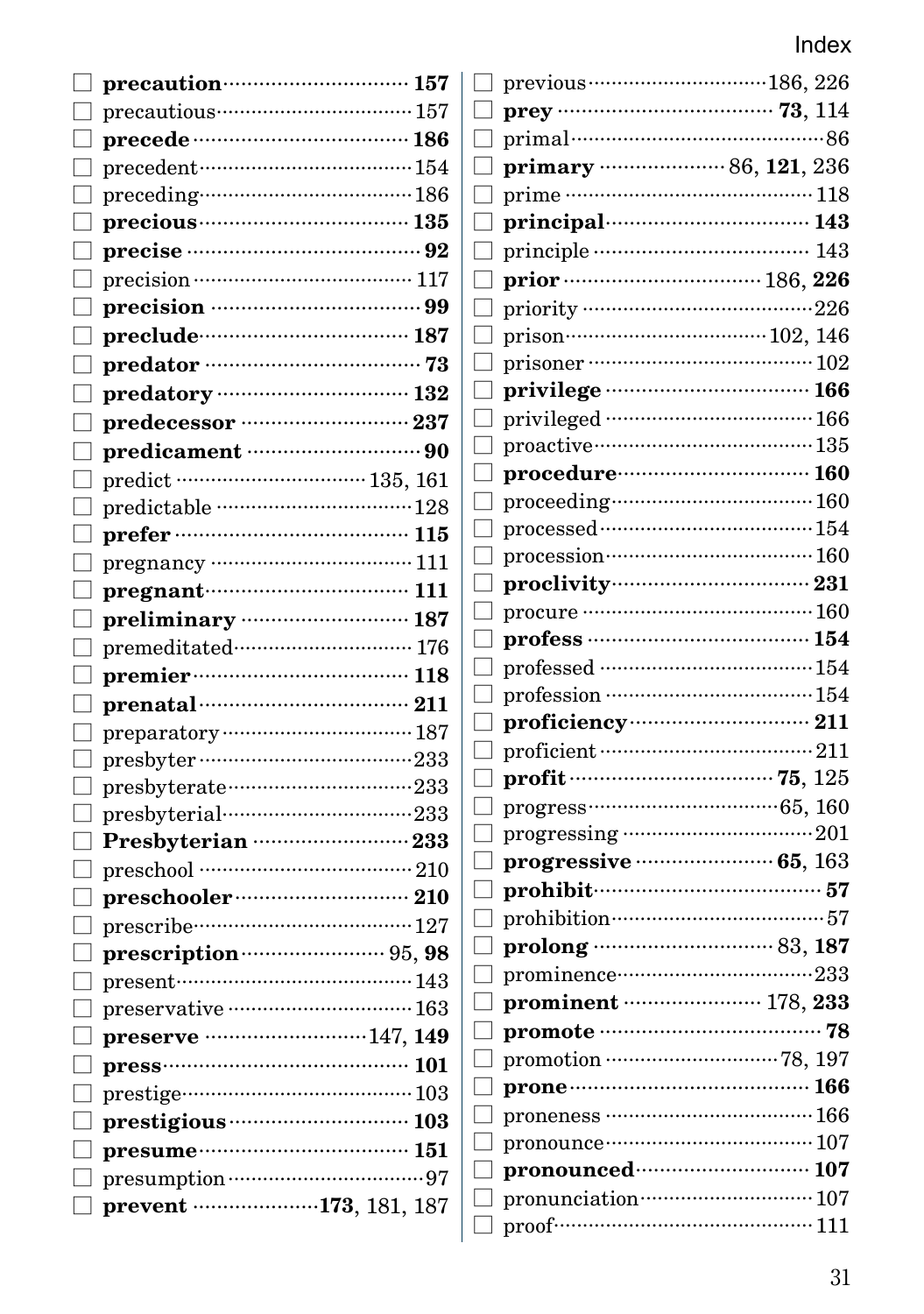|                   | propriety ……………………………………… 237 |  |
|-------------------|-------------------------------|--|
|                   | prosper ……………………… 75, 180     |  |
| $\vert \ \ \vert$ |                               |  |
|                   | $pros perous$ $15$            |  |
|                   |                               |  |
|                   |                               |  |
|                   | protective manufacturers 76   |  |
|                   | protract …………………… 187, 231    |  |
|                   |                               |  |
|                   |                               |  |
|                   |                               |  |
|                   |                               |  |
|                   | providential manual 211       |  |
|                   | provision ………………………………… 91    |  |
| $\Box$            |                               |  |
| L<br>J            |                               |  |
| $\Box$            |                               |  |
| $\Box$            |                               |  |
| Г                 |                               |  |
| П                 |                               |  |
| Г                 | punctuality…………………………… 111    |  |
| Г<br>٦            |                               |  |
| П                 | punishable………………………………97      |  |
| П                 |                               |  |
| L                 | puppy …………………………………… 199      |  |
| L                 |                               |  |
| L                 |                               |  |
| $\mathbb{L}$      |                               |  |
|                   | purposeful ……………………… 221      |  |
|                   | pursuit…………………………………… 157     |  |
| L                 |                               |  |
|                   |                               |  |

# $\overline{\mathbf{Q}}$

| qualification $\cdots$ 58, 115 |
|--------------------------------|
|                                |

| $\Box$ quality $\cdots$ 58                                                                                                                                                                                                                                                                                                              |  |
|-----------------------------------------------------------------------------------------------------------------------------------------------------------------------------------------------------------------------------------------------------------------------------------------------------------------------------------------|--|
|                                                                                                                                                                                                                                                                                                                                         |  |
|                                                                                                                                                                                                                                                                                                                                         |  |
| $\Box$ quarrel $\Box$ and $221$                                                                                                                                                                                                                                                                                                         |  |
|                                                                                                                                                                                                                                                                                                                                         |  |
| $\Box$ quarter …………………………………… 153                                                                                                                                                                                                                                                                                                       |  |
|                                                                                                                                                                                                                                                                                                                                         |  |
| $\Box$ quest $\cdots$ $\cdots$ $\cdots$ $\cdots$ $\cdots$ $\cdots$ $\cdots$ $\cdots$ $\cdots$ $\cdots$ $\cdots$ $\cdots$ $\cdots$ $\cdots$ $\cdots$ $\cdots$ $\cdots$ $\cdots$ $\cdots$ $\cdots$ $\cdots$ $\cdots$ $\cdots$ $\cdots$ $\cdots$ $\cdots$ $\cdots$ $\cdots$ $\cdots$ $\cdots$ $\cdots$ $\cdots$ $\cdots$ $\cdots$ $\cdots$ |  |
| quiver $\cdots$ and 188                                                                                                                                                                                                                                                                                                                 |  |
| $\Box$ quote $\cdots$ 91, 153                                                                                                                                                                                                                                                                                                           |  |

| R                           |
|-----------------------------|
| radial ………………………………………207   |
|                             |
|                             |
| radiator …………………………………207   |
| raffle………………………………… 172     |
|                             |
| raise ……………………………………… 79    |
|                             |
|                             |
|                             |
| ratio ………………………………………53     |
|                             |
| rationale (2008) 102        |
| ravenous ………………………………… 117  |
| reactivate manufactured 201 |
|                             |
| readjustment (1997) 86      |
| real……………………………………… 173     |
| reap …………………………………… 125     |
|                             |
|                             |
| recalcitrant (188)          |
|                             |
| recede ……………………………… 105     |
|                             |
| recent……………………………………202     |
|                             |
|                             |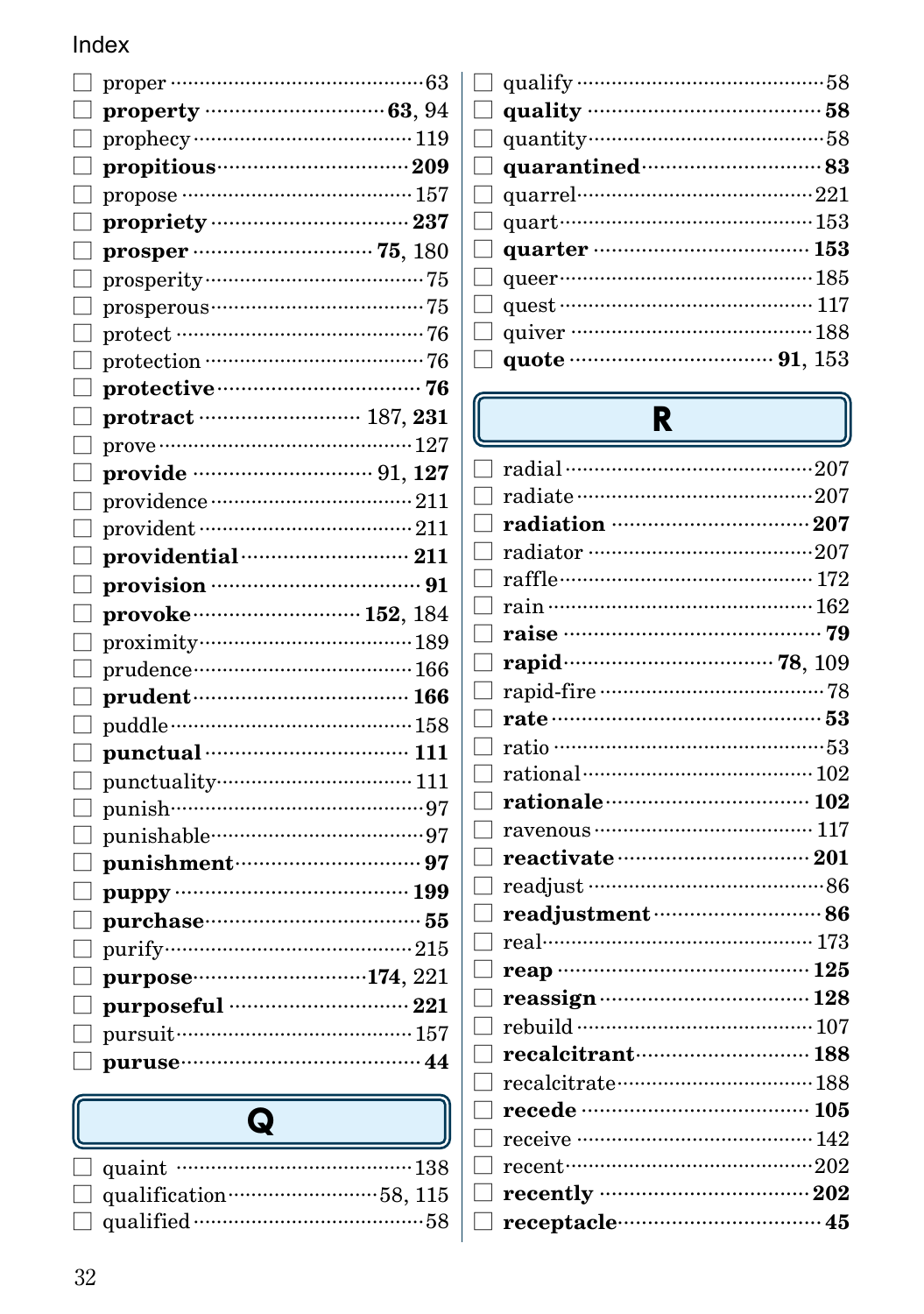| reception…………………………………48                          |
|---------------------------------------------------|
|                                                   |
| receptor ………………………………… 122                        |
|                                                   |
|                                                   |
| recommend …………………………… 90                          |
|                                                   |
|                                                   |
| reconciliation ·······························221 |
| reconfigure manual 115                            |
| reconsider………………………………97                          |
|                                                   |
|                                                   |
|                                                   |
|                                                   |
| recurrent ……………………………… 166                        |
|                                                   |
|                                                   |
|                                                   |
| redevelopment ···························· 73     |
| reduce 133, 154, 183                              |
|                                                   |
|                                                   |
| $refinement$ $205$                                |
|                                                   |
|                                                   |
| reflectional………………………………………60                     |
|                                                   |
|                                                   |
|                                                   |
|                                                   |
| refrigerator ··································55 |
|                                                   |
| refugee……………………… 151, 153                         |
| refund ……………………………… 187                           |
|                                                   |
|                                                   |
|                                                   |
|                                                   |
|                                                   |
| regional ………………………………… 132                        |
|                                                   |

| rehabilitate (166)             |  |
|--------------------------------|--|
|                                |  |
| ┐                              |  |
|                                |  |
|                                |  |
| reimbursement ……………………… 187    |  |
| reinfect ……………………………… 143      |  |
|                                |  |
| reinforcement……………………… 143     |  |
| reintroduce manufacture 132    |  |
| $reject$ $110$                 |  |
| П                              |  |
| $\Box$                         |  |
| ٦                              |  |
| relevant …………………………… 187       |  |
| reliable  135, 173             |  |
|                                |  |
| relieve ………………………………… 61       |  |
|                                |  |
| religious  119, 153            |  |
|                                |  |
| reluctant…………………………… 188<br>٦  |  |
| П                              |  |
| ۰                              |  |
| remarkable………………………………68<br>٦  |  |
| remediable……………………………237       |  |
| П                              |  |
|                                |  |
|                                |  |
|                                |  |
|                                |  |
| removed ………………………………… 102      |  |
| remover ………………………………… 102<br>1 |  |
|                                |  |
| remuneration  197              |  |
| renaissance 125                |  |
|                                |  |
|                                |  |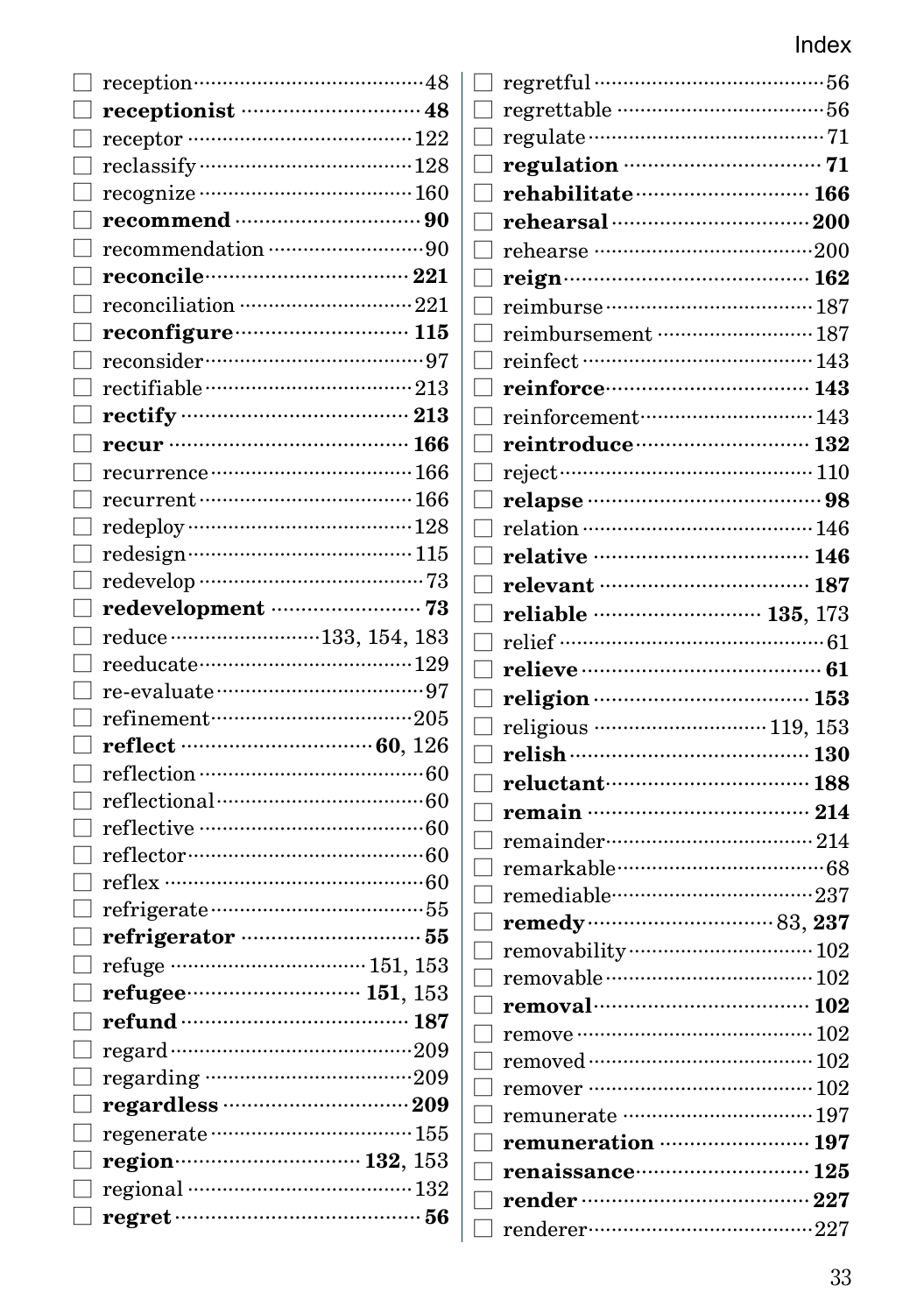| П                 | renew ……………………………………… 107     |
|-------------------|-------------------------------|
|                   |                               |
|                   | renovate ………………………… 107       |
|                   |                               |
| П                 |                               |
| П                 |                               |
| П                 | renunciation manuscrime 191   |
|                   |                               |
| $\vert \ \ \vert$ | repeat ………………………………… 191      |
|                   | repel……………………………………… 162      |
| П                 | repercussion (2011) 191       |
|                   |                               |
|                   |                               |
| П                 | replacement manual 92         |
| $\Box$            |                               |
| $\Box$            | repose ………………………………… 42       |
| П                 | represent manual 143          |
| $\Box$            | representative……………… 114, 143 |
| П                 |                               |
| $\vert \ \ \vert$ |                               |
|                   |                               |
|                   |                               |
| П                 |                               |
| $\vert \ \ \vert$ | requisite manual manual 227   |
|                   |                               |
| ГΙ                |                               |
|                   |                               |
| $\Box$            | reside ………………………………………52      |
|                   |                               |
|                   | resident……………………………52, 237    |
|                   | residential manual 52         |
|                   |                               |
| $\Box$            | resignation manually 229      |
| $\Box$            |                               |
|                   | resistible………………………………184     |
|                   | resolution ……………………………129     |
| $\Box$            | resource …………………………… 105      |
|                   | resourceful …………………………… 105   |
|                   | respect ……………………………………229     |
|                   | respectable…………………………… 148    |
| П                 |                               |
| $\Box$            | respective  148, 153          |

| respectively manufactured 148                     |
|---------------------------------------------------|
| $\Box$ respire ………………………………………… 152               |
| П.                                                |
|                                                   |
| responsibly <b>contract to the 147</b>            |
|                                                   |
|                                                   |
|                                                   |
|                                                   |
|                                                   |
|                                                   |
|                                                   |
|                                                   |
| restriction…………………………………59                        |
| result (108)                                      |
|                                                   |
| retail …………………………………………42                         |
|                                                   |
|                                                   |
| retardant…………………………………99                          |
|                                                   |
|                                                   |
|                                                   |
| retire………………………………………95                           |
|                                                   |
|                                                   |
| reveal …………………… 144, 147, 217                     |
|                                                   |
|                                                   |
|                                                   |
|                                                   |
|                                                   |
|                                                   |
|                                                   |
| revival ………………………………… 155                         |
| revive ································· 107, 155 |
|                                                   |
| revolt……………………………………144                           |
| revolution ……………………………… 144                       |
| revolutionary manufactured 186                    |
|                                                   |
| revolve …………………………… 144                           |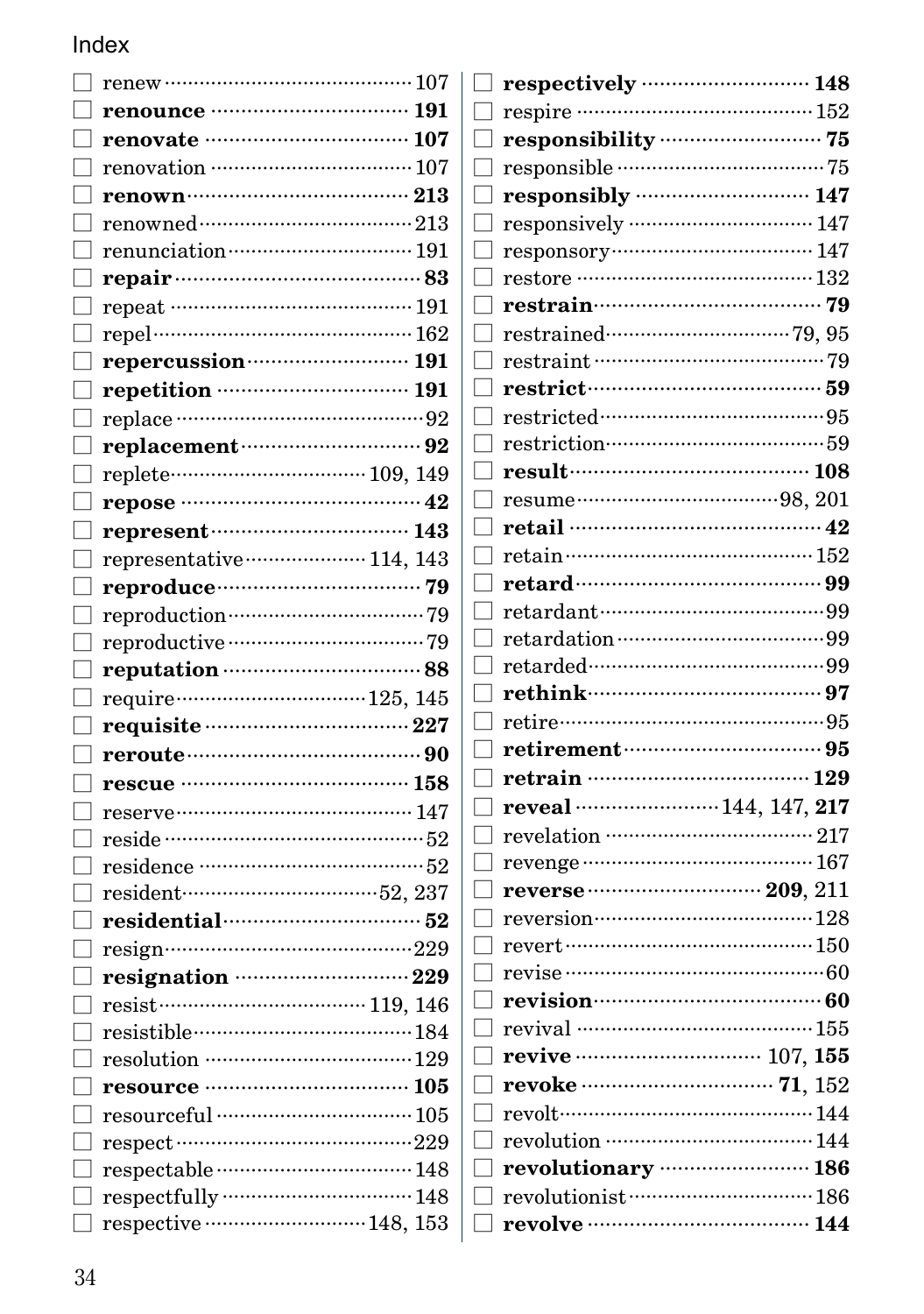| П                       |                                                                                                                                                                                                                                                                       |  |
|-------------------------|-----------------------------------------------------------------------------------------------------------------------------------------------------------------------------------------------------------------------------------------------------------------------|--|
|                         |                                                                                                                                                                                                                                                                       |  |
|                         |                                                                                                                                                                                                                                                                       |  |
|                         |                                                                                                                                                                                                                                                                       |  |
|                         | $\Box$ robust $\cdots$ robust $\Box$ robust $\cdots$ and $\Box$ robust $\Box$ and $\Box$ robust $\Box$ robust $\Box$ robust $\Box$ robust $\Box$ robust $\Box$ robust $\Box$ robust $\Box$ robust $\Box$ robust $\Box$ robust $\Box$ robust $\Box$ robust $\Box$ robu |  |
|                         |                                                                                                                                                                                                                                                                       |  |
|                         | $\Box$ rude ……………………………………… 147                                                                                                                                                                                                                                       |  |
|                         | $\Box$ ruin $\cdots$ and $\cdots$ 129                                                                                                                                                                                                                                 |  |
|                         |                                                                                                                                                                                                                                                                       |  |
|                         |                                                                                                                                                                                                                                                                       |  |
| $\mathbf{L}$<br>H<br>H. |                                                                                                                                                                                                                                                                       |  |

# $\overline{\mathbf{S}}$

| saliva……………………………… 158       |
|------------------------------|
|                              |
| salutary manufactured 207    |
|                              |
|                              |
|                              |
|                              |
| satisfaction ……………… 103, 121 |
| satisfactory 103             |
|                              |
|                              |
| saturate …………………………… 188     |
|                              |
|                              |
|                              |
|                              |
|                              |
|                              |
| scent (2001) 110, 188        |
| schedule………………………………… 110    |
|                              |
|                              |
| scrutable……………………………… 166    |
|                              |
|                              |
|                              |

| seasonable ……………………………………229 |  |
|------------------------------|--|
|                              |  |
|                              |  |
|                              |  |
| secret …………………………………… 175    |  |
|                              |  |
|                              |  |
|                              |  |
|                              |  |
|                              |  |
|                              |  |
|                              |  |
| seize ……………………………………… 213    |  |
|                              |  |
| $senator$ $108$              |  |
|                              |  |
|                              |  |
| sensible (207) 51, 207       |  |
|                              |  |
|                              |  |
| sentiment manual 217         |  |
|                              |  |
|                              |  |
|                              |  |
| sequential…………………………… 175    |  |
|                              |  |
|                              |  |
| serial 148, 175              |  |
|                              |  |
| serve …………………………………… 149     |  |
|                              |  |
|                              |  |
|                              |  |
| sharing $\cdots$ 144         |  |
|                              |  |
|                              |  |
|                              |  |
| sheer ……………………………………… 144    |  |
| shelter (153)                |  |
|                              |  |
|                              |  |
| short temper                 |  |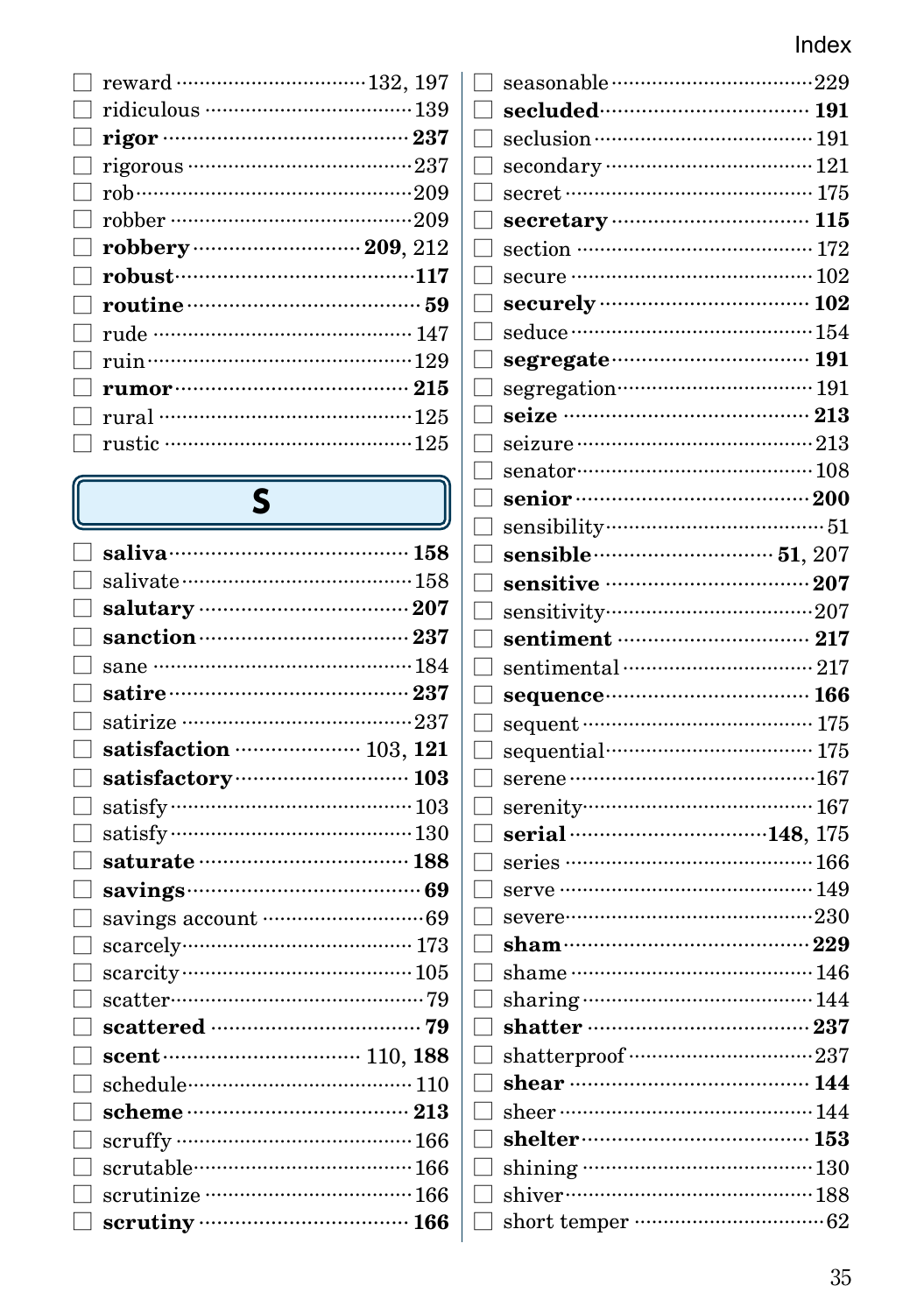|                                                  | 111 |
|--------------------------------------------------|-----|
|                                                  |     |
|                                                  |     |
| shuffleboard 117                                 |     |
|                                                  |     |
|                                                  |     |
|                                                  |     |
|                                                  |     |
|                                                  |     |
|                                                  |     |
|                                                  |     |
|                                                  |     |
|                                                  |     |
|                                                  |     |
|                                                  |     |
|                                                  |     |
|                                                  |     |
|                                                  |     |
|                                                  |     |
|                                                  |     |
|                                                  |     |
|                                                  |     |
|                                                  |     |
| soak ……………………… 74, 188, 235                      |     |
| sober ………………………………… 111                          |     |
|                                                  |     |
|                                                  |     |
|                                                  |     |
|                                                  |     |
| solicit ………………………………… 167                        |     |
|                                                  |     |
|                                                  |     |
|                                                  |     |
| solid ……………………………………… 182                        |     |
|                                                  |     |
|                                                  |     |
| solution (29)                                    |     |
|                                                  |     |
| sophomore ···································200 |     |
| source ………………………………… 64                          |     |
|                                                  |     |
|                                                  |     |

|        | spare ………………………………… 155                                                  |
|--------|--------------------------------------------------------------------------|
|        |                                                                          |
|        | spatial…………………………………… 107                                                |
|        | spay ……………………………………… 131                                                 |
|        |                                                                          |
|        |                                                                          |
|        |                                                                          |
|        |                                                                          |
|        |                                                                          |
|        |                                                                          |
|        |                                                                          |
|        |                                                                          |
|        |                                                                          |
|        |                                                                          |
|        |                                                                          |
|        |                                                                          |
|        |                                                                          |
|        | spiritual 167                                                            |
|        | spiritualism  167                                                        |
|        |                                                                          |
|        | spontaneity ………………………………237                                              |
|        | spontaneous ··································237                        |
|        |                                                                          |
|        |                                                                          |
|        | spouse ………………………………… 237                                                 |
|        | squad (19)                                                               |
|        |                                                                          |
|        |                                                                          |
|        |                                                                          |
|        | $\Box$ stain $\cdots$ 74                                                 |
|        | $\Box$ standardize $\cdots$ $\cdots$ $\cdots$ $\cdots$ $\cdots$ $\cdots$ |
|        |                                                                          |
| $\Box$ |                                                                          |
|        |                                                                          |
|        |                                                                          |
|        |                                                                          |
|        | $\Box$ static ………………………………… 143                                          |
|        | $\Box$ stationary $\Box$ 144                                             |
|        | □ stationery ………………………………… 144                                           |
|        |                                                                          |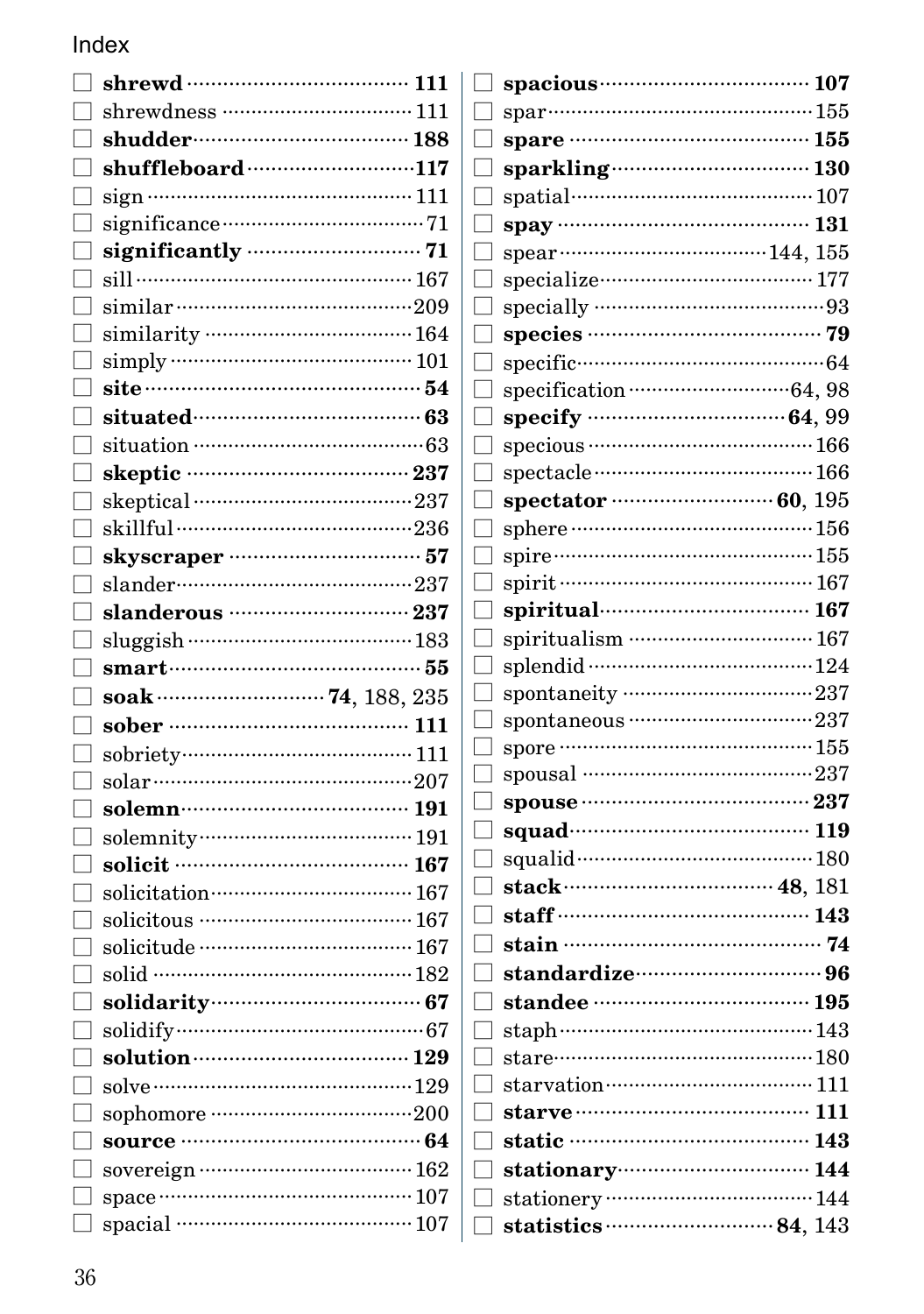| steadily manufactured 63           |              | suburb …………………………………………209                     |  |
|------------------------------------|--------------|------------------------------------------------|--|
| steep …………………………………………235          |              |                                                |  |
|                                    |              | succeed ………………………… 87, 180                     |  |
|                                    |              |                                                |  |
|                                    |              |                                                |  |
| sterilization manufactured and 131 |              | successfully model and 87                      |  |
|                                    |              | succession…………………………… 166                      |  |
|                                    | $\mathsf{L}$ |                                                |  |
|                                    |              | successor …………………………………237                     |  |
|                                    |              |                                                |  |
|                                    |              | suede………………………………………… 157                      |  |
|                                    |              |                                                |  |
|                                    |              | sufferable ………………………………… 106                   |  |
| stranded …………………………… 135           |              |                                                |  |
|                                    |              | sufficient ·······················46, 122, 170 |  |
|                                    |              |                                                |  |
|                                    |              |                                                |  |
|                                    |              |                                                |  |
| strengthen…………………………… 141          |              |                                                |  |
| strenuous …………………………117            |              |                                                |  |
|                                    |              | superficial 167                                |  |
|                                    |              | superficiality………………………… 167                   |  |
|                                    |              |                                                |  |
|                                    |              | superfine …………………………………… 167                   |  |
|                                    |              |                                                |  |
|                                    |              | supersede manufactured 189                     |  |
|                                    |              |                                                |  |
| stringent $\cdots$ 203             |              | superstitious 119                              |  |
| strive $\cdots$ 221                |              | supervise manufactured 54                      |  |
| strong …………………………………… 141          |              |                                                |  |
| structural …………………………………………57      |              | supplant ………………………………… 189                     |  |
| structure manufacture 57           |              | support ………………………… 170, 179                    |  |
|                                    |              | surface ……………………………………… 48                     |  |
|                                    |              |                                                |  |
|                                    |              | surgery ………………………………… 189                      |  |
| stuff ……………………………………… 143          |              | surpass …………………………… 196                        |  |
| stun ……………………………………… 87            |              |                                                |  |
| subdued ………………………………… 117          |              |                                                |  |
| subsequence momentum 166           |              | surround ……………………………… 45                       |  |
| substandard  135                   |              |                                                |  |
|                                    |              | sustain…………………………………… 152                      |  |
|                                    |              |                                                |  |
|                                    |              | swab …………………………………… 235                        |  |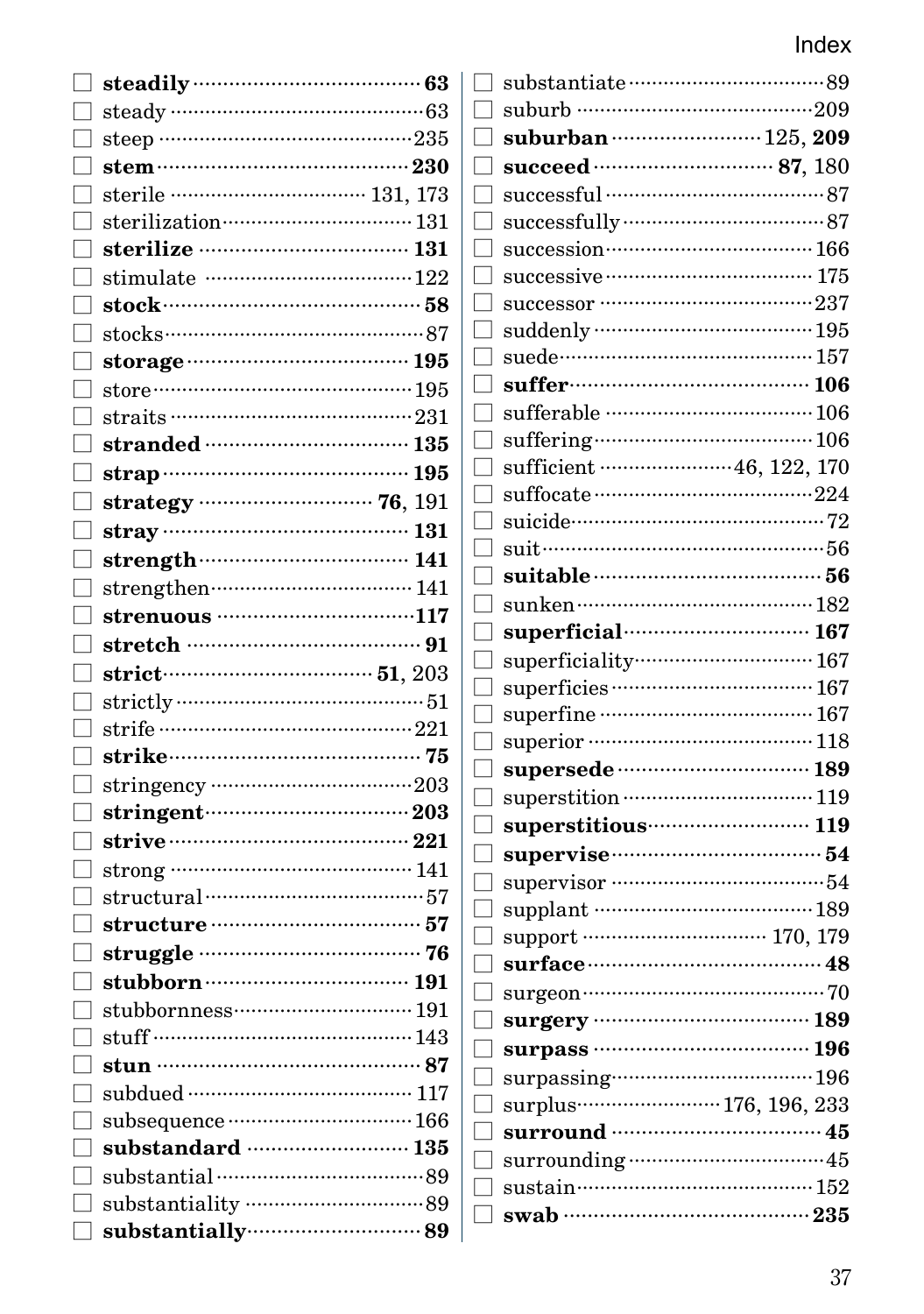| $\Box$ sympathy 101, 161, 164 |
|-------------------------------|
|                               |

T

Г I  $\overline{1}$ 

 $[$  $\overline{a}$  $[$  $[$  $\overline{1}$ ſ ſ  $\overline{1}$ ſ  $\sqrt{2}$ ſ ſ  $\overline{1}$ I

ſ  $\overline{1}$  $\sqrt{2}$ ſ  $\overline{1}$ I Г I

 $\overline{1}$ 

 $\overline{1}$ ſ Г  $\begin{bmatrix} \phantom{-} \end{bmatrix}$  $[$  $[$  $\begin{bmatrix} \phantom{-} \end{bmatrix}$  $\begin{bmatrix} \phantom{-} \end{bmatrix}$ 

| tame………………………………………… 119<br>taskwork……………………………… 106<br>tease $122$<br>temperature………………………… 62 |
|-------------------------------------------------------------------------------------------------|
|                                                                                                 |
|                                                                                                 |
|                                                                                                 |
|                                                                                                 |
|                                                                                                 |
|                                                                                                 |
|                                                                                                 |
|                                                                                                 |
|                                                                                                 |
|                                                                                                 |
|                                                                                                 |
|                                                                                                 |
|                                                                                                 |
| temporarily 128                                                                                 |
| temporary ····················· 115, 153                                                        |
| tempt 51, 124, 141                                                                              |
| temptation………………………………………51                                                                     |
| tempting $\cdots$ 51                                                                            |
| tendency ························ 189, 231                                                      |
|                                                                                                 |
| tender ……………………………… 229                                                                         |
| term………………………………………………95                                                                        |
|                                                                                                 |
|                                                                                                 |
|                                                                                                 |
| testimony manufactured 161                                                                      |
| therapeutic $\cdots$ 105, 215                                                                   |
|                                                                                                 |
| therapist $\cdots$ 215                                                                          |
|                                                                                                 |
| thereafter………………………… 134                                                                        |
| thermodynamic·························· 170                                                     |
|                                                                                                 |
|                                                                                                 |

| though 135                         |              |
|------------------------------------|--------------|
|                                    |              |
| $three$ threaten $\cdots$ $100$    |              |
|                                    | 167          |
|                                    |              |
| thrive  158, 180                   |              |
| throng $\cdots$ 121                |              |
|                                    |              |
|                                    |              |
|                                    |              |
| tired ……………………………………… 191          |              |
|                                    |              |
| tolerant…………………………………197           |              |
|                                    |              |
|                                    |              |
|                                    |              |
|                                    |              |
|                                    |              |
|                                    |              |
|                                    |              |
|                                    |              |
|                                    |              |
| track………………………………… 125             |              |
|                                    |              |
| traditional manual resources 79    |              |
|                                    |              |
|                                    |              |
|                                    |              |
| $transfer$ $12$                    |              |
|                                    |              |
|                                    |              |
| transformation…………………………… 62       |              |
|                                    |              |
|                                    |              |
| $transgression$ $208$              |              |
| transient…………………………                | $\cdot\,237$ |
|                                    |              |
| $translucent$ $$ $$ $$ $$ $$ $163$ |              |
|                                    | $\cdots$ 121 |
|                                    | 121          |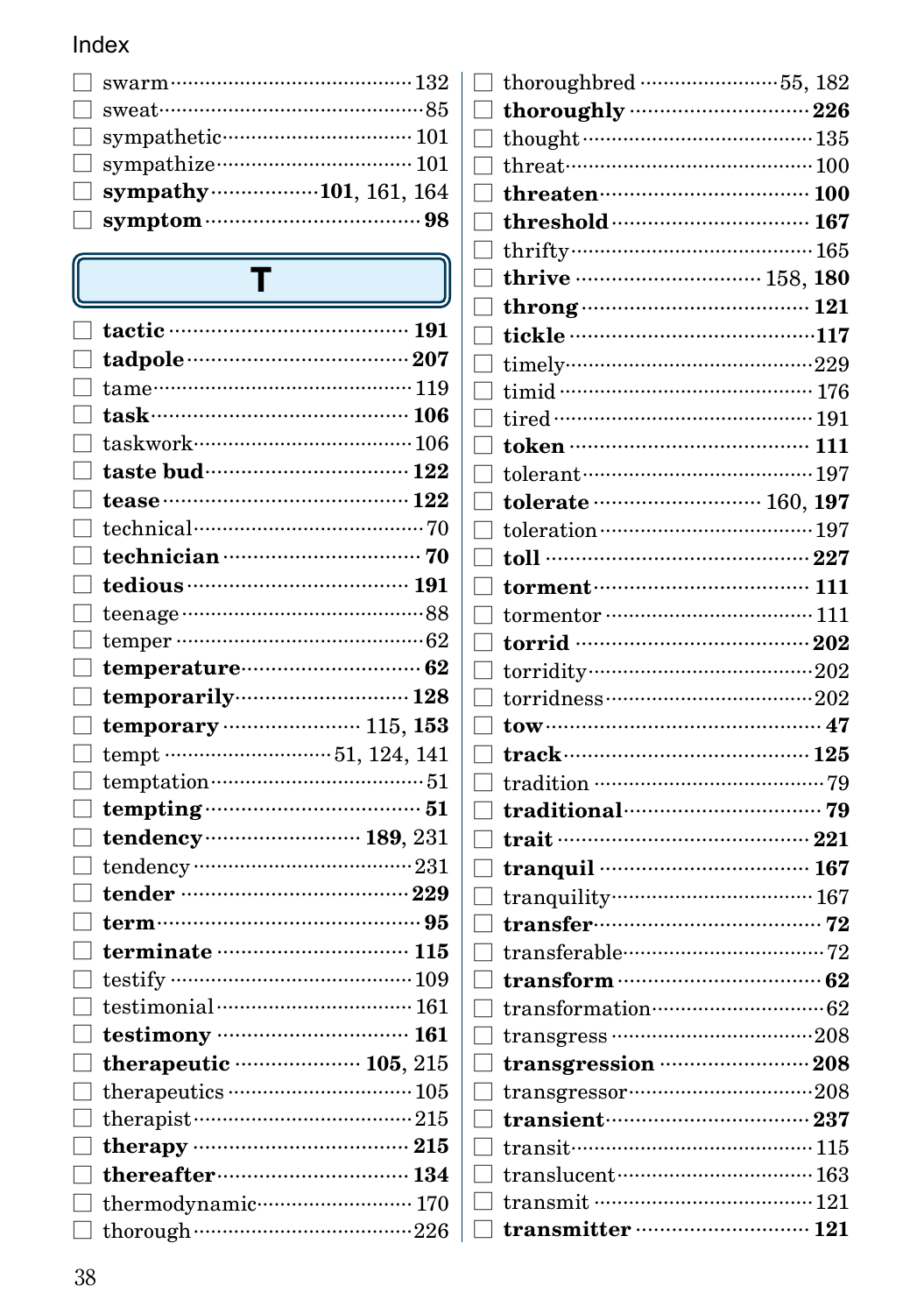| transparent……………………… 163                                                                                                                                                                                                           |  |
|------------------------------------------------------------------------------------------------------------------------------------------------------------------------------------------------------------------------------------|--|
|                                                                                                                                                                                                                                    |  |
| $transplant$ $163$                                                                                                                                                                                                                 |  |
| $transport$ $83, 163$                                                                                                                                                                                                              |  |
| transportation …………………………83                                                                                                                                                                                                        |  |
| treat $\cdots$ 70                                                                                                                                                                                                                  |  |
|                                                                                                                                                                                                                                    |  |
| tremble …………………………………188                                                                                                                                                                                                           |  |
|                                                                                                                                                                                                                                    |  |
| tremendously (1990)                                                                                                                                                                                                                |  |
|                                                                                                                                                                                                                                    |  |
| $t$ respass ………………………………… 155                                                                                                                                                                                                      |  |
| trial……………………………………………85                                                                                                                                                                                                           |  |
|                                                                                                                                                                                                                                    |  |
|                                                                                                                                                                                                                                    |  |
|                                                                                                                                                                                                                                    |  |
|                                                                                                                                                                                                                                    |  |
| trivial <b>contracts</b> and the set of the set of the set of the set of the set of the set of the set of the set of the set of the set of the set of the set of the set of the set of the set of the set of the set of the set of |  |
|                                                                                                                                                                                                                                    |  |
| trustworthy ……………… 173, 199                                                                                                                                                                                                        |  |
|                                                                                                                                                                                                                                    |  |
|                                                                                                                                                                                                                                    |  |
| tuition ………………………………… 111                                                                                                                                                                                                          |  |
|                                                                                                                                                                                                                                    |  |
|                                                                                                                                                                                                                                    |  |
|                                                                                                                                                                                                                                    |  |
|                                                                                                                                                                                                                                    |  |

# $\overline{u}$

| $\Box$ ultimate $\cdots$            |  |
|-------------------------------------|--|
|                                     |  |
|                                     |  |
|                                     |  |
|                                     |  |
|                                     |  |
|                                     |  |
|                                     |  |
|                                     |  |
|                                     |  |
| $\Box$ unequivocally $\cdots$ $203$ |  |
|                                     |  |
| $\Box$ unfulfilled $\cdots$         |  |
|                                     |  |

| unify $\cdots$ 177                |  |
|-----------------------------------|--|
|                                   |  |
| unprofitable………………………59           |  |
|                                   |  |
| unrestrained manufacturers 79, 95 |  |
|                                   |  |
|                                   |  |
| untangle …………………………… 135          |  |
| unwanted  131                     |  |
| upcoming manuscriptures 92        |  |
| upkeep …………………………… 179            |  |
|                                   |  |
| upright 154, 167                  |  |
| $uprise$ $154$                    |  |
| upward ………………………………… 153          |  |
|                                   |  |
|                                   |  |
| useless …………………………………… 135        |  |
|                                   |  |
|                                   |  |
|                                   |  |
|                                   |  |
|                                   |  |

 $\lceil$  $\overline{\phantom{a}}$  $[$  $\overline{a}$  $\overline{a}$ 

r  $\overline{1}$ 

ſ ſ f  $\sqrt{2}$ 

 $\sqrt{2}$ 

 $\sqrt{2}$ ſ

 $\sqrt{2}$  $\overline{1}$  $[$  $[$ 

l

# $\overline{\mathbf{V}}$

| $\Box$ vacancy $\cdots$                                |
|--------------------------------------------------------|
|                                                        |
|                                                        |
| vacillate $\cdots$ and $\cdots$ and $\cdots$<br>$\Box$ |
|                                                        |
|                                                        |
|                                                        |
|                                                        |
|                                                        |
|                                                        |
|                                                        |
|                                                        |
|                                                        |
|                                                        |
|                                                        |